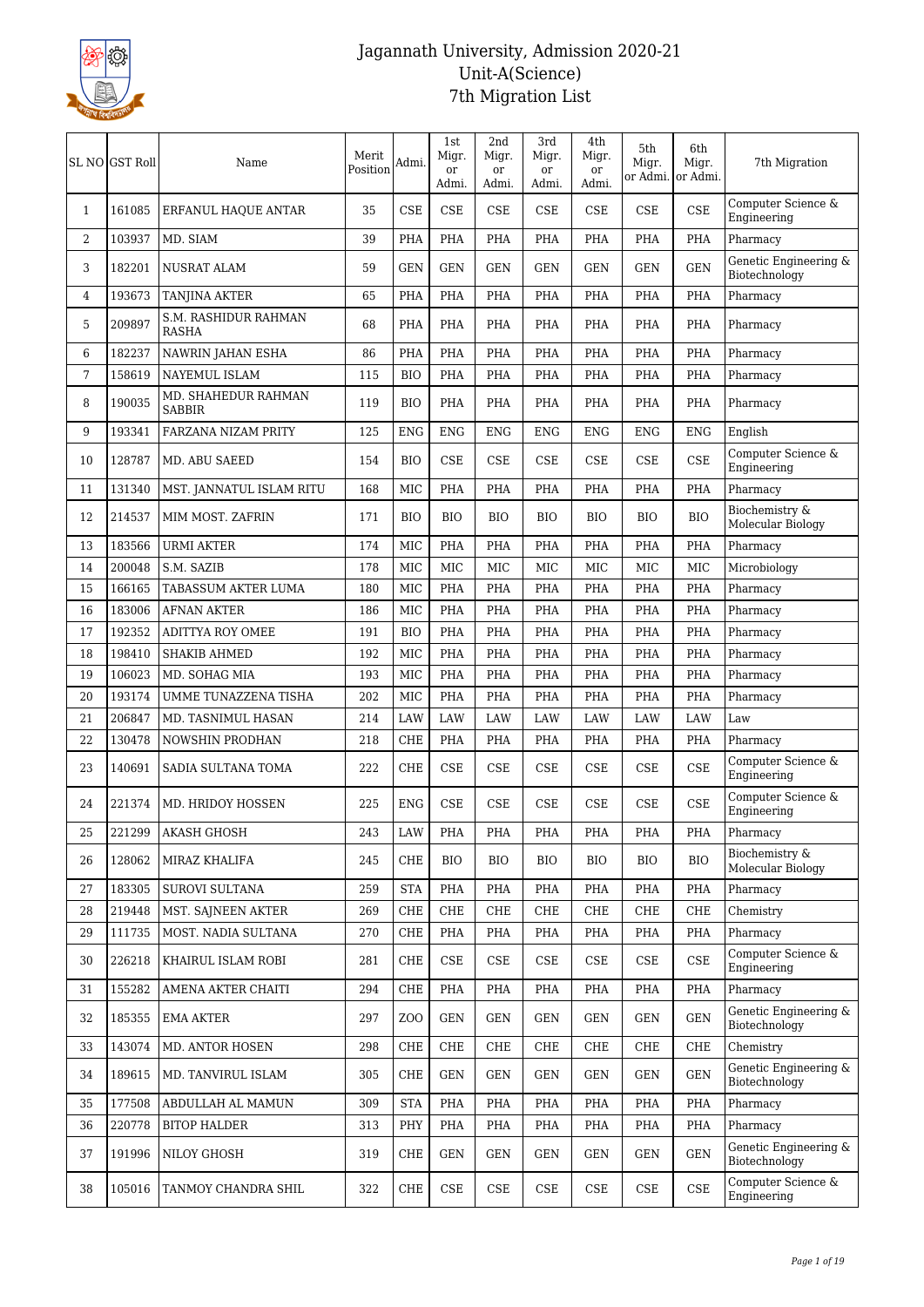

| 39 | 135742 | PROTAP ROY                        | 333 | CHE              | <b>BIO</b> | <b>BIO</b>                  | <b>BIO</b> | <b>BIO</b>                  | <b>BIO</b>                  | <b>BIO</b> | Biochemistry &<br>Molecular Biology    |
|----|--------|-----------------------------------|-----|------------------|------------|-----------------------------|------------|-----------------------------|-----------------------------|------------|----------------------------------------|
| 40 | 191583 | <b>MD HASIB SHARIAR</b>           | 338 | <b>CHE</b>       | <b>PHA</b> | <b>PHA</b>                  | <b>PHA</b> | <b>PHA</b>                  | <b>PHA</b>                  | <b>PHA</b> | Pharmacy                               |
| 41 | 210678 | PRINCE DAS                        | 339 | <b>ENG</b>       | <b>ENG</b> | <b>ENG</b>                  | <b>ENG</b> | <b>ENG</b>                  | <b>ENG</b>                  | <b>ENG</b> | English                                |
| 42 | 204613 | <b>RIMA AKTER</b>                 | 340 | <b>CHE</b>       | <b>CSE</b> | CSE                         | <b>CSE</b> | <b>CSE</b>                  | <b>CSE</b>                  | <b>CSE</b> | Computer Science &<br>Engineering      |
| 43 | 157574 | MAHIRUL ISLAM                     | 350 | <b>MAT</b>       | CSE        | <b>CSE</b>                  | CSE        | <b>CSE</b>                  | <b>CSE</b>                  | <b>CSE</b> | Computer Science &<br>Engineering      |
| 44 | 215973 | MST. UMME HABIBA                  | 351 | <b>CHE</b>       | PHA        | PHA                         | <b>PHA</b> | <b>PHA</b>                  | <b>PHA</b>                  | PHA        | Pharmacy                               |
| 45 | 182510 | ESHRAT JAHAN MILE                 | 352 | <b>CHE</b>       | PHA        | PHA                         | PHA        | PHA                         | PHA                         | PHA        | Pharmacy                               |
| 46 | 182879 | TAHMINA AKTER NUPUR               | 356 | <b>CHE</b>       | PHA        | PHA                         | PHA        | PHA                         | PHA                         | PHA        | Pharmacy                               |
| 47 | 130812 | <b>SMRITI SARKAR</b>              | 361 | <b>CHE</b>       | PHA        | PHA                         | PHA        | <b>PHA</b>                  | PHA                         | PHA        | Pharmacy                               |
| 48 | 155029 | SADIA SABRIN PRIMA                | 362 | <b>CHE</b>       | <b>GEN</b> | <b>GEN</b>                  | <b>GEN</b> | <b>GEN</b>                  | <b>GEN</b>                  | <b>GEN</b> | Genetic Engineering &<br>Biotechnology |
| 49 | 157410 | <b>ANAN SAIYARA</b>               | 364 | <b>GEO</b>       | <b>PHA</b> | <b>PHA</b>                  | <b>PHA</b> | <b>PHA</b>                  | <b>PHA</b>                  | PHA        | Pharmacy                               |
| 50 | 150646 | <b>TANJIR AHMED</b>               | 379 | Z <sub>O</sub> O | PHA        | PHA                         | PHA        | PHA                         | PHA                         | PHA        | Pharmacy                               |
| 51 | 132617 | <b>MD. ELEAS SARKER</b>           | 382 | <b>CHE</b>       | CSE        | <b>CSE</b>                  | <b>CSE</b> | <b>CSE</b>                  | CSE                         | <b>CSE</b> | Computer Science &<br>Engineering      |
| 52 | 102120 | SUMAIYARA SULTANA JYOTI           | 395 | PHY              | <b>GEN</b> | <b>GEN</b>                  | <b>GEN</b> | <b>GEN</b>                  | <b>GEN</b>                  | <b>GEN</b> | Genetic Engineering &<br>Biotechnology |
| 53 | 182638 | NAZMUN NAHAR SUPTI                | 403 | LAW              | LAW        | <b>LAW</b>                  | <b>LAW</b> | LAW                         | LAW                         | LAW        | Law                                    |
| 54 | 190129 | MD. NOBEL BIN JASIM               | 407 | <b>MAT</b>       | PHA        | PHA                         | PHA        | PHA                         | PHA                         | PHA        | Pharmacy                               |
| 55 | 220104 | <b>SHUKURON KHANOM</b>            | 408 | <b>MAT</b>       | PHA        | PHA                         | <b>PHA</b> | <b>PHA</b>                  | PHA                         | PHA        | Pharmacy                               |
| 56 | 213304 | <b>IBRAHIM HOWLADAR</b>           | 411 | PHY              | <b>CHE</b> | <b>CHE</b>                  | <b>CHE</b> | <b>CHE</b>                  | <b>CHE</b>                  | <b>CHE</b> | Chemistry                              |
| 57 | 172391 | MD. ARIFUL ISLAM                  | 412 | <b>MAT</b>       | <b>CSE</b> | <b>CSE</b>                  | <b>CSE</b> | <b>CSE</b>                  | <b>CSE</b>                  | <b>CSE</b> | Computer Science &<br>Engineering      |
| 58 | 153201 | <b>SABRINA AKTER</b>              | 415 | <b>ENG</b>       | <b>ENG</b> | <b>ENG</b>                  | <b>ENG</b> | <b>ENG</b>                  | <b>ENG</b>                  | <b>ENG</b> | English                                |
| 59 | 153292 | TASNIM FAIROZE OISHY              | 416 | <b>MAT</b>       | <b>CSE</b> | CSE                         | <b>CSE</b> | <b>CSE</b>                  | <b>CSE</b>                  | <b>CSE</b> | Computer Science &<br>Engineering      |
| 60 | 167842 | MOHAMMAD ZISHAN                   | 419 | PHY              | PHY        | PHY                         | PHY        | PHY                         | PHY                         | PHY        | Physics                                |
| 61 | 189708 | MOHAMMOD MUSFIQUR<br>AHSAN TONMOY | 425 | PHY              | PHA        | PHA                         | PHA        | PHA                         | PHA                         | PHA        | Pharmacy                               |
| 62 | 151128 | <b>TERTHO GHOSH</b>               | 427 | <b>BOT</b>       | CSE        | CSE                         | CSE        | CSE                         | CSE                         | <b>CSE</b> | Computer Science &<br>Engineering      |
| 63 | 195100 | NUSRAT RAHMAN EIKRA               | 437 | <b>STA</b>       | PHA        | PHA                         | <b>PHA</b> | PHA                         | PHA                         | PHA        | Pharmacy                               |
| 64 |        | 143525 SANOWER HOSSEN SHANTO      | 443 | ENG              | CSE        | CSE                         | $\rm CSE$  | $\ensuremath{\mathsf{CSE}}$ | $\ensuremath{\mathsf{CSE}}$ | <b>CSE</b> | Computer Science &<br>Engineering      |
| 65 | 199449 | MD. SADEK MIA                     | 445 | <b>STA</b>       | PHA        | PHA                         | PHA        | PHA                         | PHA                         | PHA        | Pharmacy                               |
| 66 | 182283 | SAYMA ISLAM ZERIN                 | 451 | Z <sub>O</sub> O | GEN        | <b>GEN</b>                  | GEN        | GEN                         | GEN                         | <b>GEN</b> | Genetic Engineering &<br>Biotechnology |
| 67 | 182653 | TASBIHA BINTE AZIZ                | 456 | PHY              | CSE        | CSE                         | CSE        | CSE                         | CSE                         | <b>CSE</b> | Computer Science &<br>Engineering      |
| 68 | 214581 | JANNATUL FERDOUS                  | 459 | PHY              | CSE        | CSE                         | CSE        | CSE                         | CSE                         | CSE        | Computer Science &<br>Engineering      |
| 69 | 222989 | AL SHAHRIER MAMUN                 | 461 | MAT              | CHE        | PHA                         | PHA        | PHA                         | PHA                         | PHA        | Pharmacy                               |
| 70 | 178301 | <b>SULTANA RAZIA</b>              | 466 | ZO <sub>O</sub>  | BIO        | <b>BIO</b>                  | PHA        | PHA                         | PHA                         | PHA        | Pharmacy                               |
| 71 | 110529 | MD. BAYEZID BOSTAMI               | 471 | LAW              | <b>GEN</b> | <b>GEN</b>                  | GEN        | GEN                         | GEN                         | <b>GEN</b> | Genetic Engineering &<br>Biotechnology |
| 72 | 180144 | MUAMMAR TAZWAR ASFI               | 474 | PSY              | CSE        | $\ensuremath{\mathsf{CSE}}$ | CSE        | CSE                         | CSE                         | <b>CSE</b> | Computer Science &<br>Engineering      |
| 73 | 141626 | <b>PRITI MONDOL</b>               | 477 | <b>MAT</b>       | <b>GEN</b> | <b>GEN</b>                  | <b>GEN</b> | <b>GEN</b>                  | <b>GEN</b>                  | <b>GEN</b> | Genetic Engineering &<br>Biotechnology |
| 74 | 222386 | ANTOR KUMAR SHIL                  | 478 | <b>MAT</b>       | CSE        | CSE                         | CSE        | CSE                         | CSE                         | CSE        | Computer Science &<br>Engineering      |
| 75 | 106421 | MD. MOBAROK                       | 480 | LAW              | LAW        | LAW                         | LAW        | LAW                         | LAW                         | LAW        | Law                                    |
| 76 | 227546 | MARWA MONIR TOMA                  | 483 | PHY              | BIO        | <b>BIO</b>                  | BIO        | <b>BIO</b>                  | <b>BIO</b>                  | <b>BIO</b> | Biochemistry &<br>Molecular Biology    |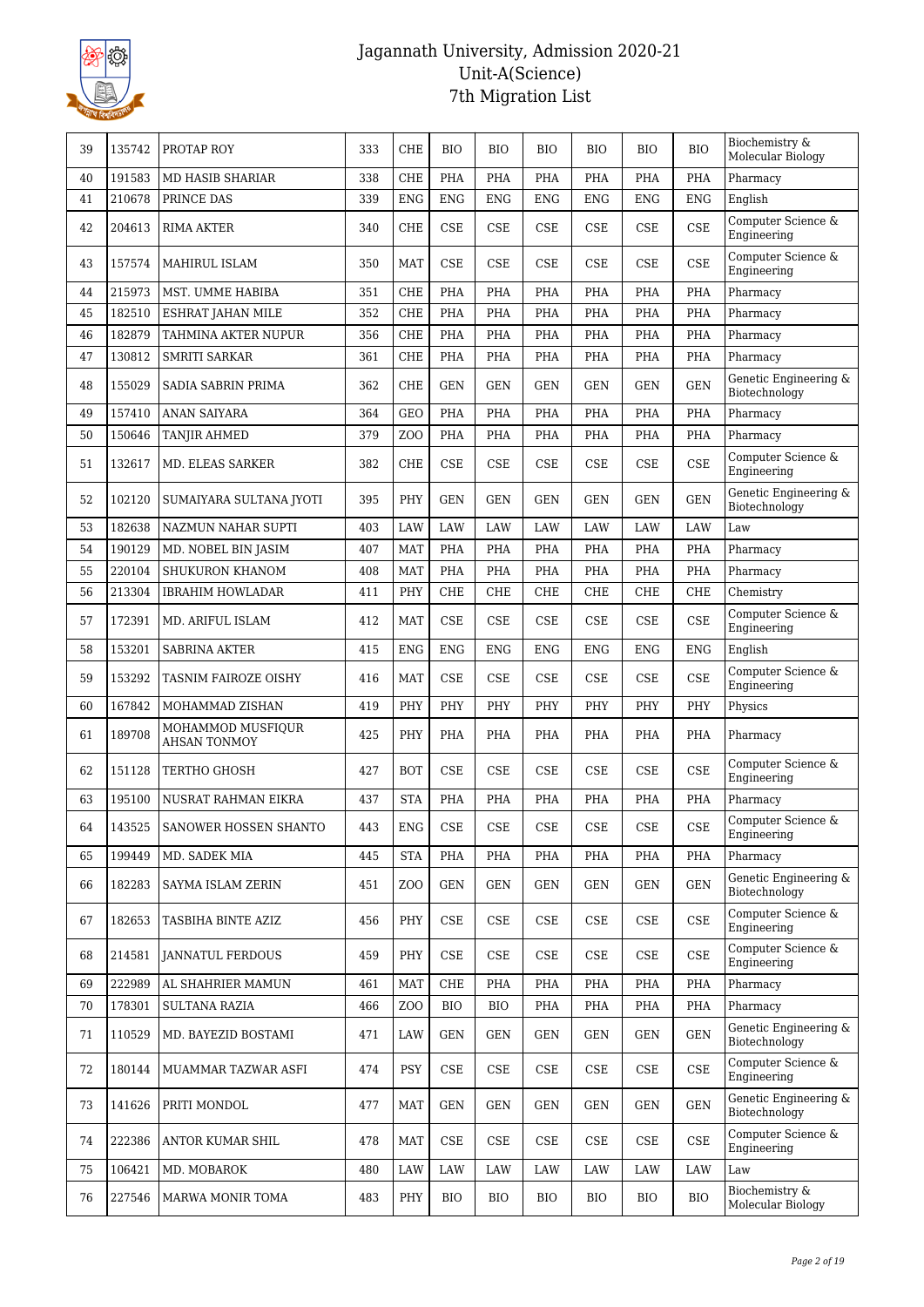

| 77  | 213715 | MD. RAFIUL ISLAM                        | 505 | PHY              | <b>GEN</b> | <b>GEN</b> | <b>GEN</b> | <b>GEN</b>                  | <b>GEN</b>   | <b>GEN</b> | Genetic Engineering &<br>Biotechnology |
|-----|--------|-----------------------------------------|-----|------------------|------------|------------|------------|-----------------------------|--------------|------------|----------------------------------------|
| 78  | 155635 | <b>LAMYEA AKTER URME</b>                | 510 | <b>MAT</b>       | <b>BIO</b> | <b>BIO</b> | <b>BIO</b> | <b>BIO</b>                  | <b>BIO</b>   | <b>BIO</b> | Biochemistry &<br>Molecular Biology    |
| 79  | 220348 | KHADIZA AKTAR                           | 515 | ZO <sub>O</sub>  | <b>BIO</b> | <b>BIO</b> | <b>BIO</b> | <b>BIO</b>                  | <b>BIO</b>   | <b>BIO</b> | Biochemistry &<br>Molecular Biology    |
| 80  | 208735 | MEGHLA SAHA PUJA                        | 517 | <b>ENG</b>       | <b>ENG</b> | <b>ENG</b> | <b>ENG</b> | <b>ENG</b>                  | <b>ENG</b>   | <b>ENG</b> | English                                |
| 81  | 108587 | MD. SHAMIM AHMMED SAGAR                 | 523 | ZO <sub>O</sub>  | <b>GEN</b> | <b>GEN</b> | GEN        | <b>GEN</b>                  | <b>GEN</b>   | <b>GEN</b> | Genetic Engineering &<br>Biotechnology |
| 82  | 177746 | <b>FAHMIDA SWEETY</b>                   | 525 | <b>BOT</b>       | <b>CSE</b> | <b>CSE</b> | CSE        | CSE                         | <b>CSE</b>   | CSE        | Computer Science &<br>Engineering      |
| 83  | 154125 | <b>SADIKA AFRIN</b>                     | 533 | <b>MAT</b>       | <b>GEN</b> | <b>GEN</b> | <b>GEN</b> | <b>GEN</b>                  | <b>GEN</b>   | <b>GEN</b> | Genetic Engineering &<br>Biotechnology |
| 84  | 105261 | MD. MUSTAKIN                            | 548 | <b>MAT</b>       | <b>CSE</b> | <b>CSE</b> | <b>CSE</b> | CSE                         | <b>CSE</b>   | CSE        | Computer Science &<br>Engineering      |
| 85  | 218573 | ASHRAD JAHAN MIM                        | 550 | ZO <sub>O</sub>  | <b>CSE</b> | <b>CSE</b> | <b>CSE</b> | $\ensuremath{\mathsf{CSE}}$ | <b>CSE</b>   | <b>CSE</b> | Computer Science &<br>Engineering      |
| 86  | 136574 | MD. ABU. HAYAT MASUM                    | 551 | <b>STA</b>       | MIC        | MIC        | MIC        | MIC                         | MIC          | <b>MIC</b> | Microbiology                           |
| 87  | 149108 | <b>RUP SHAHA</b>                        | 563 | ZO <sub>O</sub>  | <b>GEN</b> | <b>GEN</b> | <b>GEN</b> | <b>GEN</b>                  | <b>GEN</b>   | <b>GEN</b> | Genetic Engineering &<br>Biotechnology |
| 88  | 140000 | MD. ABU SAYED ISLAM                     | 579 | LAN              | <b>CSE</b> | CSE        | CSE        | CSE                         | CSE          | <b>CSE</b> | Computer Science &<br>Engineering      |
| 89  | 122665 | <b>TAMIM SARKER</b>                     | 589 | LAN              | LAW        | <b>LAW</b> | LAW        | <b>LAW</b>                  | <b>LAW</b>   | LAW        | Law                                    |
| 90  | 128552 | MD HABIBUR RAHMAN                       | 590 | <b>MAT</b>       | <b>MAT</b> | <b>MAT</b> | <b>MAT</b> | <b>MAT</b>                  | <b>MAT</b>   | <b>MAT</b> | Mathematics                            |
| 91  | 123536 | KAZI HOSNEARA PRIYA                     | 608 | LAN              | LAW        | LAW        | LAW        | LAW                         | LAW          | LAW        | Law                                    |
| 92  | 182932 | SHANGIDA ISLAM LUCKY                    | 611 | <b>MAT</b>       | <b>GEN</b> | <b>GEN</b> | GEN        | <b>GEN</b>                  | <b>GEN</b>   | <b>GEN</b> | Genetic Engineering &<br>Biotechnology |
| 93  | 189137 | RAKIBUL ISLAM MOZUMDAR<br><b>PRANTO</b> | 614 | <b>BOT</b>       | <b>CSE</b> | <b>CSE</b> | CSE        | CSE                         | <b>CSE</b>   | CSE        | Computer Science &<br>Engineering      |
| 94  | 183897 | <b>SAIMA ROSHID</b>                     | 622 | <b>STA</b>       | MIC        | MIC        | MIC        | MIC                         | $_{\rm MIC}$ | MIC        | Microbiology                           |
| 95  | 178958 | <b>FARIA NUR</b>                        | 632 | <b>STA</b>       | <b>CSE</b> | <b>CSE</b> | CSE        | CSE                         | <b>CSE</b>   | CSE        | Computer Science &<br>Engineering      |
| 96  | 183082 | MOHSINA ISLAM                           | 649 | ZO <sub>O</sub>  | <b>BIO</b> | <b>BIO</b> | <b>BIO</b> | <b>BIO</b>                  | <b>BIO</b>   | <b>BIO</b> | Biochemistry &<br>Molecular Biology    |
| 97  | 187510 | <b>NAIMA AKTER</b>                      | 652 | Z <sub>O</sub> O | <b>GEN</b> | <b>GEN</b> | GEN        | <b>GEN</b>                  | <b>GEN</b>   | <b>GEN</b> | Genetic Engineering &<br>Biotechnology |
| 98  | 151651 | MD. MALEK DEWAN                         | 657 | <b>STA</b>       | <b>GEN</b> | <b>GEN</b> | <b>GEN</b> | $\operatorname{GEN}$        | <b>GEN</b>   | <b>GEN</b> | Genetic Engineering &<br>Biotechnology |
| 99  | 163122 | HIRONMOY RAHAMAN                        | 659 | <b>STA</b>       | <b>CSE</b> | CSE        | CSE        | CSE                         | CSE          | <b>CSE</b> | Computer Science &<br>Engineering      |
| 100 | 177971 | NADIA ISLAM                             | 661 | ECO              | ECO        | ECO        | ECO        | ECO                         | ECO          | <b>ECO</b> | Economics                              |
| 101 | 138641 | MD. RAHAD RANA                          | 665 | Z <sub>O</sub> O | <b>BIO</b> | <b>BIO</b> | <b>BIO</b> | <b>BIO</b>                  | <b>BIO</b>   | <b>BIO</b> | Biochemistry &<br>Molecular Biology    |
| 102 | 130324 | TAREKUL ISLAM                           | 666 | <b>STA</b>       | MIC        | MIC        | MIC        | MIC                         | MIC          | MIC        | Microbiology                           |
| 103 | 188317 | MD. TANVIR MAGDUM                       | 672 | Z <sub>O</sub> O | <b>GEN</b> | GEN        | GEN        | GEN                         | GEN          | <b>GEN</b> | Genetic Engineering &<br>Biotechnology |
| 104 | 182478 | RAHMY AKTER TULY                        | 673 | Z <sub>0</sub>   | <b>CSE</b> | CSE        | CSE        | CSE                         | CSE          | <b>CSE</b> | Computer Science &<br>Engineering      |
| 105 | 176222 | <b>MD.RIFAT HOSSAIN</b>                 | 681 | <b>BOT</b>       | MIC        | MIC        | MIC        | MIC                         | MIC          | <b>MIC</b> | Microbiology                           |
| 106 | 149100 | <b>NAZNIN AKTER</b>                     | 682 | Z <sub>O</sub> O | PHY        | PHY        | PHY        | PHY                         | PHY          | PHY        | Physics                                |
| 107 | 193439 | HAFEZA BHUIYAN LOTA                     | 686 | <b>STA</b>       | MIC        | MIC        | MIC        | MIC                         | MIC          | MIC        | Microbiology                           |
| 108 | 132809 | MD. ATIKUR RAHAMAN RANA                 | 690 | Z <sub>O</sub> O | <b>GEN</b> | <b>GEN</b> | GEN        | <b>GEN</b>                  | <b>GEN</b>   | <b>GEN</b> | Genetic Engineering &<br>Biotechnology |
| 109 | 192906 | MD. FAYSAL                              | 692 | ECO              | <b>GEN</b> | <b>GEN</b> | <b>GEN</b> | <b>GEN</b>                  | <b>GEN</b>   | <b>GEN</b> | Genetic Engineering &<br>Biotechnology |
| 110 | 191320 | MD MAGHARUL ISLAM                       | 694 | Z <sub>O</sub> O | <b>CSE</b> | CSE        | CSE        | CSE                         | CSE          | <b>CSE</b> | Computer Science &<br>Engineering      |
| 111 | 156867 | <b>ARIFA AKTER</b>                      | 701 | Z <sub>0</sub>   | <b>BIO</b> | <b>BIO</b> | BIO        | <b>BIO</b>                  | <b>BIO</b>   | BIO        | Biochemistry &<br>Molecular Biology    |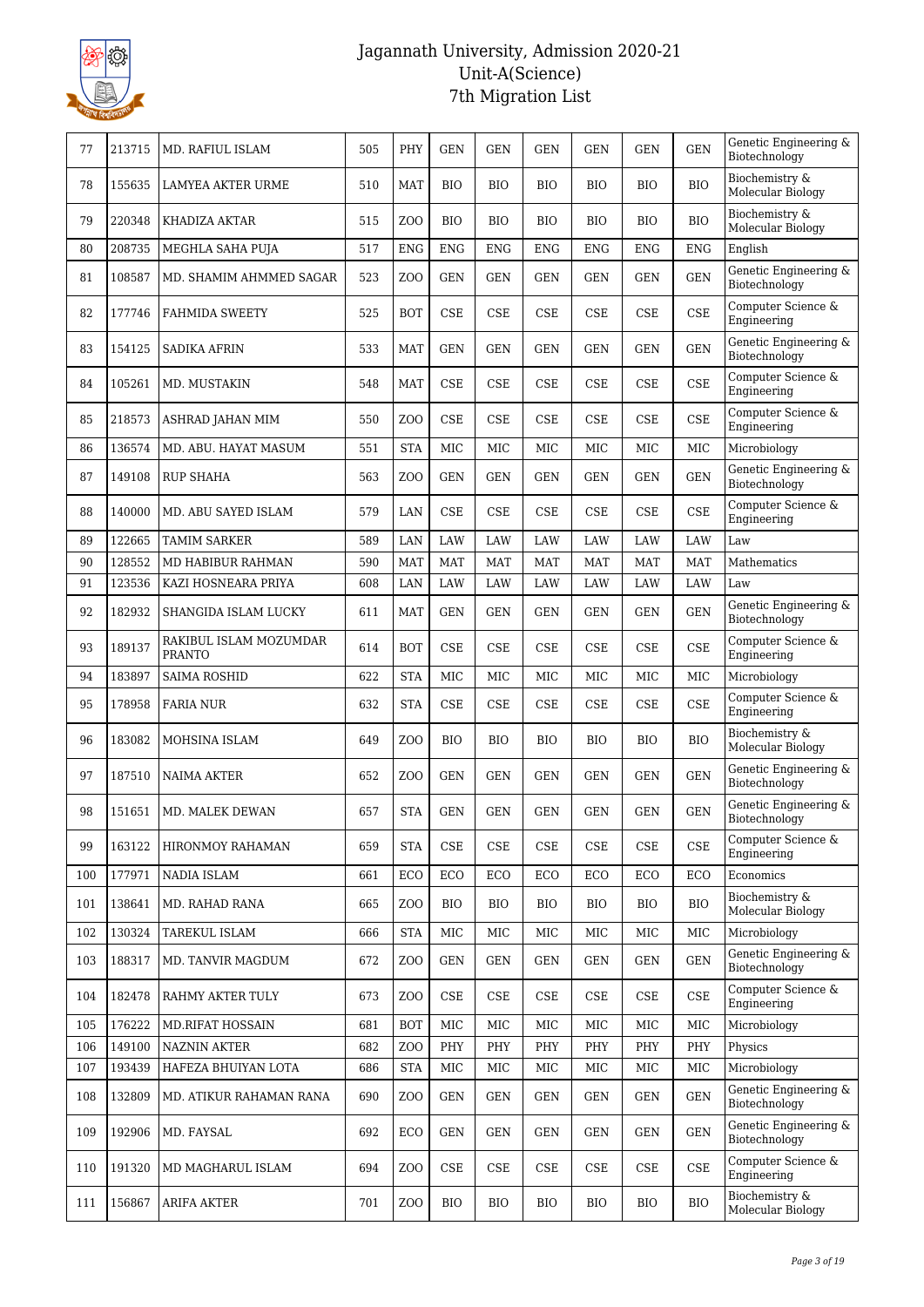

| 112 | 118653 | <b>SAWDA BEGUM</b>      | 708 | Z <sub>O</sub> O | MIC        | MIC                         | MIC                         | MIC                         | MIC                         | MIC        | Microbiology                           |
|-----|--------|-------------------------|-----|------------------|------------|-----------------------------|-----------------------------|-----------------------------|-----------------------------|------------|----------------------------------------|
| 113 | 130548 | NUSRAT JAHAN RIYA       | 712 | Z <sub>O</sub> O | <b>MIC</b> | <b>MIC</b>                  | MIC                         | MIC                         | <b>MIC</b>                  | MIC        | Microbiology                           |
| 114 | 183260 | MONNI AKTER MEEM        | 716 | Z <sub>O</sub> O | <b>BIO</b> | <b>BIO</b>                  | <b>BIO</b>                  | <b>BIO</b>                  | <b>BIO</b>                  | <b>BIO</b> | Biochemistry &<br>Molecular Biology    |
| 115 | 183326 | <b>MAHMUDA AFROSE</b>   | 717 | Z <sub>O</sub> O | MIC        | <b>MIC</b>                  | MIC                         | MIC                         | <b>MIC</b>                  | MIC        | Microbiology                           |
| 116 | 184049 | MOST. SUKHI MON KHATUN  | 726 | Z <sub>O</sub> O | <b>BIO</b> | <b>BIO</b>                  | BIO                         | <b>BIO</b>                  | <b>BIO</b>                  | <b>BIO</b> | Biochemistry &<br>Molecular Biology    |
| 117 | 193564 | <b>FARZANA AKTER</b>    | 731 | ECO              | <b>CSE</b> | <b>CSE</b>                  | CSE                         | <b>CSE</b>                  | <b>CSE</b>                  | CSE        | Computer Science &<br>Engineering      |
| 118 | 184560 | RESHMA KAKOLI           | 732 | Z <sub>O</sub> O | <b>CSE</b> | <b>CSE</b>                  | CSE                         | CSE                         | <b>CSE</b>                  | <b>CSE</b> | Computer Science &<br>Engineering      |
| 119 | 136035 | MD. AMDADUL HAQUE       | 736 | Z <sub>O</sub> O | <b>CSE</b> | <b>CSE</b>                  | CSE                         | <b>CSE</b>                  | <b>CSE</b>                  | CSE        | Computer Science &<br>Engineering      |
| 120 | 219075 | MOST. AYSHA SIDDIKA     | 738 | Z <sub>O</sub> O | MIC        | MIC                         | MIC                         | MIC                         | MIC                         | MIC        | Microbiology                           |
| 121 | 231524 | SHANJIDA AKTER SHANTA   | 740 | <b>BOT</b>       | <b>CSE</b> | <b>CSE</b>                  | CSE                         | CSE                         | <b>CSE</b>                  | CSE        | Computer Science &<br>Engineering      |
| 122 | 191751 | MD. SAJIB AHMED SHIPON  | 746 | Z <sub>O</sub> O | <b>GEN</b> | <b>GEN</b>                  | <b>GEN</b>                  | <b>GEN</b>                  | <b>GEN</b>                  | <b>GEN</b> | Genetic Engineering &<br>Biotechnology |
| 123 | 182226 | ANUPAMA SHARMA          | 748 | <b>GEO</b>       | <b>BIO</b> | <b>BIO</b>                  | <b>BIO</b>                  | <b>BIO</b>                  | <b>BIO</b>                  | <b>BIO</b> | Biochemistry &<br>Molecular Biology    |
| 124 | 188119 | MD. AKASH MIA           | 751 | Z <sub>O</sub> O | <b>CSE</b> | CSE                         | CSE                         | CSE                         | CSE                         | <b>CSE</b> | Computer Science &<br>Engineering      |
| 125 | 182843 | <b>JARIFA TASNIM</b>    | 759 | Z <sub>O</sub> O | <b>CSE</b> | CSE                         | CSE                         | CSE                         | <b>CSE</b>                  | CSE        | Computer Science &<br>Engineering      |
| 126 | 139666 | REZAUL KARIM            | 764 | <b>GEO</b>       | <b>GEN</b> | <b>GEN</b>                  | <b>GEN</b>                  | <b>GEN</b>                  | <b>GEN</b>                  | <b>GEN</b> | Genetic Engineering &<br>Biotechnology |
| 127 | 189411 | KHANDAKER RAFIUL ISLAM  | 765 | PAd              | <b>CSE</b> | <b>CSE</b>                  | CSE                         | CSE                         | <b>CSE</b>                  | CSE        | Computer Science &<br>Engineering      |
| 128 | 206136 | FARHAD BIN MOMIN        | 774 | <b>GEO</b>       | <b>CSE</b> | CSE                         | CSE                         | <b>CSE</b>                  | CSE                         | CSE        | Computer Science $\&$<br>Engineering   |
| 129 | 226405 | MD. AL IMRAN            | 781 | AIS              | <b>CSE</b> | <b>CSE</b>                  | CSE                         | <b>CSE</b>                  | <b>CSE</b>                  | <b>CSE</b> | Computer Science &<br>Engineering      |
| 130 | 225326 | MD. SHAHRIAR KHAN MILON | 782 | <b>BOT</b>       | <b>GEN</b> | <b>GEN</b>                  | <b>GEN</b>                  | <b>GEN</b>                  | <b>GEN</b>                  | <b>GEN</b> | Genetic Engineering &<br>Biotechnology |
| 131 | 191723 | HASANUZZAMAN UCHASH     | 786 | <b>BOT</b>       | MIC        | MIC                         | MIC                         | MIC                         | MIC                         | MIC        | Microbiology                           |
| 132 | 190273 | <b>SABIKUNNAHAR</b>     | 790 | PAd              | <b>CSE</b> | CSE                         | CSE                         | CSE                         | CSE                         | <b>CSE</b> | Computer Science &<br>Engineering      |
| 133 |        | 182316 NAFISA TASNIM    | 795 | GEO              | GEN        | GEN                         | GEN                         | GEN                         | $\operatorname{GEN}$        | <b>GEN</b> | Genetic Engineering &<br>Biotechnology |
| 134 | 188065 | SADMAN FAGUN SAD        | 796 | <b>BOT</b>       | MIC        | MIC                         | MIC                         | MIC                         | MIC                         | MIC        | Microbiology                           |
| 135 | 204529 | CHANDRIMA CHOWDHURY     | 800 | <b>BOT</b>       | CSE        | CSE                         | CSE                         | CSE                         | CSE                         | <b>CSE</b> | Computer Science &<br>Engineering      |
| 136 | 111698 | MST. JANNATUL FERDOUS   | 804 | <b>PSY</b>       | <b>GEN</b> | <b>GEN</b>                  | <b>GEN</b>                  | GEN                         | GEN                         | <b>GEN</b> | Genetic Engineering &<br>Biotechnology |
| 137 | 231270 | ZANNATUL BAKIA PINE     | 806 | <b>BOT</b>       | <b>BIO</b> | <b>BIO</b>                  | BIO                         | <b>BIO</b>                  | <b>BIO</b>                  | <b>BIO</b> | Biochemistry &<br>Molecular Biology    |
| 138 | 183092 | <b>LAMIA ISLAM</b>      | 807 | <b>BOT</b>       | CSE        | <b>GEN</b>                  | <b>GEN</b>                  | <b>GEN</b>                  | <b>GEN</b>                  | <b>GEN</b> | Genetic Engineering &<br>Biotechnology |
| 139 | 112936 | MD. BADHON MAHMUD       | 809 | <b>BOT</b>       | <b>BOT</b> | <b>BOT</b>                  | <b>BOT</b>                  | <b>BOT</b>                  | BOT                         | <b>BOT</b> | Botany                                 |
| 140 | 183762 | <b>SUMAIA AKTER</b>     | 813 | PAd              | PHY        | PHY                         | PHY                         | PHY                         | PHY                         | PHY        | Physics                                |
| 141 | 206366 | MAHIDUL ISLAM           | 816 | AIS              | CSE        | <b>CSE</b>                  | <b>CSE</b>                  | CSE                         | CSE                         | CSE        | Computer Science &<br>Engineering      |
| 142 | 186963 | ANUSHKA BHATTACHARJEE   | 817 | <b>BOT</b>       | MIC        | MIC                         | MIC                         | MIC                         | <b>MIC</b>                  | MIC        | Microbiology                           |
| 143 | 188248 | <b>SAJEDA AKTERY</b>    | 819 | <b>BOT</b>       | CSE        | CSE                         | <b>CSE</b>                  | GEN                         | GEN                         | <b>GEN</b> | Genetic Engineering &<br>Biotechnology |
| 144 | 211543 | SHADHIN BISWAS          | 830 | <b>BOT</b>       | <b>MAT</b> | MAT                         | MAT                         | MAT                         | MAT                         | <b>MAT</b> | Mathematics                            |
| 145 | 111273 | ASASH SARKER PRANTA     | 831 | <b>BOT</b>       | MIC        | CSE                         | $\ensuremath{\mathsf{CSE}}$ | CSE                         | $\ensuremath{\mathsf{CSE}}$ | <b>CSE</b> | Computer Science &<br>Engineering      |
| 146 | 181900 | MAJIBUR RAHMAN SARKER   | 834 | $\text{FIN}$     | <b>BIO</b> | $\ensuremath{\mathsf{CSE}}$ | $\ensuremath{\mathsf{CSE}}$ | $\ensuremath{\mathsf{CSE}}$ | $\ensuremath{\mathsf{CSE}}$ | <b>CSE</b> | Computer Science &<br>Engineering      |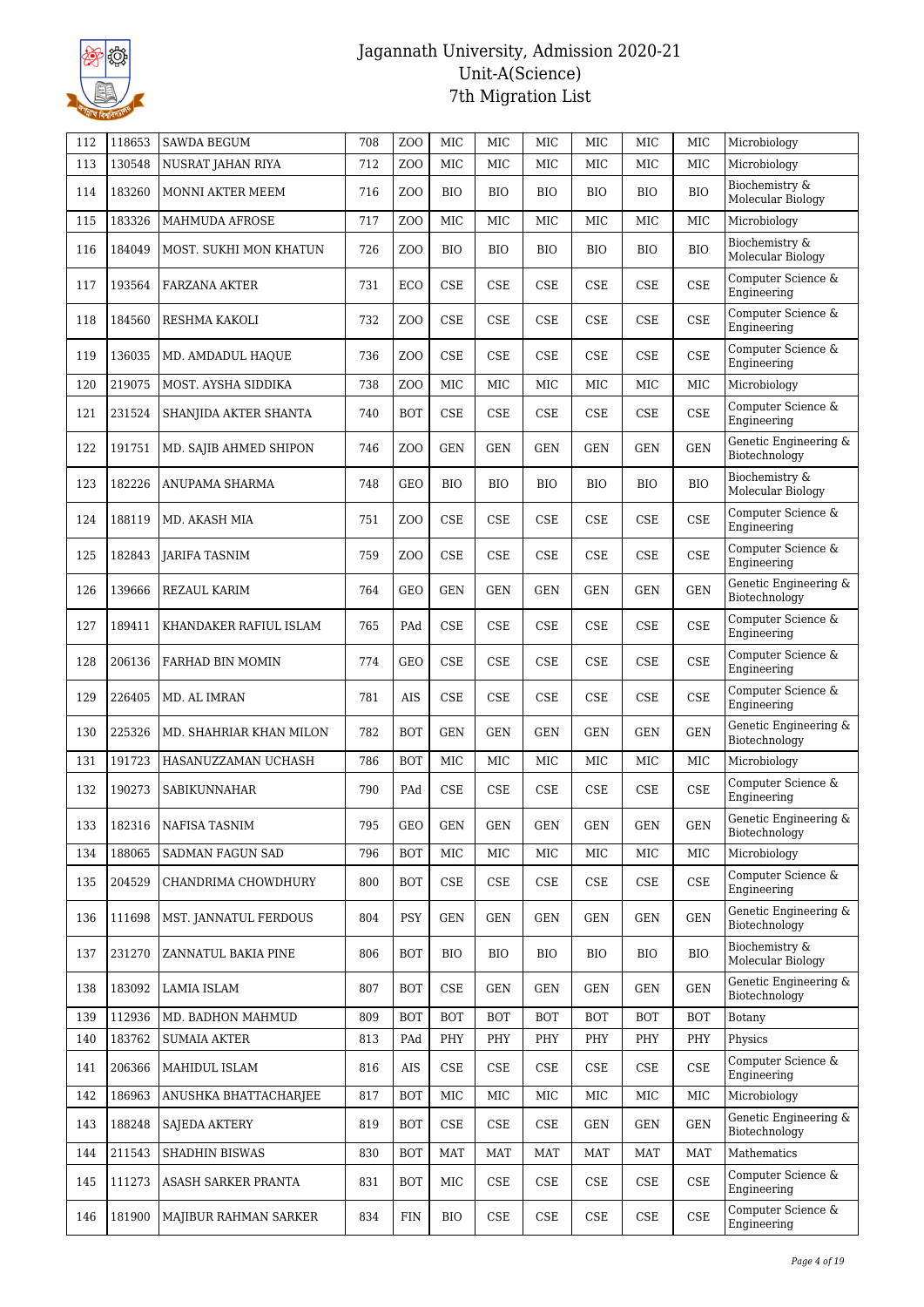

| 147 | 182351 | <b>JANNATUL FERDOUS MAHIMA</b> | 839  | <b>BOT</b> | MIC        | MIC        | MIC          | MIC          | MIC          | MIC        | Microbiology                                |
|-----|--------|--------------------------------|------|------------|------------|------------|--------------|--------------|--------------|------------|---------------------------------------------|
| 148 | 213053 | MD. RUBAYED HASAN ANIK         | 858  | <b>GEO</b> | <b>MIC</b> | MIC        | <b>MIC</b>   | <b>GEN</b>   | <b>GEN</b>   | <b>GEN</b> | Genetic Engineering &<br>Biotechnology      |
| 149 | 192546 | SYED ISMEAD HOSSAIN RAZIN      | 859  | <b>FIN</b> | <b>MIC</b> | MIC        | <b>MIC</b>   | MIC          | <b>GEN</b>   | <b>GEN</b> | Genetic Engineering &<br>Biotechnology      |
| 150 | 113405 | PARVEZ AHMED                   | 864  | PSY        | BIO        | <b>BIO</b> | CSE          | CSE          | <b>CSE</b>   | <b>CSE</b> | Computer Science &<br>Engineering           |
| 151 | 199182 | TAHMIDUL ISLAM                 | 869  | ECO        | <b>MIC</b> | MIC        | CSE          | <b>CSE</b>   | <b>CSE</b>   | <b>CSE</b> | Computer Science &<br>Engineering           |
| 152 | 225544 | MASUM BILLAH                   | 876  | ECO        | <b>MIC</b> | <b>MIC</b> | CSE          | <b>CSE</b>   | CSE          | <b>CSE</b> | Computer Science &<br>Engineering           |
| 153 | 165233 | <b>MOST. ROKAIYA AKTER</b>     | 881  | <b>GEO</b> | <b>GEO</b> | <b>GEO</b> | <b>GEO</b>   | <b>GEO</b>   | GEO          | GEO        | Geography &<br><b>Environment</b>           |
| 154 | 211341 | JEWEL HOSSAIN                  | 884  | MKT        | BIO        | <b>BIO</b> | BIO          | <b>BIO</b>   | <b>BIO</b>   | <b>BIO</b> | Biochemistry &<br>Molecular Biology         |
| 155 | 215358 | FARZANA AKTER HIRA             | 900  | <b>MKT</b> | <b>MAT</b> | <b>MAT</b> | <b>MAT</b>   | <b>MAT</b>   | <b>MAT</b>   | <b>MAT</b> | Mathematics                                 |
| 156 | 182792 | SUMAIYA AKTER TISHA            | 904  | <b>MKT</b> | <b>BIO</b> | <b>BIO</b> | <b>BIO</b>   | <b>BIO</b>   | <b>BIO</b>   | <b>BIO</b> | Biochemistry &<br>Molecular Biology         |
| 157 | 182864 | SHARMIN JAHAN SHORMI           | 906  | POS        | BIO        | <b>BIO</b> | BIO          | <b>BIO</b>   | <b>BIO</b>   | <b>BIO</b> | Biochemistry &<br>Molecular Biology         |
| 158 | 189742 | MRINMOY DEWAN SEMANTA          | 915  | ANT        | <b>BIO</b> | <b>BIO</b> | <b>BIO</b>   | CSE          | <b>CSE</b>   | <b>CSE</b> | Computer Science &<br>Engineering           |
| 159 | 200656 | MD. SAMIUL ISLAM               | 927  | <b>PSY</b> | <b>BIO</b> | <b>BIO</b> | <b>BIO</b>   | <b>CSE</b>   | <b>CSE</b>   | <b>CSE</b> | Computer Science &<br>Engineering           |
| 160 | 184739 | <b>ANISHA AKTER</b>            | 933  | <b>PSY</b> | <b>BIO</b> | <b>BIO</b> | <b>BIO</b>   | <b>BIO</b>   | <b>BIO</b>   | <b>BIO</b> | Biochemistry &<br>Molecular Biology         |
| 161 | 134774 | TAJKIA JAHAN TAJ               | 937  | <b>GEO</b> | BIO        | <b>BIO</b> | <b>BIO</b>   | <b>BIO</b>   | <b>BIO</b>   | <b>BIO</b> | Biochemistry &<br>Molecular Biology         |
| 162 | 129427 | <b>ARKA BISWAS</b>             | 941  | GEO        | MIC        | MIC        | MIC          | <b>CSE</b>   | CSE          | <b>CSE</b> | Computer Science &<br>Engineering           |
| 163 | 152388 | MD. ASHRAFUL ALAM              | 943  | <b>MGT</b> | <b>BIO</b> | <b>BIO</b> | <b>BIO</b>   | <b>CSE</b>   | <b>CSE</b>   | <b>CSE</b> | Computer Science &<br>Engineering           |
| 164 | 188244 | MD. IMRAN HOSSAIN              | 948  | <b>GEO</b> | <b>BIO</b> | <b>BIO</b> | <b>BIO</b>   | <b>BIO</b>   | <b>BIO</b>   | <b>BIO</b> | Genetic Engineering &<br>Biotechnology      |
| 165 | 131758 | MD. SADMAN SAKIB               | 951  | <b>PSY</b> | MIC        | <b>BIO</b> | BIO          | <b>CSE</b>   | CSE          | <b>CSE</b> | Computer Science &<br>Engineering           |
| 166 | 134652 | MOST. TAZKIA MOSTARIN          | 968  | <b>GEO</b> | MIC        | <b>BIO</b> | <b>BIO</b>   | <b>BIO</b>   | <b>BIO</b>   | <b>BIO</b> | Biochemistry &<br>Molecular Biology         |
| 167 |        | 185165   BABLY AKTER           | 972  | <b>GEO</b> | $\rm MIC$  | $\rm{MIC}$ | $_{\rm MIC}$ | $_{\rm MIC}$ | $_{\rm MIC}$ | MIC        | Microbiology                                |
| 168 | 222127 | HOSSAIN MOHAMMAD TAHSIN        | 977  | GEO        | MIC        | MIC        | MIC          | MIC          | MIC          | MIC        | Microbiology                                |
| 169 | 191670 | MD. YUSUF HASAN                | 981  | IS         | PHY        | PHY        | PHY          | PHY          | CSE          | <b>CSE</b> | Computer Science &<br>Engineering           |
| 170 | 203188 | MD. BAYAZID SARKAR BIJOY       | 985  | <b>GEO</b> | MIC        | MIC        | BIO          | <b>BIO</b>   | <b>BIO</b>   | <b>CSE</b> | Computer Science &<br>Engineering           |
| 171 | 171840 | MD. SIAM SARDER                | 986  | <b>PSY</b> | <b>PSY</b> | <b>PSY</b> | <b>PSY</b>   | <b>PSY</b>   | <b>PSY</b>   | <b>PSY</b> | Psychology                                  |
| 172 | 219410 | MOST. ZINNATI SIDDIKA          | 990  | IER        | MIC        | MIC        | MIC          | MIC          | МIС          | MIC        | Genetic Engineering &<br>Biotechnology      |
| 173 | 156223 | MITHILA SARWAR                 | 992  | IER        | MIC        | MIC        | MIC          | MIC          | МIС          | MIC        | Microbiology                                |
| 174 | 186045 | SAYEEDA BINTE FARID            | 993  | <b>IER</b> | IER        | IER        | IER          | IER          | IER          | IER        | Institute of Education<br>and Research(IER) |
| 175 | 204092 | SWARNALI CHANDA PIYA           | 1001 | IER        | MIC        | MIC        | MIC          | MIC          | MIC          | MIC        | Microbiology                                |
| 176 | 182657 | <b>SHARIMA TUSTY</b>           | 1006 | <b>PSY</b> | MAT        | MAT        | BIO          | <b>BIO</b>   | <b>BIO</b>   | <b>BIO</b> | Biochemistry &<br>Molecular Biology         |
| 177 | 112953 | MD. ABDULLAH AL KAFEE          | 1008 | PSY        | MIC        | MIC        | BIO          | <b>BIO</b>   | <b>BIO</b>   | BIO        | Biochemistry &<br>Molecular Biology         |
| 178 | 215619 | MST. KHADIJA KHATUN            | 1013 | POS        | MIC        | MIC        | MIC          | MIC          | MIC          | MIC        | Microbiology                                |
| 179 | 152329 | MUHAMMAD JUBAYER MAKKI         | 1014 | <b>PSY</b> | MIC        | MIC        | MIC          | <b>BIO</b>   | <b>BIO</b>   | <b>BIO</b> | Biochemistry &<br>Molecular Biology         |
| 180 | 191626 | MD. MOHTASIM BILLAH            | 1023 | <b>PSY</b> | MIC        | MIC        | MIC          | MIC          | MIC          | MIC        | Microbiology                                |
| 181 | 193702 | FARJANA BILLAL NEHA            | 1024 | AIS        | MIC        | MIC        | MIC          | MIC          | MIC          | MIC        | Microbiology                                |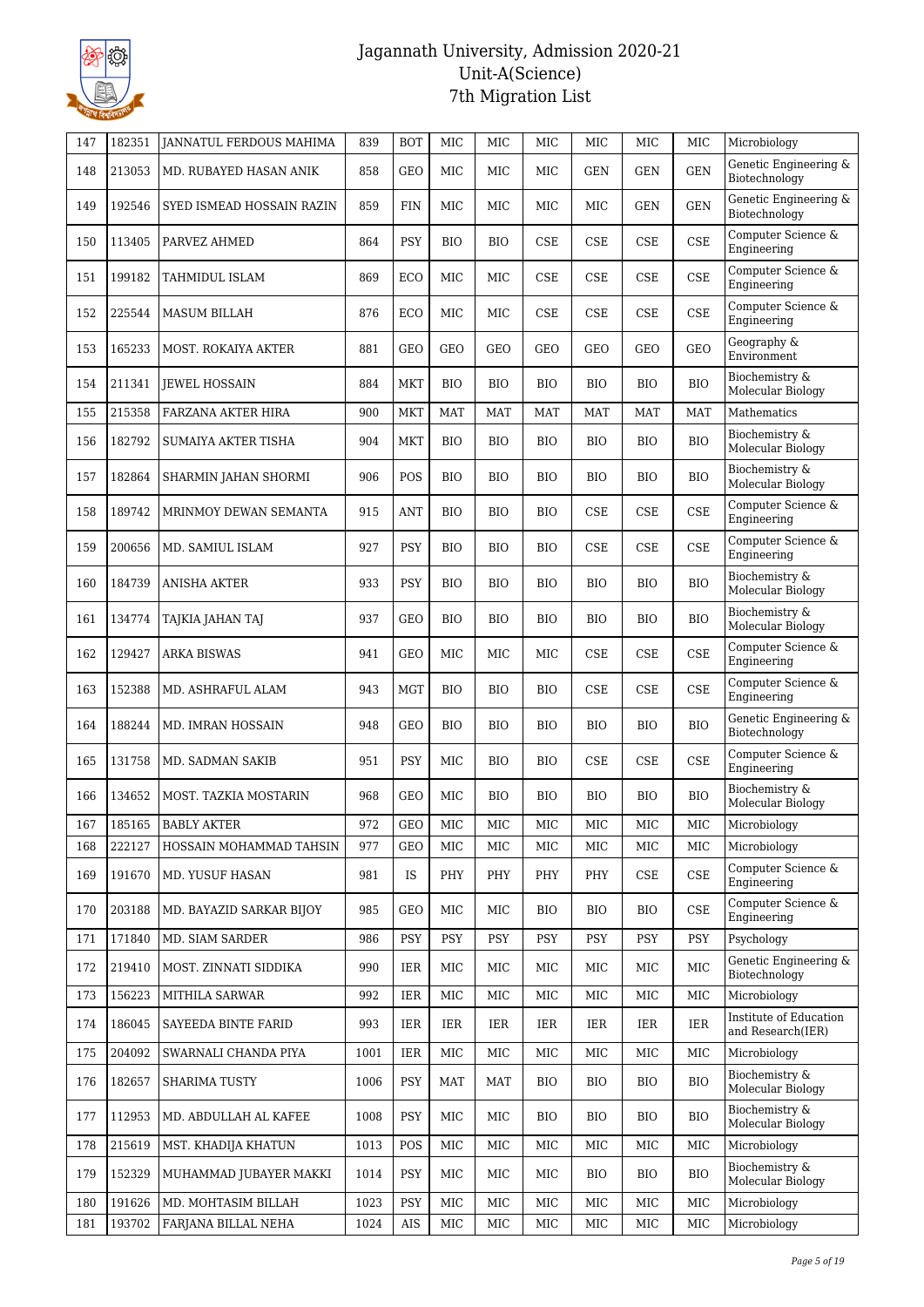

| 182 | 217341 | MOST. MOTTAKINA KHATUN      | 1026 | POS        | LAW              | LAW              | LAW             | LAW              | LAW              | LAW              | Law                                 |
|-----|--------|-----------------------------|------|------------|------------------|------------------|-----------------|------------------|------------------|------------------|-------------------------------------|
| 183 | 191636 | MOHAMMAD ALI                | 1027 | <b>BAN</b> | <b>MAT</b>       | <b>MAT</b>       | <b>MAT</b>      | <b>MAT</b>       | <b>MAT</b>       | <b>MAT</b>       | Mathematics                         |
| 184 | 163579 | TUHFA                       | 1036 | <b>PSY</b> | PHY              | MIC              | <b>MIC</b>      | MIC              | <b>MIC</b>       | <b>MIC</b>       | Microbiology                        |
| 185 | 197878 | MD. ARAFAT SHEIKH           | 1037 | <b>PSY</b> | LAW              | <b>LAW</b>       | <b>LAW</b>      | LAW              | LAW              | LAW              | Law                                 |
| 186 | 187362 | <b>MARIUM</b>               | 1038 | <b>PSY</b> | ZO <sub>O</sub>  | MIC              | MIC             | MIC              | MIC              | MIC              | Microbiology                        |
| 187 | 153284 | AFRA ANJUM HOSSAIN          | 1057 | <b>PSY</b> | <b>CHE</b>       | MIC              | MIC             | MIC              | MIC              | <b>MIC</b>       | Microbiology                        |
| 188 | 172755 | MD. OMAR FARUK TALUKDER     | 1059 | PHI        | LAW              | MIC              | <b>MIC</b>      | <b>BIO</b>       | <b>BIO</b>       | <b>BIO</b>       | Biochemistry &<br>Molecular Biology |
| 189 | 182956 | ROMANA RASHID AIYDI         | 1068 | PSY        | Z <sub>0</sub>   | MIC              | MIC             | MIC              | MIC              | <b>MIC</b>       | Microbiology                        |
| 190 | 174985 | MD. ASRAFUL ISLAM           | 1077 | <b>BAN</b> | <b>ENG</b>       | <b>ENG</b>       | <b>ENG</b>      | <b>ENG</b>       | <b>ENG</b>       | <b>ENG</b>       | English                             |
| 191 | 111134 | MAHFUZUR RAHMAN FAHIM       | 1084 | <b>MGT</b> | <b>ECO</b>       | ECO              | MIC             | MIC              | <b>BIO</b>       | <b>BIO</b>       | Biochemistry &<br>Molecular Biology |
| 192 | 191051 | <b>AMIR HOSSAIN</b>         | 1085 | <b>BAN</b> | Z <sub>O</sub> O | Z <sub>O</sub> O | <b>MIC</b>      | <b>MIC</b>       | <b>MIC</b>       | <b>MIC</b>       | Microbiology                        |
| 193 | 143765 | MD. MEHEDI HASAN            | 1094 | SOC        | <b>CHE</b>       | <b>CHE</b>       | MIC             | MIC              | <b>BIO</b>       | <b>BIO</b>       | Biochemistry &<br>Molecular Biology |
| 194 | 140448 | SANAD CHANDRA RAY.          | 1095 | HIS        | LAW              | LAW              | LAW             | LAW              | LAW              | LAW              | Law                                 |
| 195 | 103492 | MD. AL IMRAN                | 1100 | <b>ANT</b> | <b>STA</b>       | <b>STA</b>       | MIC             | MIC              | <b>BIO</b>       | <b>BIO</b>       | Biochemistry &<br>Molecular Biology |
| 196 | 167165 | MD. JUNAYED ISLAM           | 1107 | <b>HIS</b> | <b>CHE</b>       | <b>CHE</b>       | <b>CHE</b>      | MIC              | <b>BIO</b>       | <b>BIO</b>       | Biochemistry &<br>Molecular Biology |
| 197 | 203475 | NAFISA TABASSUM             | 1112 | <b>SOC</b> | LAW              | <b>LAW</b>       | LAW             | MIC              | MIC              | <b>MIC</b>       | Microbiology                        |
| 198 | 102424 | MD. ANIK AHAMED             | 1123 | SW         | <b>CHE</b>       | <b>CHE</b>       | <b>CHE</b>      | MIC              | MIC              | <b>BIO</b>       | Biochemistry &<br>Molecular Biology |
| 199 | 111866 | TRISHNA BISWAS              | 1139 | <b>IHC</b> | LAW              | LAW              | LAW             | <b>MIC</b>       | <b>MIC</b>       | <b>MIC</b>       | Microbiology                        |
| 200 | 102787 | ANANTA KUMAR SARKER         | 1140 | PHI        | <b>CHE</b>       | <b>CHE</b>       | <b>CHE</b>      | MIC              | MIC              | <b>MIC</b>       | Microbiology                        |
| 201 | 185417 | SHEIKH FOYZUNNESA AKTER     | 1147 | IS         | <b>CHE</b>       | <b>CHE</b>       | <b>CHE</b>      | CHE              | CHE              | <b>CHE</b>       | Chemistry                           |
| 202 | 206097 | <b>ASHIKUL ISLAM</b>        | 1151 | PHI        | <b>STA</b>       | <b>STA</b>       | <b>STA</b>      | MIC              | MIC              | <b>BIO</b>       | Biochemistry &<br>Molecular Biology |
| 203 | 224549 | <b>BODRUDDUZA</b>           | 1156 |            | <b>CHE</b>       | <b>CHE</b>       | <b>CHE</b>      | <b>MIC</b>       | <b>MIC</b>       | <b>MIC</b>       | Microbiology                        |
| 204 | 102136 | ROBAYAT NAHAR               | 1158 |            | <b>CHE</b>       | CHE              | CHE             | <b>CHE</b>       | <b>CHE</b>       | CHE              | Chemistry                           |
| 205 | 102208 | <b>TASRIFA AKTER TONNEY</b> | 1160 |            | <b>BOT</b>       | <b>BOT</b>       | <b>BOT</b>      | <b>BOT</b>       | MIC              | MIC              | Microbiology                        |
| 206 | 170910 | <b>SUPRIA DAY BRISHTY</b>   | 1162 |            | Z <sub>O</sub> O | Z <sub>O</sub> O | ZO <sub>O</sub> | ZO <sub>O</sub>  | MIC              | <b>MIC</b>       | Microbiology                        |
| 207 | 192611 | NAHIDUL ISLAM TASIN         | 1167 |            | <b>CHE</b>       | CHE              | <b>CHE</b>      | CHE              | <b>CHE</b>       | <b>CHE</b>       | Chemistry                           |
| 208 | 124396 | HUMAIYARA SADIYA            | 1169 |            | Z <sub>O</sub> O | Z <sub>O</sub> O | ZO <sub>O</sub> | ZO <sub>O</sub>  | MIC              | <b>MIC</b>       | Microbiology                        |
| 209 | 182295 | NUSRAT JAHAN                | 1179 |            | CHE              | CHE              | CHE             | CHE              | CHE              | CHE              | Biochemistry &<br>Molecular Biology |
| 210 | 182411 | FATEMA TUJ JOHORA FARIHA    | 1185 |            | <b>CHE</b>       | CHE              | CHE             | CHE              | MIC              | MIC              | Microbiology                        |
| 211 | 153609 | <b>AYSHA AKTER</b>          | 1192 |            | CHE              | CHE              | CHE             | CHE              | MIC              | MIC              | Microbiology                        |
| 212 | 124175 | REHENA PERVIN               | 1194 |            | CHE              | CHE              | CHE             | CHE              | MIC              | MIC              | Microbiology                        |
| 213 | 153695 | ANISA BINTE HASNAT          | 1195 |            | ECO              | ECO              | ECO             | ECO              | ECO              | MIC              | Microbiology                        |
| 214 | 153706 | SADIA AFRIN BADHON          | 1198 |            | ENG              | <b>ENG</b>       | <b>ENG</b>      | <b>ENG</b>       | <b>ENG</b>       | <b>ENG</b>       | English                             |
| 215 | 189196 | NUR MOHAMMAD IFTY           | 1200 |            | <b>MKT</b>       | <b>MKT</b>       | MKT             | MKT              | MKT              | MIC              | Microbiology                        |
| 216 | 210458 | MD. RAKIB HUSAIN            | 1209 |            | Z <sub>O</sub> O | Z <sub>O</sub> O | ZO <sub>O</sub> | Z <sub>O</sub> O | Z <sub>O</sub> O | MIC              | Microbiology                        |
| 217 | 189859 | MD. SPONDON SARWAR          | 1210 |            | ECO              | ECO              | ECO             | ECO              | ECO              | ECO              | Economics                           |
| 218 | 184294 | <b>SUMONA AKTHER</b>        | 1212 |            | CHE              | CHE              | CHE             | CHE              | CHE              | CHE              | Microbiology                        |
| 219 | 155205 | SANJIDA FERDOUSI DOLA       | 1217 |            | Z <sub>O</sub> O | Z <sub>O</sub> O | ZOO             | Z <sub>O</sub> O | Z <sub>O</sub> O | Z <sub>O</sub> O | Zoology                             |
| 220 | 203171 | MD. ABDUL AUWAL             | 1220 |            | CHE              | CHE              | CHE             | CHE              | CHE              | CHE              | Chemistry                           |
| 221 | 140446 | SHAMIM ISLAM                | 1225 |            | MAT              | MAT              | MAT             | MAT              | MAT              | <b>MAT</b>       | Mathematics                         |
| 222 | 137356 | MD. SAIJAD HOSSAIN          | 1226 |            | <b>MAT</b>       | <b>MAT</b>       | MAT             | MAT              | MAT              | <b>MAT</b>       | Mathematics                         |
| 223 | 115113 | PAPPU MONDOL                | 1234 |            | <b>MAT</b>       | MAT              | MAT             | MAT              | MAT              | <b>MAT</b>       | Mathematics                         |
| 224 | 211041 | FORHAD REZA                 | 1236 |            | MAT              | MAT              | MAT             | MAT              | MAT              | <b>MAT</b>       | Mathematics                         |
| 225 | 127400 | MD. RAHUL HOSSEN            | 1239 |            | LAW              | LAW              | LAW             | LAW              | LAW              | LAW              | Law                                 |
| 226 | 188574 | MD. ARIFUR RAHMAN ARIF      | 1252 |            | <b>STA</b>       | <b>STA</b>       | <b>STA</b>      | <b>STA</b>       | <b>STA</b>       | <b>STA</b>       | <b>Statistics</b>                   |
| 227 | 173055 | MD. FAHMID NAFIZ            | 1255 |            | CHE              | CHE              | CHE             | CHE              | CHE              | CHE              | Chemistry                           |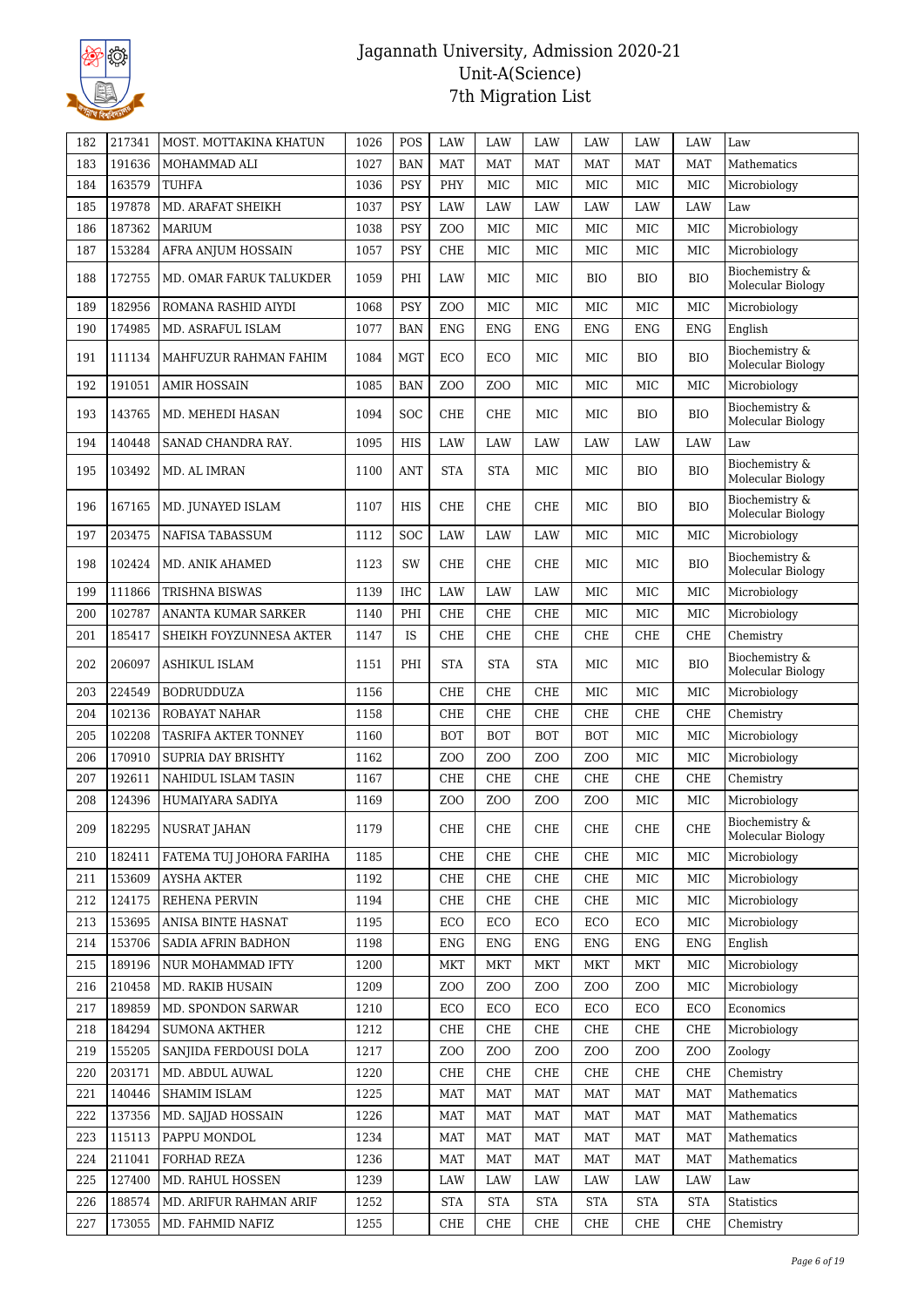

| 228 | 170068 | TAMANNA TABASSUM        | 1261 | CHE                                                                     | CHE                                | CHE              | CHE                                | CHE                                | CHE              | Chemistry                  |
|-----|--------|-------------------------|------|-------------------------------------------------------------------------|------------------------------------|------------------|------------------------------------|------------------------------------|------------------|----------------------------|
| 229 | 204024 | ANIKA JAHAN RAKHI       | 1266 | CHE                                                                     | CHE                                | CHE              | CHE                                | CHE                                | <b>CHE</b>       | Chemistry                  |
| 230 | 186415 | <b>JINAT ARA RABEYA</b> | 1268 | LAW                                                                     | LAW                                | LAW              | LAW                                | LAW                                | LAW              | Law                        |
| 231 | 227155 | NURUNNAHAR TISHA        | 1269 | CHE                                                                     | <b>CHE</b>                         | CHE              | CHE                                | CHE                                | CHE              | Chemistry                  |
| 232 | 137957 | MD. MOTAKABBIR          | 1273 | LAW                                                                     | LAW                                | LAW              | LAW                                | LAW                                | LAW              | Law                        |
| 233 | 191524 | <b>HEMAL DAS</b>        | 1279 | CHE                                                                     | CHE                                | CHE              | CHE                                | CHE                                | <b>CHE</b>       | Chemistry                  |
| 234 | 136551 | MD. MAMUN RAHMAN.       | 1281 | CHE                                                                     | <b>CHE</b>                         | CHE              | CHE                                | ${\rm CHE}$                        | CHE              | Chemistry                  |
| 235 | 165575 | <b>BRISTI AKTAR</b>     | 1284 | Z <sub>O</sub> O                                                        | Z <sub>O</sub> O                   | Z <sub>O</sub> O | Z <sub>O</sub> O                   | Z <sub>0</sub>                     | Z <sub>0</sub>   | Zoology                    |
| 236 | 163874 | FOYSOL MAHMUD           | 1291 | LAW                                                                     | LAW                                | LAW              | LAW                                | LAW                                | LAW              | Law                        |
| 237 | 114259 | MD. DIPU HOSSAIN        | 1293 | MAT                                                                     | MAT                                | MAT              | MAT                                | MAT                                | MAT              | Mathematics                |
| 238 | 206241 | MD. MOIN RAHMAN         | 1295 | CHE                                                                     | <b>CHE</b>                         | CHE              | CHE                                | CHE                                | CHE              | Chemistry                  |
| 239 | 194193 | RIMPA RANI DEY          | 1297 | <b>STA</b>                                                              | <b>STA</b>                         | <b>STA</b>       | <b>STA</b>                         | <b>STA</b>                         | <b>STA</b>       | Statistics                 |
| 240 | 170013 | MD. RAKIBUL ISLAM       | 1299 | MAT                                                                     | <b>CHE</b>                         | CHE              | CHE                                | CHE                                | CHE              | Chemistry                  |
| 241 | 157444 | MD. ABDULLAH AL ABIR    | 1305 | PHY                                                                     | <b>CHE</b>                         | CHE              | CHE                                | CHE                                | CHE              | Chemistry                  |
| 242 | 186470 | MAHJABIN MOMO           | 1309 | <b>ENG</b>                                                              | <b>ENG</b>                         | <b>ENG</b>       | <b>ENG</b>                         | <b>ENG</b>                         | <b>ENG</b>       | English                    |
| 243 | 102994 | MD. SABBIR HOSSAIN ALVE | 1316 | <b>BOT</b>                                                              | <b>BOT</b>                         | <b>BOT</b>       | <b>BOT</b>                         | <b>BOT</b>                         | <b>BOT</b>       | Botany                     |
| 244 | 210330 | RAKIBUL ISLAM           | 1323 | <b>STA</b>                                                              | <b>CHE</b>                         | CHE              | CHE                                | CHE                                | CHE              | Chemistry                  |
| 245 | 156156 | <b>SHYRA HAQUE</b>      | 1324 | <b>FIN</b>                                                              | <b>FIN</b>                         | <b>FIN</b>       | <b>FIN</b>                         | <b>FIN</b>                         | ${\rm FIN}$      | Finance                    |
| 246 | 183237 | SUMAIYA ISLAM MIM       | 1326 | <b>MAT</b>                                                              | <b>MAT</b>                         | <b>MAT</b>       | <b>MAT</b>                         | <b>MAT</b>                         | <b>MAT</b>       | Mathematics                |
| 247 | 184036 | <b>SHRABONI SEN</b>     | 1335 | <b>BOT</b>                                                              | <b>BOT</b>                         | <b>BOT</b>       | <b>BOT</b>                         | <b>BOT</b>                         | <b>BOT</b>       | Botany                     |
| 248 | 224241 | MD. NAYEM HOSSEN SAGOR  | 1341 | PHY                                                                     | CHE                                | CHE              | CHE                                | CHE                                | <b>CHE</b>       | Chemistry                  |
| 249 | 197412 | AL THAMASUL ISLAM       | 1342 | <b>ENG</b>                                                              | <b>ENG</b>                         | <b>ENG</b>       | <b>ENG</b>                         | <b>ENG</b>                         | <b>ENG</b>       | English                    |
| 250 | 227346 | <b>SWAPNA RANI ROY</b>  | 1345 | <b>MAT</b>                                                              | <b>MAT</b>                         | <b>MAT</b>       | <b>MAT</b>                         | <b>MAT</b>                         | <b>MAT</b>       | Mathematics                |
| 251 | 186103 | <b>EVA AKTER</b>        | 1346 | PHY                                                                     | CHE                                | CHE              | CHE                                | CHE                                | CHE              | Chemistry                  |
| 252 | 111507 | MD. ASHRAF UDDIN        | 1355 | PHY                                                                     | PHY                                | PHY              | PHY                                | PHY                                | PHY              | Physics                    |
| 253 | 173081 | <b>AHTASHAMUL HAQUE</b> | 1358 | <b>BOT</b>                                                              | <b>CHE</b>                         | CHE              | CHE                                | CHE                                | CHE              | Chemistry                  |
| 254 | 199828 | MD. NUR ALOM MIAH       | 1360 | Z <sub>O</sub> O                                                        | Z <sub>0</sub>                     | Z <sub>0</sub>   | Z <sub>0</sub>                     | Z <sub>0</sub>                     | Z <sub>00</sub>  | Zoology                    |
| 255 | 185536 | RESMA AKTER             | 1362 | PHY                                                                     | CHE                                | CHE              | CHE                                | CHE                                | CHE              | Chemistry                  |
| 256 | 208581 | FARIA SULTANA REYA      | 1371 | MAT                                                                     | MAT                                | MAT              | MAT                                | MAT                                | <b>MAT</b>       | Mathematics                |
| 257 | 153258 | SHAIRA NAZIA SAMIHA     | 1376 | GEO                                                                     | GEO                                | GEO              | GEO                                | GEO                                | <b>GEO</b>       | Geography &<br>Environment |
| 258 | 113268 | FIROZ MAHMUD SHAMIM     | 1390 | PHY                                                                     | <b>CHE</b>                         | CHE              | CHE                                | CHE                                | <b>CHE</b>       | Chemistry                  |
| 259 | 183394 | <b>TANUKA TASEEN</b>    | 1393 | $\ensuremath{\mathbf{P}}\ensuremath{\mathbf{H}}\ensuremath{\mathbf{Y}}$ | $\ensuremath{\mathsf{PHY}}\xspace$ | PHY              | $\ensuremath{\mathsf{PHY}}\xspace$ | $\ensuremath{\mathsf{PHY}}\xspace$ | PHY              | ${\rm Physics}$            |
| 260 | 183542 | MABINA AKTER            | 1398 | PHY                                                                     | PHY                                | PHY              | PHY                                | PHY                                | PHY              | Physics                    |
| 261 | 102818 | FAZLY RABBI             | 1402 | PHY                                                                     | CHE                                | CHE              | CHE                                | CHE                                | CHE              | Chemistry                  |
| 262 | 183808 | AFROJA SULTANA LAMIYA   | 1405 | Z <sub>0</sub>                                                          | Z <sub>O</sub> O                   | Z <sub>0</sub>   | Z <sub>0</sub>                     | Z <sub>0</sub>                     | ZOO              | Zoology                    |
| 263 | 220364 | TAMANNA ISLAM MOURIN    | 1407 | PHY                                                                     | CHE                                | CHE              | CHE                                | CHE                                | CHE              | Chemistry                  |
| 264 | 123923 | NADIRA HOSSAIN MIM      | 1410 | LAN                                                                     | LAW                                | LAW              | LAW                                | LAW                                | LAW              | Law                        |
| 265 | 136240 | JOYANTA ROY             | 1411 | Z <sub>O</sub> O                                                        | Z <sub>0</sub>                     | Z <sub>O</sub> O | Z <sub>O</sub> O                   | ZOO                                | Z <sub>O</sub> O | Zoology                    |
| 266 | 181446 | <b>SHAKIB MAHMUD</b>    | 1413 | PHY                                                                     | PHY                                | PHY              | PHY                                | PHY                                | PHY              | Physics                    |
| 267 | 124580 | HUMAYRA AKTER           | 1415 | Z <sub>O</sub> O                                                        | Z <sub>0</sub>                     | Z <sub>O</sub> O | Z <sub>0</sub>                     | Z <sub>0</sub>                     | Z <sub>O</sub> O | Zoology                    |
| 268 | 135776 | AFRIA FARJANA RITU      | 1416 | PHY                                                                     | LAW                                | LAW              | LAW                                | LAW                                | LAW              | Law                        |
| 269 | 193661 | BRISTY RANI SUTRADHAR   | 1418 | <b>STA</b>                                                              | CHE                                | CHE              | CHE                                | CHE                                | CHE              | Chemistry                  |
| 270 | 195019 | SITHI AKTER             | 1419 | <b>MAT</b>                                                              | CHE                                | CHE              | CHE                                | CHE                                | CHE              | Chemistry                  |
| 271 | 224262 | MD. ABU BAKAR SIDDIQUE  | 1421 | PHY                                                                     | CHE                                | CHE              | CHE                                | CHE                                | CHE              | Chemistry                  |
| 272 | 184792 | <b>JOYA RANI SARKER</b> | 1422 | Z <sub>O</sub> O                                                        | ZOO                                | Z <sub>O</sub> O | Z <sub>O</sub> O                   | Z <sub>0</sub>                     | Z <sub>O</sub> O | Zoology                    |
| 273 | 177314 | MD. PALASH              | 1425 | <b>STA</b>                                                              | CHE                                | CHE              | CHE                                | CHE                                | CHE              | Chemistry                  |
| 274 | 102116 | RUPA DEBNATH            | 1428 | PHY                                                                     | CHE                                | CHE              | CHE                                | CHE                                | CHE              | Chemistry                  |
| 275 | 105213 | MD. AL-AMIN             | 1430 | MAT                                                                     | CHE                                | CHE              | CHE                                | CHE                                | CHE              | Chemistry                  |
| 276 | 104810 | AL-MOSTAFA              | 1433 | PHY                                                                     | PHY                                | PHY              | PHY                                | PHY                                | PHY              | Physics                    |
| 277 | 111351 | ASHIKUR RAHMAN          | 1437 | <b>MAT</b>                                                              | CHE                                | CHE              | CHE                                | CHE                                | CHE              | Chemistry                  |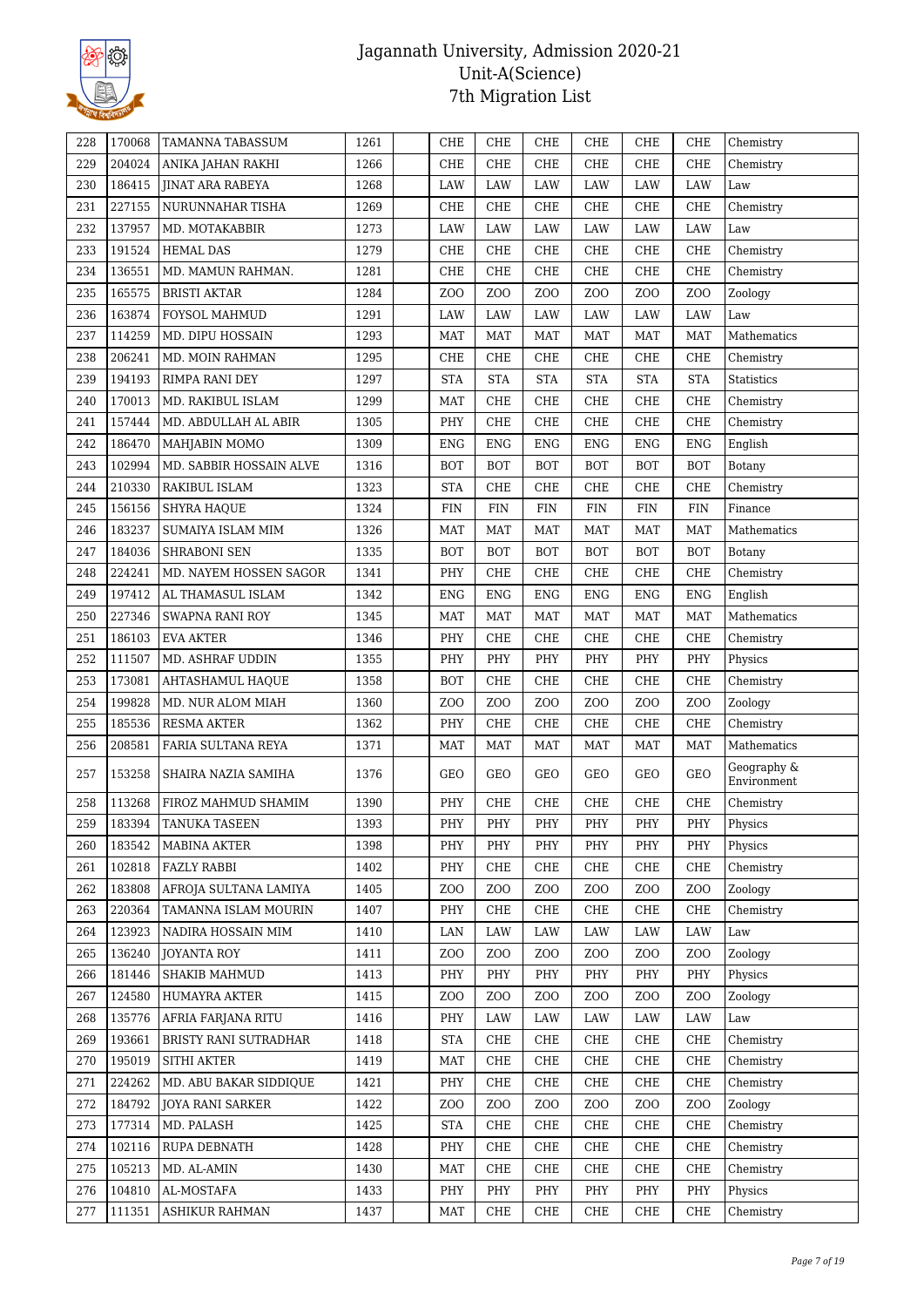

| 278 | 226822           | PROTIK SAHA                               | 1438         | Z <sub>O</sub> O | Z <sub>O</sub> O | ZO <sub>O</sub> | ZOO              | Z <sub>0</sub>  | Z <sub>O</sub> O | Zoology                    |
|-----|------------------|-------------------------------------------|--------------|------------------|------------------|-----------------|------------------|-----------------|------------------|----------------------------|
| 279 | 157336           | TARIQ-UR-RAHMAN TANEEM                    | 1447         | <b>MAT</b>       | <b>MAT</b>       | MAT             | <b>MAT</b>       | MAT             | <b>MAT</b>       | Mathematics                |
| 280 | 193122           | MESHKAT BINTAY AHSAN                      | 1449         | <b>PSY</b>       | <b>PSY</b>       | <b>PSY</b>      | PSY              | PSY             | <b>PSY</b>       | Psychology                 |
| 281 | 150548           | <b>SOURAV DAS</b>                         | 1450         | <b>STA</b>       | CHE              | <b>CHE</b>      | CHE              | CHE             | CHE              | Chemistry                  |
| 282 | 151486           | MD. RAKIBUL ISLAM SIAM                    | 1455         | Z <sub>O</sub> O | Z <sub>0</sub>   | ZO <sub>O</sub> | Z <sub>O</sub> O | ZO <sub>O</sub> | Z <sub>O</sub> O | Zoology                    |
| 283 | 188752           | SAFKAT ISLAM NILOY                        | 1462         | PHY              | PHY              | PHY             | PHY              | PHY             | PHY              | Physics                    |
| 284 | 153684           | TASNEEM JAHAN RESHA                       | 1466         | <b>ENG</b>       | <b>ENG</b>       | <b>ENG</b>      | <b>ENG</b>       | <b>ENG</b>      | <b>ENG</b>       | English                    |
| 285 | 103042           | MD. TANJIMUL RIFAT                        | 1467         | <b>ANT</b>       | CHE              | CHE             | CHE              | CHE             | CHE              | Chemistry                  |
| 286 | 153857           | FATEMATUZ ZOHRA AKHI                      | 1469         | Z <sub>O</sub> O | Z <sub>0</sub>   | ZOO             | ZOO              | ZOO             | Z <sub>O</sub> O | Zoology                    |
| 287 | 104029           | MD.ARAFAT                                 | 1472         | <b>STA</b>       | PHY              | PHY             | PHY              | PHY             | PHY              | Physics                    |
| 288 | 189618           | MASHFUKUR RAHMAN                          | 1476         | <b>STA</b>       | <b>STA</b>       | <b>STA</b>      | <b>STA</b>       | <b>STA</b>      | <b>STA</b>       | <b>Statistics</b>          |
|     |                  |                                           |              |                  |                  |                 |                  |                 |                  | Geography &                |
| 289 | 154185           | BARBARA SNEHA GOMES                       | 1477         | GEO              | <b>GEO</b>       | <b>GEO</b>      | GEO              | GEO             | <b>GEO</b>       | Environment                |
| 290 | 157858           | MST. FATEMA-TUJ-JOHRA                     | 1479         | Z <sub>O</sub> O | <b>CHE</b>       | CHE             | CHE              | <b>CHE</b>      | <b>CHE</b>       | Chemistry                  |
| 291 | 183835           | ZARIN TASNIM AUDITY                       | 1484         | <b>GEO</b>       | <b>GEO</b>       | <b>GEO</b>      | <b>GEO</b>       | GEO             | <b>GEO</b>       | Geography &<br>Environment |
| 292 | 126646           | MD SAIDUR RAHMAN                          | 1492         | <b>MAT</b>       | <b>MAT</b>       | <b>MAT</b>      | <b>MAT</b>       | MAT             | <b>MAT</b>       | Mathematics                |
| 293 | 177907           | FARIHA MUBASHERA                          | 1494         | <b>MAT</b>       | CHE              | CHE             | CHE              | CHE             | <b>CHE</b>       | Chemistry                  |
| 294 | 186431           | AYESHA SIDDIKA BINTE AYUB                 | 1500         | <b>PSY</b>       | PSY              | <b>PSY</b>      | PSY              | PSY             | PSY              | Psychology                 |
| 295 | 157268           | AYESHA SIDDIKA                            | 1503         | <b>MAT</b>       | <b>CHE</b>       | CHE             | CHE              | ${\rm CHE}$     | <b>CHE</b>       | Chemistry                  |
| 296 | 122586           | IFTEKARUL ISLAM IFTY                      | 1506         | <b>MAT</b>       | CHE              | CHE             | <b>CHE</b>       | CHE             | CHE              | Chemistry                  |
| 297 | 207317           | MD. MAZHARUL ISLAM                        | 1511         | <b>STA</b>       | CHE              | <b>CHE</b>      | CHE              | CHE             | <b>CHE</b>       | Chemistry                  |
| 298 | 152375           | <b>ABUL HASNAT HRIDOY</b>                 | 1532         | <b>MAT</b>       | MAT              | <b>MAT</b>      | <b>MAT</b>       | <b>MAT</b>      | <b>MAT</b>       | Mathematics                |
| 299 | 219661           | MD. AHASAN HABIB DOLON                    | 1539         | <b>PSY</b>       | CHE              | CHE             | CHE              | CHE             | CHE              | Chemistry                  |
| 300 | 123269           | SAIFULLAH MOHAMMED<br>SABBIR              | 1541         | MCJ              | LAW              | LAW             | LAW              | LAW             | LAW              | Law                        |
| 301 | 131459           | <b>LABONI AKTHER</b>                      | 1547         | <b>BOT</b>       | <b>BOT</b>       | <b>BOT</b>      | <b>BOT</b>       | <b>BOT</b>      | <b>BOT</b>       | Botany                     |
| 302 | 186069           | <b>AFRIN JAHAN</b>                        | 1550         | Z <sub>O</sub> O | CHE              | CHE             | CHE              | CHE             | <b>CHE</b>       | Chemistry                  |
| 303 | 141008           | RAZIA SULTANA                             | 1553         | Z <sub>O</sub> O | <b>CHE</b>       | CHE             | <b>CHE</b>       | ${\rm CHE}$     | CHE              | Chemistry                  |
| 304 | 211033           | <b>SAZAL BISWAS</b>                       | 1557         | <b>STA</b>       | <b>CHE</b>       | CHE             | <b>CHE</b>       | CHE             | CHE              | Chemistry                  |
| 305 | 132297           | <b>ASHIK FOYSAL</b>                       | 1561         | <b>BOT</b>       | CHE              | CHE             | CHE              | CHE             | <b>CHE</b>       | Chemistry                  |
| 306 | 206197           | TASMIA AZAD MAHIN                         | 1562         | <b>STA</b>       | CHE              | ${\rm CHE}$     | <b>CHE</b>       | ${\rm CHE}$     | CHE              | Chemistry                  |
| 307 | 231450           | MARIA ANJUM NAIMA                         | 1564         | <b>PSY</b>       | PSY              | PSY             | PSY              | <b>PSY</b>      | <b>PSY</b>       | Psychology                 |
| 308 | 179046           | FARHANA EASMIN                            | 1565         | <b>STA</b>       | CHE              | CHE             | CHE              | CHE             | CHE              | Chemistry                  |
| 309 | 113832           | SHAHRIAR AHAMMED                          | 1574         | <b>BOT</b>       | CHE              | CHE             | CHE              | CHE             | CHE              | Chemistry                  |
| 310 | 213593           | MD. OMAR FARUK                            | 1580         | <b>STA</b>       | CHE              | CHE             | CHE              | CHE             | CHE              | Chemistry                  |
| 311 | 122510           | MD. TUSHER EMRAN                          | 1582         | <b>STA</b>       | CHE              | CHE             | CHE              | CHE             | CHE              | Chemistry                  |
| 312 | 147395           | SOBURUL ISLAM                             | 1590         | <b>STA</b>       | <b>STA</b>       | <b>STA</b>      | <b>STA</b>       | <b>STA</b>      | <b>STA</b>       | <b>Statistics</b>          |
| 313 | 135668           | MOST. FARIYA ISLAM ANY                    | 1592         | GEO              | CHE              | CHE             | CHE              | CHE             | CHE              | Chemistry                  |
| 314 | 129699           | ABDUL KAHHAR                              | 1593         | STA              | CHE              | CHE             | CHE              | CHE             | CHE              | Chemistry                  |
| 315 | 102955           | MD. ABUL BASAR                            | 1608         | <b>STA</b>       | CHE              | CHE             | CHE              | CHE             | CHE              | Chemistry                  |
| 316 | 107490           | NAIMUR RAHMAN DURJOY                      | 1611         | <b>STA</b>       | <b>STA</b>       | <b>STA</b>      | <b>STA</b>       | <b>STA</b>      | <b>STA</b>       | <b>Statistics</b>          |
| 317 | 111756           | ZAFRIN ZAMAN TISHA                        | 1614         | <b>BOT</b>       | CHE              | CHE             | CHE              | CHE             | CHE              | Chemistry                  |
| 318 | 183191           | RABEYA AKTER BORNI                        | 1617         | Z <sub>O</sub> O | CHE              | CHE             | CHE              | CHE             | CHE              | Chemistry                  |
| 319 | 113874           |                                           | 1625         | Z <sub>O</sub> O | LAW              | LAW             | LAW              | LAW             | LAW              | Law                        |
| 320 | 224193           | MD.IMRAN HOSSAIN<br>DHRUBO KRISHNO GHOSH  | 1628         | <b>BOT</b>       | CHE              | CHE             | CHE              | CHE             | CHE              | Chemistry                  |
|     |                  |                                           |              |                  |                  |                 |                  |                 |                  |                            |
| 321 | 227215           | <b>SUMAYEA PROVA</b>                      | 1632         | <b>BOT</b>       | <b>BOT</b>       | <b>BOT</b>      | <b>BOT</b>       | <b>BOT</b>      | <b>BOT</b>       | Botany                     |
| 322 | 100560           | MST. SADIA JANNAT                         | 1634         | <b>BOT</b>       | LAW              | $\rm LAW$       | LAW              | LAW             | LAW              | Law                        |
| 323 | 108797           | S.M. SHAYRUZZAMAN SHANTO                  | 1638         | <b>BOT</b>       | <b>BOT</b>       | <b>BOT</b>      | <b>BOT</b>       | <b>BOT</b>      | <b>BOT</b>       | Botany                     |
| 324 | 103604           | MD. ASHIKUR RAHMAN RIYAD                  | 1643         | <b>BOT</b>       | ENG              | ENG             | <b>ENG</b>       | ENG             | <b>ENG</b>       | English                    |
| 325 |                  |                                           |              | <b>BOT</b>       |                  |                 | LAW              |                 | LAW              |                            |
| 326 | 223386<br>185082 | MD. SAKHAOWT HOSSAIN<br><b>AKHI AKTER</b> | 1645<br>1647 | <b>STA</b>       | LAW<br>CHE       | LAW<br>CHE      | CHE              | LAW<br>CHE      | CHE              | Law<br>Chemistry           |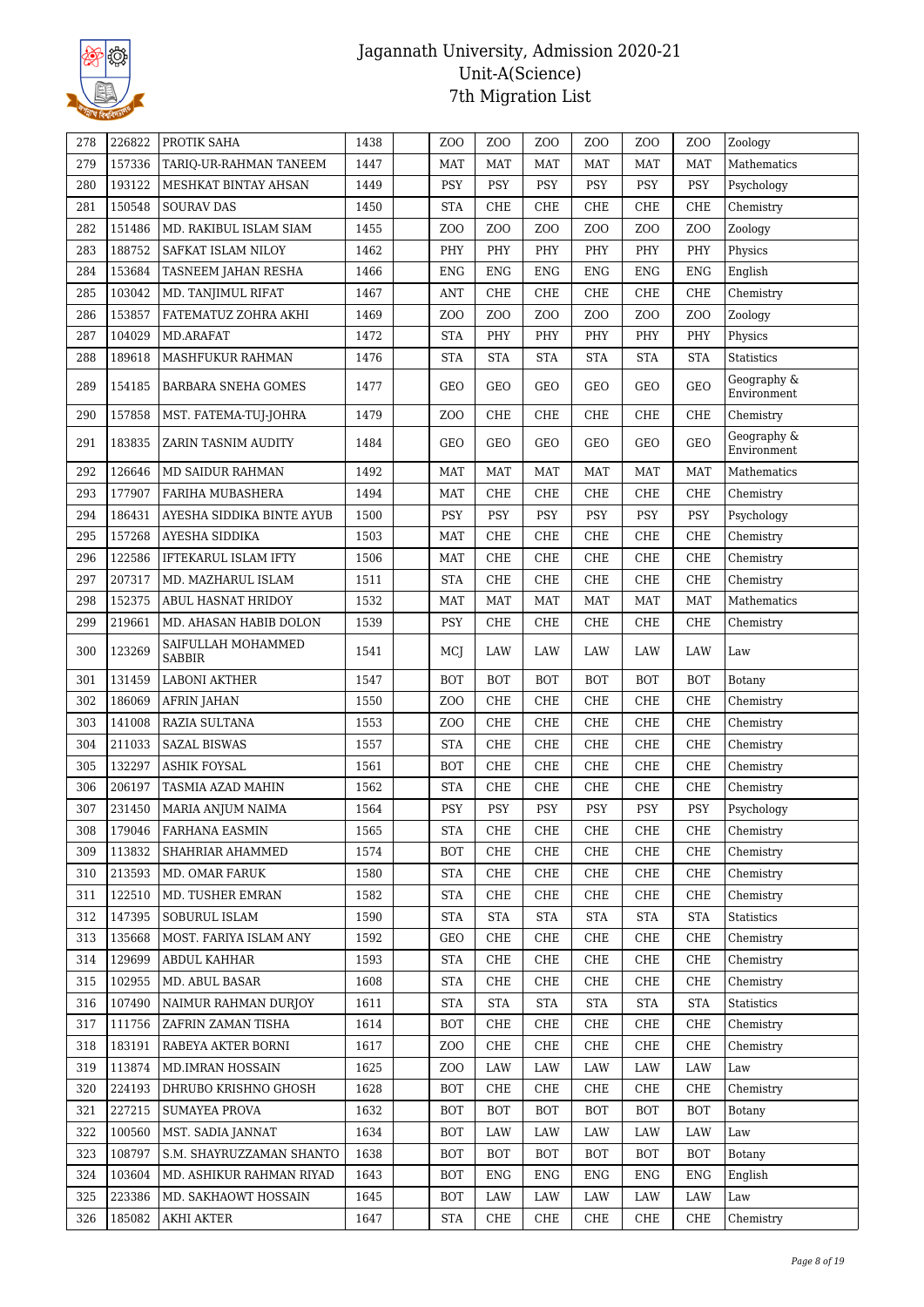

| 327 | 190745 | MONIR HOSSEN ZIHAD                   | 1653 | <b>STA</b> | CHE              | <b>CHE</b>       | CHE              | <b>CHE</b>       | CHE              | Chemistry                                   |
|-----|--------|--------------------------------------|------|------------|------------------|------------------|------------------|------------------|------------------|---------------------------------------------|
| 328 | 222401 | TIPU SULTAN                          | 1660 | <b>BOT</b> | <b>CHE</b>       | CHE              | <b>CHE</b>       | CHE              | <b>CHE</b>       | Chemistry                                   |
| 329 | 165912 | AFSANA KHATUN                        | 1661 | <b>BOT</b> | <b>ENG</b>       | <b>ENG</b>       | <b>ENG</b>       | ${\rm ENG}$      | <b>ENG</b>       | English                                     |
| 330 | 201755 | MD. JUBAER ALOM JOY                  | 1665 | <b>BOT</b> | <b>BOT</b>       | <b>BOT</b>       | <b>BOT</b>       | <b>BOT</b>       | <b>BOT</b>       | Botany                                      |
| 331 | 166328 | MD. JAHID HASAN                      | 1671 | ECO        | <b>ENG</b>       | <b>ENG</b>       | <b>ENG</b>       | ${\rm ENG}$      | <b>ENG</b>       | English                                     |
| 332 | 133829 | <b>JONY RANI ROY</b>                 | 1683 | <b>BOT</b> | <b>STA</b>       | <b>STA</b>       | <b>STA</b>       | <b>STA</b>       | <b>STA</b>       | <b>Statistics</b>                           |
| 333 | 165232 | UMME AYESHA SIDDIKA<br><b>KONIKA</b> | 1689 | <b>PSY</b> | <b>PSY</b>       | <b>PSY</b>       | <b>PSY</b>       | <b>PSY</b>       | <b>PSY</b>       | Psychology                                  |
| 334 | 182642 | <b>SUMAIYA AKTER</b>                 | 1690 | <b>BOT</b> | CHE              | CHE              | CHE              | CHE              | CHE              | Chemistry                                   |
| 335 | 167401 | MD. AKASH ALI                        | 1697 | <b>BOT</b> | <b>ENG</b>       | CHE              | <b>CHE</b>       | ${\rm CHE}$      | CHE              | Chemistry                                   |
| 336 | 189355 | <b>JAHIDUL ISLAM</b>                 | 1699 | <b>BOT</b> | <b>STA</b>       | CHE              | CHE              | ${\rm CHE}$      | CHE              | Chemistry                                   |
| 337 | 100336 | <b>ANIKA TAHSIN</b>                  | 1706 | PAd        | PHY              | PHY              | CHE              | ${\rm CHE}$      | CHE              | Chemistry                                   |
| 338 | 100686 | SUSMITA RANI BHOUMIK                 | 1717 | <b>BOT</b> | LAW              | LAW              | LAW              | LAW              | LAW              | Law                                         |
| 339 | 134619 | MOST. LAILATUN NAHAR                 | 1721 | <b>BOT</b> | Z <sub>O</sub> O | ZO <sub>O</sub>  | CHE              | ${\rm CHE}$      | CHE              | Chemistry                                   |
| 340 | 141645 | <b>BUSRA TABASSUM SUDRA</b>          | 1726 | ECO        | PHY              | PHY              | PHY              | PHY              | PHY              | Physics                                     |
| 341 | 110196 | MD. SHAMIM HOSSAIN                   | 1728 | ECO        | <b>STA</b>       | <b>STA</b>       | CHE              | CHE              | CHE              | Chemistry                                   |
| 342 | 136218 | <b>MERAJ HOSSAIN</b>                 | 1733 | PAd        | LAW              | LAW              | LAW              | LAW              | LAW              | Law                                         |
| 343 | 220575 | ANIMA RANI PAL                       | 1734 | PSY        | PSY              | PSY              | PSY              | PSY              | PSY              | Psychology                                  |
| 344 | 188597 | <b>EMA CATHEY FINNEY</b>             | 1739 | IER        | Z <sub>0</sub>   | Z <sub>O</sub> O | Z <sub>O</sub> O | Z <sub>O</sub> O | ZOO              | Zoology                                     |
| 345 | 115176 | <b>BISWAZIT KUMAR</b>                | 1744 | IER        | IER              | IER              | IER              | IER              | IER              | Institute of Education<br>and Research(IER) |
| 346 | 185488 | SABIHA MEHJABIN SPONDON              | 1747 | MCI        | PHY              | PHY              | PHY              | PHY              | PHY              | Physics                                     |
| 347 | 116816 | MD. SHAMIM HOSEN                     | 1748 | GEO        | LAW              | LAW              | LAW              | LAW              | LAW              | Law                                         |
| 348 | 156258 | SHADIA AKTAR HAPPY                   | 1751 | GEO        | PHY              | PHY              | PHY              | PHY              | PHY              | Physics                                     |
| 349 | 167459 | ZANNATUL FERDOUS                     | 1756 | ECO        | LAW              | LAW              | LAW              | LAW              | LAW              | Law                                         |
| 350 | 130483 | SABIHA AKTER NISHI                   | 1769 | MCI        | LAW              | LAW              | LAW              | LAW              | LAW              | Law                                         |
| 351 | 182543 | SHUCHONA BARUA DIPA                  | 1771 | GEO        | GEO              | <b>GEO</b>       | GEO              | GEO              | <b>GEO</b>       | Geography &<br>Environment                  |
| 352 | 218334 | SANJIDA HOSSAIN MEGHA                | 1785 | MCJ        | <b>BOT</b>       | <b>BOT</b>       | BOT              | <b>BOT</b>       | <b>BOT</b>       | Botany                                      |
| 353 | 153785 | NISHAT TASNIM ANIKA                  | 1787 | <b>PSY</b> | <b>BOT</b>       | <b>BOT</b>       | CHE              | CHE              | <b>CHE</b>       | Chemistry                                   |
| 354 | 177672 | <b>FARIA AFRIN PRETTY</b>            | 1790 | ECO        | ECO              | ECO              | ECO              | ECO              | ECO              | Economics                                   |
| 355 | 111637 | SADIA AFRIN MOW                      | 1791 | ECO        | LAW              | LAW              | LAW              | LAW              | LAW              | Law                                         |
| 356 | 133059 | KAIUM AHAMMED                        | 1797 | ECO        | ECO              | LAW              | CHE              | ${\rm CHE}$      | CHE              | Chemistry                                   |
| 357 | 141796 | JANNATUL NAIMA TANHA                 | 1815 | PSY        | PSY              | PSY              | PSY              | PSY              | PSY              | Psychology                                  |
| 358 | 225378 | MD. ASHRAF HOSSAIN                   | 1818 | PSY        | <b>BOT</b>       | BOT              | CHE              | CHE              | CHE              | Chemistry                                   |
| 359 | 131017 | TAHMINA AKTER TAMIM                  | 1830 | PSY        | Z <sub>0</sub>   | Z <sub>0</sub>   | Z <sub>O</sub> O | Z <sub>0</sub>   | ZOO              | Zoology                                     |
| 360 | 141623 | NUSRAT AFRIN MITHILA                 | 1831 | LAN        | LAN              | LAN              | LAW              | LAW              | LAW              | Law                                         |
| 361 | 198888 | MD. SARWAR HOSSAIN SANI              | 1836 | MKT        | <b>STA</b>       | <b>STA</b>       | <b>STA</b>       | <b>STA</b>       | <b>STA</b>       | Statistics                                  |
| 362 | 194145 | MRINAYA DAS MITHU                    | 1837 | GEO        | BOT              | <b>BOT</b>       | CHE              | CHE              | <b>CHE</b>       | Chemistry                                   |
| 363 | 118548 | AKRAM SHEIKH                         | 1841 | PSY        | MAT              | MAT              | CHE              | CHE              | CHE              | Chemistry                                   |
| 364 | 218972 | MOST. AKLIMA KHATUN                  | 1844 | POS        | LAN              | LAN              | CHE              | CHE              | CHE              | Chemistry                                   |
| 365 | 207460 | MD. TANBIR HASSAN                    | 1845 | IER        | PHY              | PHY              | CHE              | CHE              | CHE              | Chemistry                                   |
| 366 | 164392 | MAHBUBA AKTER                        | 1853 | PAd        | Z <sub>O</sub> O | Z <sub>O</sub> O | CHE              | CHE              | CHE              | Chemistry                                   |
| 367 | 220035 | SHURIYA AKTHER SARA                  | 1857 | PAd        | ENG              | <b>ENG</b>       | <b>ENG</b>       | <b>ENG</b>       | <b>ENG</b>       | English                                     |
| 368 | 108750 | MD. MASFIKUL ISLAM                   | 1861 | BAN        | MAT              | MAT              | MAT              | MAT              | MAT              | Mathematics                                 |
| 369 | 215453 | SHADIA ISLAM RAKA                    | 1867 | GEO        | <b>BOT</b>       | BOT              | CHE              | CHE              | CHE              | Chemistry                                   |
| 370 | 118987 | MOHONA CHAKRABARTY PUJA              | 1869 | <b>PSY</b> | <b>PSY</b>       | PSY              | <b>PSY</b>       | PSY              | <b>PSY</b>       | Psychology                                  |
| 371 | 164909 | MAHIMA AKTHER JUTHI                  | 1873 | BAN        | Z <sub>O</sub> O | Z <sub>0</sub>   | Z <sub>O</sub> O | Z <sub>0</sub>   | Z <sub>O</sub> O | Zoology                                     |
| 372 | 183083 | ORIN AKTER                           | 1876 | POS        | <b>MAT</b>       | <b>MAT</b>       | <b>MAT</b>       | <b>MAT</b>       | <b>MAT</b>       | Mathematics                                 |
| 373 | 202834 | MD. ANTOR SARKAR                     | 1887 | POS        | PHY              | PHY              | PHY              | CHE              | CHE              | Chemistry                                   |
| 374 | 117906 | MD. NAIMUR RAHAMAN NIROB             | 1891 | PSY        | ZOO              | ZO <sub>O</sub>  | Z <sub>O</sub> O | CHE              | CHE              | Chemistry                                   |
| 375 | 183886 | SHADIA RAHMAN OMI                    | 1892 | PSY        | PHY              | PHY              | PHY              | CHE              | CHE              | Chemistry                                   |
|     |        |                                      |      |            |                  |                  |                  |                  |                  |                                             |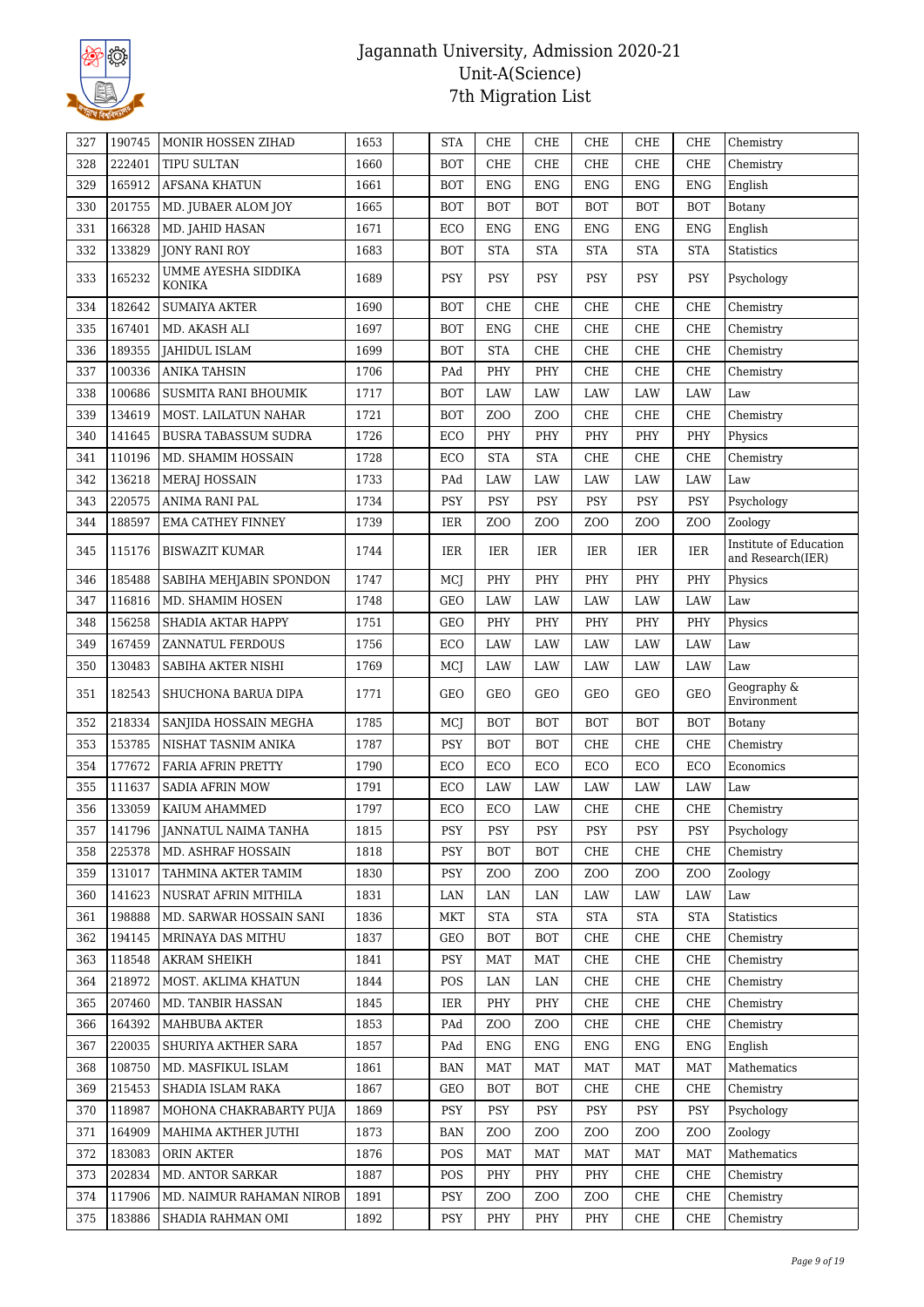

| 376 | 184081 | <b>ISRAT JAHAN RUBA</b>             | 1897 | IER        | ECO              | ECO                  | ECO                  | ECO                  | ECO              | Economics                  |
|-----|--------|-------------------------------------|------|------------|------------------|----------------------|----------------------|----------------------|------------------|----------------------------|
| 377 | 191942 | AHSANUL BARI NAEEM                  | 1908 | POS        | <b>STA</b>       | <b>STA</b>           | <b>STA</b>           | <b>STA</b>           | <b>STA</b>       | Statistics                 |
| 378 | 149410 | MARZAN AKTER ILMA                   | 1910 | <b>GEO</b> | <b>ENG</b>       | <b>ENG</b>           | <b>ENG</b>           | <b>ENG</b>           | <b>ENG</b>       | English                    |
| 379 | 185587 | M.S. MORIAM AKTER ANTA              | 1912 | <b>PSY</b> | <b>MAT</b>       | MAT                  | MAT                  | MAT                  | MAT              | Mathematics                |
| 380 | 155880 | MONIZA YEASMEN                      | 1920 | PSY        | Z <sub>O</sub> O | ZOO                  | Z <sub>O</sub> O     | CHE                  | CHE              | Chemistry                  |
| 381 | 103447 | MOZAHIDUL ISLAM                     | 1926 | <b>BAN</b> | PHY              | PHY                  | PHY                  | PHY                  | PHY              | Physics                    |
| 382 | 136440 | MD. NAZMUL ISLAM                    | 1928 | AIS        | Z <sub>O</sub> O | ZOO                  | Z <sub>O</sub> O     | <b>CHE</b>           | CHE              | Chemistry                  |
| 383 | 187208 | HABIBA KHATUN HIMA                  | 1929 | PSY        | PSY              | <b>PSY</b>           | PSY                  | <b>PSY</b>           | <b>PSY</b>       | Psychology                 |
| 384 | 191961 | MD.SAIFUL ISLAM SRABON              | 1930 | AIS        | PHY              | PHY                  | PHY                  | PHY                  | PHY              | Chemistry                  |
| 385 | 222317 | SAJJAD HOSSAIN                      | 1934 | <b>PSY</b> | PHY              | PHY                  | PHY                  | PHY                  | PHY              | Chemistry                  |
| 386 | 140582 | MAHMUDA AKTER MIM                   | 1952 | AIS        | PHY              | PHY                  | PHY                  | PHY                  | PHY              | Chemistry                  |
| 387 | 153846 | <b>TANIA JANNAT</b>                 | 1954 | <b>PSY</b> | PHY              | PHY                  | PHY                  | PHY                  | PHY              | Physics                    |
| 388 | 112136 | NAFISA NUSHRAT OESHI                | 1968 | HIS        | <b>MAT</b>       | <b>MAT</b>           | MAT                  | <b>MAT</b>           | <b>MAT</b>       | Mathematics                |
| 389 | 220721 | <b>BIJOY MODHU</b>                  | 1973 | POS        | <b>ENG</b>       | <b>ENG</b>           | <b>ENG</b>           | <b>ENG</b>           | <b>ENG</b>       | English                    |
| 390 | 223768 | SHEKH MD NAYEEM RAHMAN<br>ZAHEEN    | 1975 | HIS        | <b>ENG</b>       | <b>ENG</b>           | LAW                  | LAW                  | LAW              | Law                        |
| 391 | 184449 | MYMUNA AKTER                        | 1985 | PHI        | PHY              | PHY                  | PHY                  | PHY                  | PHY              | Physics                    |
| 392 | 186394 | <b>MARIAM AKTER</b>                 | 1991 | PHI        | PHY              | PHY                  | PHY                  | PHY                  | PHY              | Physics                    |
| 393 | 143733 | KAMRUL ISLAM                        | 1993 | SW         | <b>ENG</b>       | <b>ENG</b>           | ENG                  | <b>ENG</b>           | ENG              | English                    |
| 394 | 101669 | MST. RUMANA AKTER RONI              | 1997 | <b>MGT</b> | PHY              | PHY                  | PHY                  | PHY                  | PHY              | Physics                    |
| 395 | 102576 | HAFIJA TUL JANNAT BHUIYAN           | 2004 | PHI        | Z <sub>O</sub> O | ZO <sub>O</sub>      | Z <sub>O</sub> O     | Z <sub>0</sub>       | Z <sub>O</sub> O | Zoology                    |
| 396 | 188171 | <b>SABIKUN NAHAR</b>                | 2007 | IS         | PHY              | PHY                  | PHY                  | PHY                  | PHY              | Physics                    |
| 397 | 201302 | MD. KHADIMUL ISLAM                  | 2011 | SOC        | <b>MAT</b>       | <b>MAT</b>           | <b>MAT</b>           | <b>MAT</b>           | <b>MAT</b>       | Mathematics                |
| 398 | 164057 | MOST. RAWNAK JAHAN RIZA             | 2024 | IML        | Z <sub>0</sub>   | ZO <sub>O</sub>      | Z <sub>O</sub> O     | Z <sub>0</sub>       | Z <sub>O</sub> O | Zoology                    |
| 399 | 193185 | NUSRAT JAHAN SONIA                  | 2040 | <b>IHC</b> | <b>ENG</b>       | <b>ENG</b>           | ENG                  | <b>ENG</b>           | <b>ENG</b>       | English                    |
| 400 | 189316 | ZIDAN BADSHA                        | 2051 | IML        | <b>MAT</b>       | <b>MAT</b>           | <b>MAT</b>           | <b>MAT</b>           | <b>MAT</b>       | Mathematics                |
| 401 | 154203 | MEHRIN KHAN MILI                    | 2060 | PHI        | PSY              | PSY                  | PSY                  | PSY                  | PSY              | Psychology                 |
| 402 | 217892 | SANJIDA RAIYAN RHIDITA              | 2064 |            | PHY              | PHY                  | PHY                  | LAW                  | LAW              | Law                        |
| 403 | 199303 | MD. TASLIMUL HASAN                  | 2071 |            | ECO              | ECO                  | ECO                  | LAW                  | LAW              | Law                        |
| 404 | 104376 | MD. MUBARAK HOSSEN SIAM             | 2077 |            | PHY              | PHY                  | PHY                  | PHY                  | PHY              | Physics                    |
| 405 | 154822 | MONIKA JAHAN KHADEJA                | 2085 |            | <b>MAT</b>       | <b>MAT</b>           | <b>MAT</b>           | <b>MAT</b>           | <b>MAT</b>       | Mathematics                |
| 406 | 103949 | MD.NAHIDUL ALAM TALUKDER            | 2087 |            | PHY              | PHY                  | PHY                  | PHY                  | PHY              | Physics                    |
| 407 | 101269 | SADIA SHARMIN TANHA                 | 2093 |            | <b>STA</b>       | $\operatorname{STA}$ | $\operatorname{STA}$ | $\operatorname{STA}$ | $_{\rm LAW}$     | $\operatorname{Law}$       |
| 408 | 118457 | SHAHARIAR ARAFAT BRITTO             | 2095 |            | Z <sub>0</sub>   | ZOO                  | Z <sub>O</sub> O     | Z <sub>0</sub>       | ZOO              | Zoology                    |
| 409 | 156924 | <b>JANNATUL FERDAUS</b>             | 2096 |            | PHY              | PHY                  | PHY                  | PHY                  | PHY              | Physics                    |
| 410 | 169109 | MD. SHARIAR MAHMUD<br><b>SOYKOT</b> | 2109 |            | Z <sub>0</sub>   | ZOO                  | ZOO                  | ZOO                  | ZOO              | Zoology                    |
| 411 | 210488 | MD AHSAN HABIB                      | 2115 |            | PHY              | ENG                  | ENG                  | ENG                  | ENG              | Law                        |
| 412 | 143930 | MD. SHAKIB HASAN                    | 2117 |            | <b>MAT</b>       | <b>MAT</b>           | MAT                  | $\operatorname{MAT}$ | <b>MAT</b>       | Mathematics                |
| 413 | 187523 | <b>SHIMU AKTER</b>                  | 2124 |            | <b>STA</b>       | <b>STA</b>           | <b>STA</b>           | <b>STA</b>           | <b>STA</b>       | Statistics                 |
| 414 | 106207 | YEASIN ARAFAT                       | 2128 |            | PHY              | PHY                  | PHY                  | PHY                  | PHY              | Physics                    |
| 415 | 186215 | NAZNIN AL-NISA                      | 2132 |            | <b>MAT</b>       | <b>MAT</b>           | MAT                  | <b>MAT</b>           | <b>MAT</b>       | Mathematics                |
| 416 | 226953 | SWARNA ISLAM DIBA                   | 2134 |            | <b>BOT</b>       | BOT                  | <b>BOT</b>           | <b>BOT</b>           | <b>BOT</b>       | Botany                     |
| 417 | 182443 | MONISHA DAS                         | 2147 |            | <b>BOT</b>       | <b>BOT</b>           | <b>BOT</b>           | <b>BOT</b>           | <b>BOT</b>       | Botany                     |
| 418 | 153341 | MIFTAHUL JANNAT MIFTA               | 2151 |            | <b>STA</b>       | <b>STA</b>           | <b>STA</b>           | <b>STA</b>           | <b>STA</b>       | Statistics                 |
| 419 | 209795 | MD. MERAJUL ISLAM                   | 2154 |            | LAN              | LAN                  | LAN                  | LAN                  | LAN              | Land Management and<br>Law |
| 420 | 186492 | SIDRATUL MOONTAHA MIM               | 2155 |            | Z <sub>O</sub> O | Z <sub>O</sub> O     | Z <sub>O</sub> O     | Z <sub>0</sub>       | Z <sub>O</sub> O | Zoology                    |
| 421 | 153529 | MOSAMMAD MUNIRA KHANAM              | 2157 |            | PHY              | PHY                  | PHY                  | PHY                  | PHY              | Physics                    |
| 422 | 190422 | MD. JUNAID RAHMAN SAZOL             | 2158 |            | <b>STA</b>       | <b>STA</b>           | <b>STA</b>           | <b>STA</b>           | <b>STA</b>       | <b>Statistics</b>          |
| 423 | 113262 | SAIFUR ROHMAN RONY                  | 2170 |            | PHY              | PHY                  | PHY                  | PHY                  | PHY              | Physics                    |
| 424 | 202760 | MD. MEHEDI HASAN                    | 2172 |            | Z <sub>O</sub> O | <b>ENG</b>           | <b>ENG</b>           | <b>ENG</b>           | <b>ENG</b>       | English                    |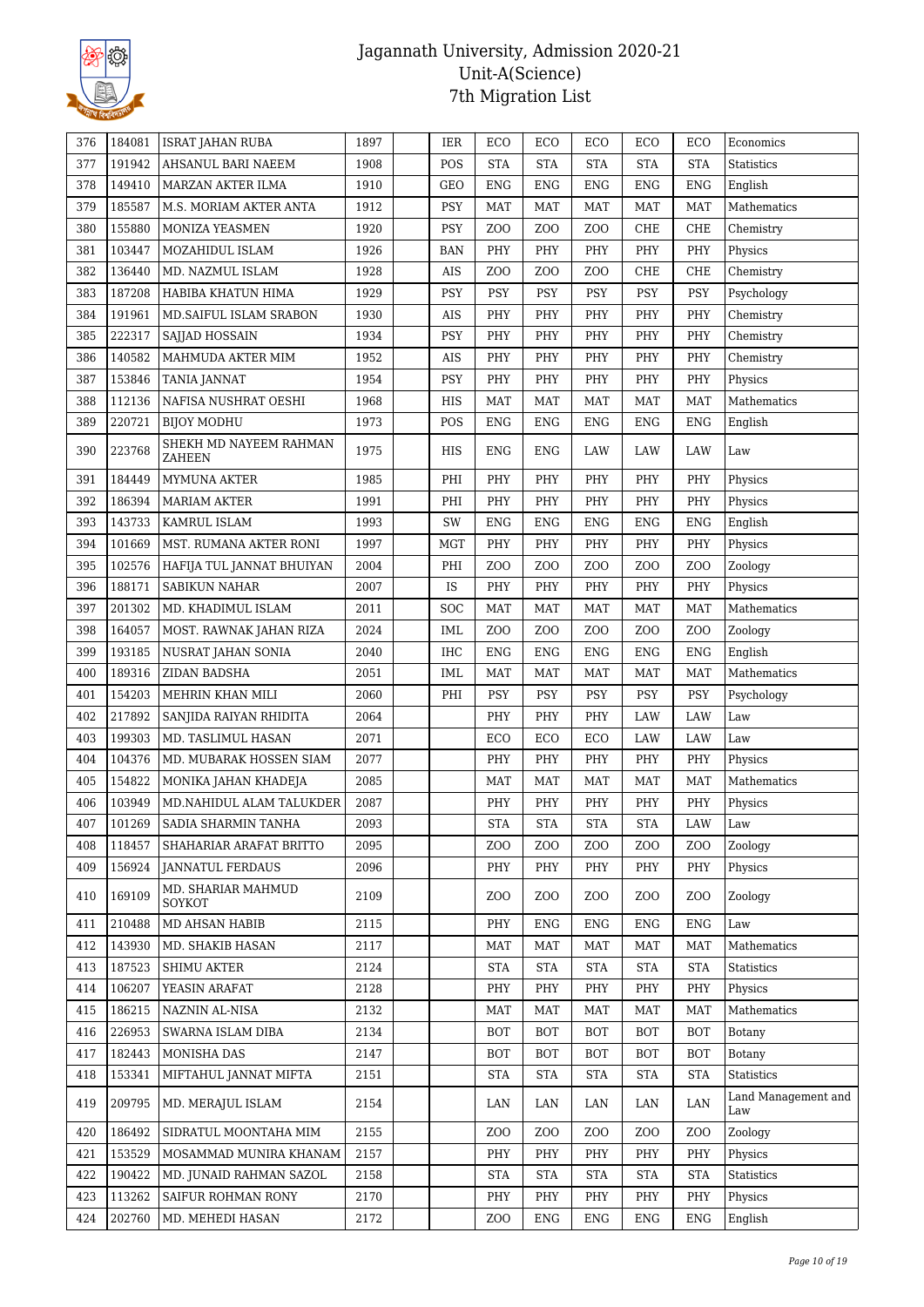

| 425 | 161939 | ANANNA CHOWDHURY MOMO                  | 2178 | Z <sub>00</sub>      | Z <sub>O</sub> O                                                        | ZO <sub>O</sub>                    | ZO <sub>O</sub>  | Z <sub>O</sub> O                   | Zoology                    |
|-----|--------|----------------------------------------|------|----------------------|-------------------------------------------------------------------------|------------------------------------|------------------|------------------------------------|----------------------------|
| 426 | 183508 | FATEMA RAHMAN MYMUNA                   | 2180 | GEO                  | GEO                                                                     | <b>GEO</b>                         | GEO              | <b>GEO</b>                         | Geography &<br>Environment |
| 427 | 190433 | ROBIUL ISLAM                           | 2187 | PHY                  | PHY                                                                     | PHY                                | PHY              | PHY                                | Physics                    |
| 428 | 192381 | MD. NAZMUL ISLAM                       | 2188 | <b>MAT</b>           | <b>MAT</b>                                                              | <b>MAT</b>                         | <b>MAT</b>       | <b>MAT</b>                         | <b>Mathematics</b>         |
| 429 | 222663 | MST. RAZIA SULTANA                     | 2190 | Z <sub>0</sub>       | <b>ENG</b>                                                              | <b>ENG</b>                         | <b>ENG</b>       | <b>ENG</b>                         | English                    |
| 430 | 210185 | MD. ASHIK GAZI                         | 2193 | POS                  | POS                                                                     | POS                                | POS              | POS                                | <b>Political Science</b>   |
| 431 | 140849 | <b>SAMIA TASNIM SIMI</b>               | 2196 | Z <sub>O</sub> O     | ZO <sub>O</sub>                                                         | ZOO                                | ZO <sub>O</sub>  | Z <sub>0</sub>                     | Zoology                    |
| 432 | 191025 | MUHAMMAD RIFATUL ISLAM<br><b>MASUM</b> | 2198 | <b>STA</b>           | <b>STA</b>                                                              | <b>STA</b>                         | <b>STA</b>       | <b>STA</b>                         | <b>Statistics</b>          |
| 433 | 101245 | RAFIA ANJUMAN RIDI                     | 2199 | Z <sub>O</sub> O     | ZO <sub>O</sub>                                                         | ZO <sub>O</sub>                    | ZO <sub>O</sub>  | Z <sub>O</sub> O                   | Zoology                    |
| 434 | 176297 | ABDULLAH AL NOMAN                      | 2200 | <b>MAT</b>           | <b>MAT</b>                                                              | <b>MAT</b>                         | MAT              | <b>MAT</b>                         | Mathematics                |
| 435 | 185181 | MST. JASMINE AKTER                     | 2210 | <b>MAT</b>           | PHY                                                                     | PHY                                | PHY              | PHY                                | Physics                    |
| 436 | 155654 | <b>MAHIA RAHMAN</b>                    | 2211 | <b>MAT</b>           | <b>MAT</b>                                                              | <b>MAT</b>                         | <b>MAT</b>       | <b>MAT</b>                         | Mathematics                |
| 437 | 108274 | MD. JUWEL RANA                         | 2214 | <b>FIN</b>           | <b>ENG</b>                                                              | <b>ENG</b>                         | <b>ENG</b>       | <b>ENG</b>                         | English                    |
| 438 | 128717 | MD. ABU RAYHAN KABIR                   | 2216 | <b>MAT</b>           | <b>MAT</b>                                                              | <b>MAT</b>                         | <b>MAT</b>       | <b>MAT</b>                         | Mathematics                |
| 439 | 150970 | <b>MD.IMRAN HOSSAIN</b>                | 2220 | <b>MAT</b>           | <b>MAT</b>                                                              | <b>MAT</b>                         | <b>MAT</b>       | <b>MAT</b>                         | <b>Mathematics</b>         |
| 440 | 188309 | <b>SAMIMA AKTER BITHE</b>              | 2221 | <b>STA</b>           | <b>STA</b>                                                              | <b>STA</b>                         | <b>STA</b>       | <b>STA</b>                         | <b>Statistics</b>          |
| 441 | 224184 | MEHEDI HASAN OMIO                      | 2223 | Z <sub>0</sub>       | ZO <sub>O</sub>                                                         | ZOO                                | Z <sub>0</sub>   | Z <sub>0</sub>                     | Zoology                    |
| 442 | 178038 | SUMIYA AFRIN SHAMA                     | 2224 | Z <sub>0</sub>       | ZO <sub>O</sub>                                                         | Z <sub>0</sub>                     | Z <sub>0</sub>   | Z <sub>0</sub>                     | Zoology                    |
| 443 | 107777 | <b>SUJON MIA</b>                       | 2228 | <b>STA</b>           | <b>STA</b>                                                              | <b>STA</b>                         | <b>STA</b>       | <b>STA</b>                         | Statistics                 |
| 444 | 193194 | MOONMOON SAHA                          | 2239 | <b>STA</b>           | <b>STA</b>                                                              | <b>STA</b>                         | <b>STA</b>       | <b>STA</b>                         | <b>Statistics</b>          |
| 445 | 182518 | HAFSA TUZ JOHA                         | 2247 | <b>MAT</b>           | <b>MAT</b>                                                              | <b>MAT</b>                         | MAT              | <b>MAT</b>                         | Mathematics                |
| 446 | 183316 | <b>TANNI SARKER</b>                    | 2263 | <b>GEO</b>           | <b>GEO</b>                                                              | <b>GEO</b>                         | <b>GEO</b>       | <b>GEO</b>                         | Geography &<br>Environment |
| 447 | 132027 | MD. HABIL SHEAKDER                     | 2270 | ECO                  | <b>MAT</b>                                                              | <b>MAT</b>                         | <b>MAT</b>       | <b>MAT</b>                         | Mathematics                |
| 448 | 191730 | SHAHADAT HOSSAIN                       | 2273 | <b>STA</b>           | <b>MAT</b>                                                              | <b>MAT</b>                         | <b>MAT</b>       | <b>MAT</b>                         | Mathematics                |
| 449 | 177846 | NAHIDA SULTANA RIA                     | 2282 | Z <sub>0</sub>       | PHY                                                                     | PHY                                | PHY              | PHY                                | Physics                    |
| 450 | 109618 | RAFIUL ISLAM RABBY                     | 2292 | ECO                  | PHY                                                                     | PHY                                | PHY              | PHY                                | Physics                    |
| 451 | 190580 | MD. SHARIFUL HAQUE                     | 2295 | <b>STA</b>           | <b>STA</b>                                                              | <b>STA</b>                         | <b>STA</b>       | <b>STA</b>                         | <b>Statistics</b>          |
| 452 | 113585 | TANVIR AHMED SHISHIR                   | 2299 | <b>FIN</b>           | <b>FIN</b>                                                              | <b>FIN</b>                         | <b>FIN</b>       | <b>FIN</b>                         | Finance                    |
| 453 | 109560 | SHEKH SALAH AHMMED<br>FAHAD            | 2300 | <b>STA</b>           | PHY                                                                     | PHY                                | PHY              | PHY                                | Physics                    |
| 454 | 155123 | SORNA MOSTAFA LABONI                   | 2301 | $\operatorname{STA}$ | $\ensuremath{\mathbf{P}}\ensuremath{\mathbf{H}}\ensuremath{\mathbf{Y}}$ | $\ensuremath{\mathsf{PHY}}\xspace$ | PHY              | $\ensuremath{\mathsf{PHY}}\xspace$ | Physics                    |
| 455 | 184690 | ZAKIA JAHAN SUMAITA                    | 2305 | Z <sub>O</sub> O     | ZOO                                                                     | Z <sub>O</sub> O                   | Z <sub>O</sub> O | Z <sub>0</sub>                     | Zoology                    |
| 456 | 105228 | ALIF-ULLAH-HASAN AKASH                 | 2310 | <b>STA</b>           | PHY                                                                     | PHY                                | PHY              | PHY                                | Physics                    |
| 457 | 221501 | MITHUN MRIDHA                          | 2314 | <b>STA</b>           | PHY                                                                     | PHY                                | PHY              | PHY                                | Physics                    |
| 458 | 217418 | MOST. ANAR KOLI AKHI                   | 2319 | <b>BOT</b>           | <b>BOT</b>                                                              | <b>BOT</b>                         | <b>BOT</b>       | <b>BOT</b>                         | Botany                     |
| 459 | 228907 | SOURAV CHANDRA PAUL                    | 2321 | Z <sub>O</sub> O     | <b>MAT</b>                                                              | <b>MAT</b>                         | MAT              | <b>MAT</b>                         | Mathematics                |
| 460 | 220399 | KANCHI AKTER KAJAL                     | 2323 | ECO                  | ECO                                                                     | ECO                                | ECO              | ECO                                | Economics                  |
| 461 | 112899 | SHAMMI AKTER SHOVA                     | 2326 | <b>BOT</b>           | <b>BOT</b>                                                              | <b>BOT</b>                         | <b>BOT</b>       | <b>BOT</b>                         | Botany                     |
| 462 | 105227 | <b>IMRAN HASAN</b>                     | 2329 | <b>BOT</b>           | ZOO                                                                     | Z <sub>0</sub>                     | ZOO              | ZOO                                | Zoology                    |
| 463 | 211797 | ABHIJIT SARKAR                         | 2330 | LAN                  | LAN                                                                     | LAN                                | LAN              | LAN                                | Land Management and<br>Law |
| 464 | 104127 | NAYEEM MIA                             | 2331 | <b>STA</b>           | <b>STA</b>                                                              | <b>STA</b>                         | <b>STA</b>       | <b>STA</b>                         | Statistics                 |
| 465 | 105986 | FORHAD MIA                             | 2334 | <b>STA</b>           | MAT                                                                     | MAT                                | MAT              | MAT                                | Mathematics                |
| 466 | 156375 | FATEMA TUZ ZOHORA<br>LABONNO           | 2338 | <b>GEO</b>           | GEO                                                                     | GEO                                | GEO              | GEO                                | Geography &<br>Environment |
| 467 | 157295 | SHAH MD. MUTTAQI<br>MUBASSHIR          | 2342 | <b>STA</b>           | <b>STA</b>                                                              | <b>STA</b>                         | <b>STA</b>       | <b>STA</b>                         | <b>Statistics</b>          |
| 468 | 188232 | MD. TANVIR AHMED FAHIM                 | 2348 | ECO                  | PHY                                                                     | PHY                                | PHY              | PHY                                | Physics                    |
| 469 | 153236 | <b>SADIYA AKTER</b>                    | 2350 | PSY                  | PSY                                                                     | PSY                                | <b>PSY</b>       | PSY                                | Psychology                 |
| 470 | 177603 | NUSRAT JAHAN                           | 2357 | <b>BOT</b>           | <b>BOT</b>                                                              | <b>BOT</b>                         | <b>BOT</b>       | <b>BOT</b>                         | Botany                     |
|     |        |                                        |      |                      |                                                                         |                                    |                  |                                    |                            |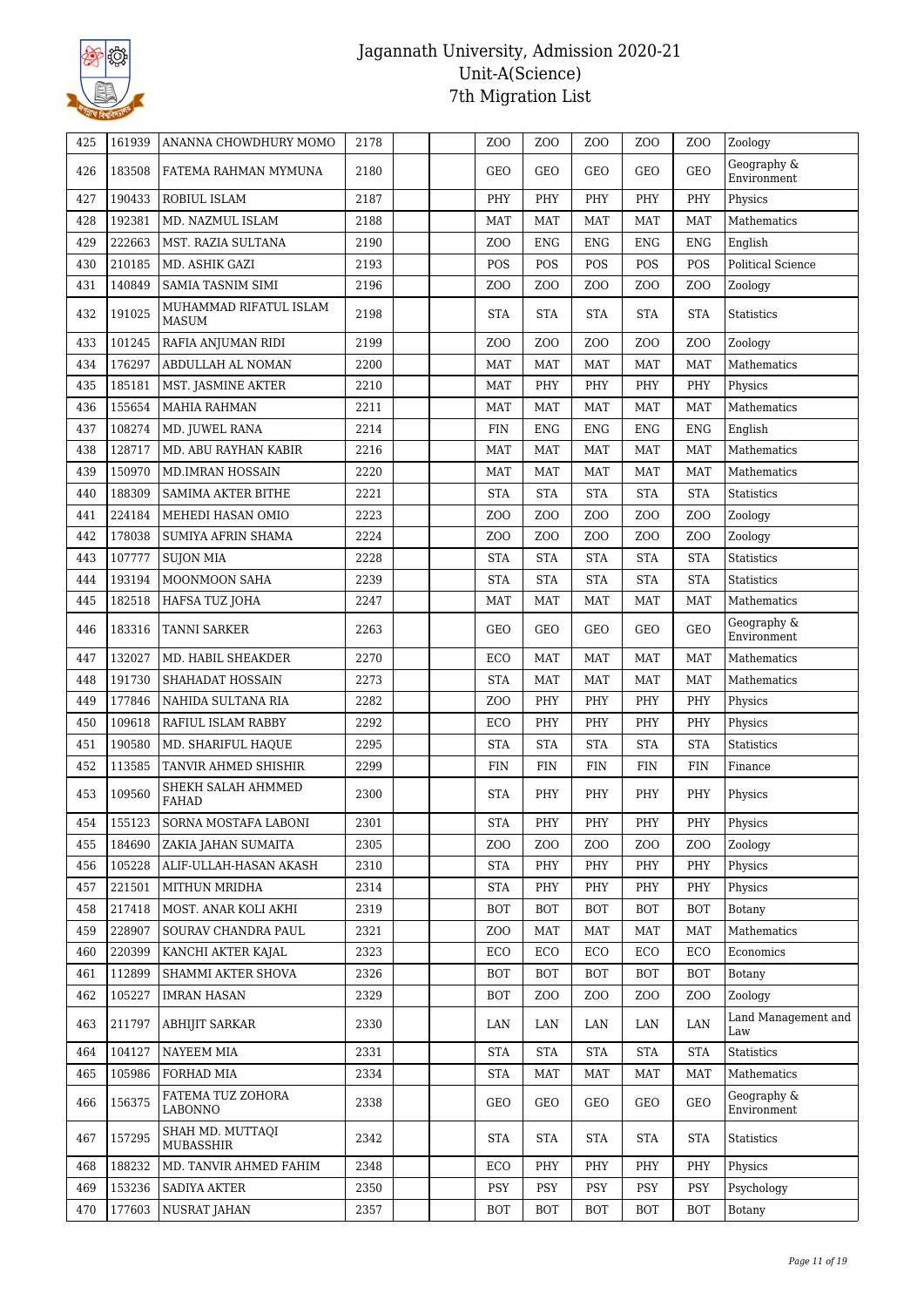

| 471 | 188891 | NEYAZ AHAMED SUSMOY            | 2361 | ECO        | PHY              | PHY              | PHY              | PHY              | Physics                                    |
|-----|--------|--------------------------------|------|------------|------------------|------------------|------------------|------------------|--------------------------------------------|
| 472 | 103805 | MD. ANAYET AL-SADI KHAN        | 2362 | <b>BOT</b> | <b>BOT</b>       | <b>BOT</b>       | <b>BOT</b>       | <b>BOT</b>       | Botany                                     |
| 473 | 158669 | <b>SUDIPTA BARUA</b>           | 2373 | ECO        | PHY              | PHY              | PHY              | PHY              | Physics                                    |
| 474 | 208612 | TABASSUM MAKSUDA               | 2376 | <b>PSY</b> | <b>PSY</b>       | <b>PSY</b>       | PSY              | <b>PSY</b>       | Psychology                                 |
|     | 132542 |                                | 2377 |            | Z <sub>O</sub> O |                  | Z <sub>O</sub> O |                  |                                            |
| 475 |        | MD.HASIBUL HAQUE               |      | <b>BOT</b> |                  | Z <sub>O</sub> O |                  | Z <sub>O</sub> O | Zoology                                    |
| 476 | 220005 | MD. AKHIRUZZAMAN               | 2378 | <b>BOT</b> | PHY              | PHY              | PHY              | PHY              | Physics                                    |
| 477 | 100456 | <b>ARUNIMA ROY</b>             | 2383 | <b>GEO</b> | <b>MAT</b>       | <b>MAT</b>       | <b>MAT</b>       | <b>MAT</b>       | Mathematics                                |
| 478 | 166527 | MST. MEHERUN NESA              | 2392 | <b>BOT</b> | <b>BOT</b>       | <b>BOT</b>       | BOT              | <b>BOT</b>       | Botany                                     |
| 479 | 210385 | <b>SUJIT BISWAS</b>            | 2412 | <b>BOT</b> | PHY              | PHY              | PHY              | PHY              | Physics                                    |
| 480 | 211512 | TIRTHO SIKDER                  | 2418 | <b>GEO</b> | PHY              | PHY              | PHY              | PHY              | Physics                                    |
| 481 | 142004 | MST. HALIMA KHATUN             | 2421 | GEO        | PHY              | PHY              | PHY              | PHY              | Physics                                    |
| 482 | 142713 | MD. AZIZUL HAQUE               | 2427 | SW         | PHY              | PHY              | PHY              | PHY              | Physics                                    |
| 483 | 191326 | <b>JANNAT AKTER</b>            | 2433 | <b>GEO</b> | <b>MAT</b>       | <b>MAT</b>       | <b>MAT</b>       | <b>MAT</b>       | Mathematics                                |
| 484 | 199899 | MD. MOHSIN PATHAN              | 2436 | ECO        | PHY              | PHY              | PHY              | PHY              | Physics                                    |
| 485 | 173094 | MD. SHAKIL MAHMUD              | 2438 | ECO        | ECO              | ECO              | ECO              | ECO              | Economics                                  |
| 486 | 143771 | MD. SHAKIL MIA                 | 2441 | ECO        | PHY              | PHY              | PHY              | PHY              | Physics                                    |
| 487 | 114358 | <b>AFZAL HOSSEN</b>            | 2447 | ECO        | ECO              | ECO              | ECO              | ECO              | Economics                                  |
| 488 | 203375 | <b>JOYEE NANDI</b>             | 2450 | ECO        | ECO              | ECO              | ECO              | ECO              | Economics                                  |
| 489 | 208553 | <b>JERIN FATEMA MIM</b>        | 2451 | <b>GEO</b> | <b>GEO</b>       | <b>GEO</b>       | <b>GEO</b>       | <b>GEO</b>       | Geography &<br>Environment                 |
| 490 | 112702 | <b>NURUL HASIB GUFRAN</b>      | 2453 | PSY        | ZO <sub>O</sub>  | Z <sub>O</sub> O | Z <sub>O</sub> O | Z <sub>O</sub> O | Zoology                                    |
| 491 | 188849 | ARGHA DAS DHRUBA               | 2463 | PSY        | <b>MAT</b>       | <b>MAT</b>       | <b>MAT</b>       | <b>MAT</b>       | Mathematics                                |
| 492 | 111733 | CHAITI CHAKI                   | 2467 | PSY        | PHY              | PHY              | PHY              | PHY              | Physics                                    |
| 493 | 147883 | MD JULKAR NAYEEN MAHFUZ        | 2473 | <b>MKT</b> | ZO <sub>O</sub>  | Z <sub>O</sub> O | Z <sub>0</sub>   | Z <sub>O</sub> O | Zoology                                    |
| 494 | 183073 | UMA ISLAM                      | 2475 | PSY        | ZO <sub>O</sub>  | Z <sub>O</sub> O | Z <sub>0</sub>   | Z <sub>O</sub> O | Zoology                                    |
| 495 | 154151 | <b>MOMANA AKTER</b>            | 2486 | AIS        | MAT              | <b>MAT</b>       | <b>MAT</b>       | <b>MAT</b>       | Mathematics                                |
| 496 | 189774 | SHAHIDIN MAHMUD                | 2487 | AIS        | AIS              | AIS              | AIS              | AIS              | Accounting &<br><b>Information Systems</b> |
| 497 | 124403 | NISHAT TABASSUM MOULY          | 2497 | PAd        | LAN              | <b>ENG</b>       | <b>ENG</b>       | ${\rm ENG}$      | English                                    |
| 498 | 150573 | MD. NAIMUR RAHMAN              | 2515 | PSY        | PHY              | PHY              | PHY              | PHY              | Physics                                    |
| 499 | 122688 | MD JAHIDUL HASAN               | 2520 | <b>GEO</b> | PHY              | PHY              | PHY              | PHY              | Physics                                    |
| 500 | 128844 | MD. JONY HOSSAIN               | 2529 | PSY        | <b>MAT</b>       | <b>MAT</b>       | <b>MAT</b>       | MAT              | Mathematics                                |
| 501 | 143753 | <b>NURALAM</b>                 | 2530 | PAd        | ZO <sub>O</sub>  | Z <sub>O</sub> O | Z <sub>O</sub> O | Z <sub>O</sub> O | Zoology                                    |
| 502 | 210431 | <b>MD.MASUD RANA SWEIT</b>     | 2538 | POS        | PHY              | PHY              | PHY              | PHY              | Physics                                    |
| 503 | 231617 | TAHMINA AKTER                  | 2548 | AIS        | AIS              | AIS              | AIS              | AIS              | Accounting &<br><b>Information Systems</b> |
| 504 | 163510 | SHAYEDUL ISLAM                 | 2549 | <b>GEO</b> | MAT              | <b>MAT</b>       | MAT              | <b>MAT</b>       | Mathematics                                |
| 505 | 179165 | NAZIA SULTANA                  | 2554 | AIS        | AIS              | AIS              | AIS              | AIS              | Accounting &<br><b>Information Systems</b> |
| 506 | 153043 | <b>SABAH ASFAR</b>             | 2560 | <b>PSY</b> | <b>BOT</b>       | <b>BOT</b>       | <b>BOT</b>       | <b>BOT</b>       | Botany                                     |
| 507 | 182373 | MST. SADIA SINTHIA BITHI       | 2567 | AIS        | PHY              | PHY              | PHY              | PHY              | Physics                                    |
| 508 | 134243 | MST. JANNATUL MAUWA            | 2569 | <b>GEO</b> | ZO <sub>O</sub>  | Z <sub>0</sub>   | Z <sub>0</sub>   | Z <sub>O</sub> O | Zoology                                    |
| 509 | 188609 | SIFAT JAHAN SWARNA             | 2573 | POS        | ECO              | ECO              | ECO              | ECO              | Economics                                  |
| 510 | 200430 | MD. SURUZZAMAN                 | 2574 | IER        | IER              | <b>ENG</b>       | ENG              | <b>ENG</b>       | English                                    |
| 511 | 153539 | AMRITA RANI KARMAKAR           | 2575 | <b>GEO</b> | GEO              | GEO              | GEO              | <b>GEO</b>       | Geography &<br>Environment                 |
| 512 | 154794 | SUFI-UN-NUR OHI                | 2584 | PAd        | <b>BOT</b>       | <b>BOT</b>       | <b>BOT</b>       | <b>BOT</b>       | Botany                                     |
| 513 | 182973 | KHANDAKER MAKHNUNA<br>TABASSUM | 2589 | <b>GEO</b> | GEO              | GEO              | GEO              | <b>GEO</b>       | Geography &<br>Environment                 |
| 514 | 210457 | SHANTO DAS                     | 2590 | <b>PSY</b> | PHY              | PHY              | PHY              | PHY              | Physics                                    |
| 515 | 218411 | MST. NISHAT TASNIM TINNI       | 2592 | AIS        | ECO              | ECO              | ECO              | ECO              | Economics                                  |
| 516 | 202344 | SABIRA MAHJABIN                | 2601 | <b>ANT</b> | ZO <sub>O</sub>  | Z <sub>O</sub> O | Z <sub>0</sub>   | Z <sub>O</sub> O | Zoology                                    |
| 517 | 205720 | SARWAR HOSSAIN FAHAD           | 2623 | PSY        | PHY              | PHY              | PHY              | PHY              | Physics                                    |
|     |        |                                |      |            |                  |                  |                  |                  |                                            |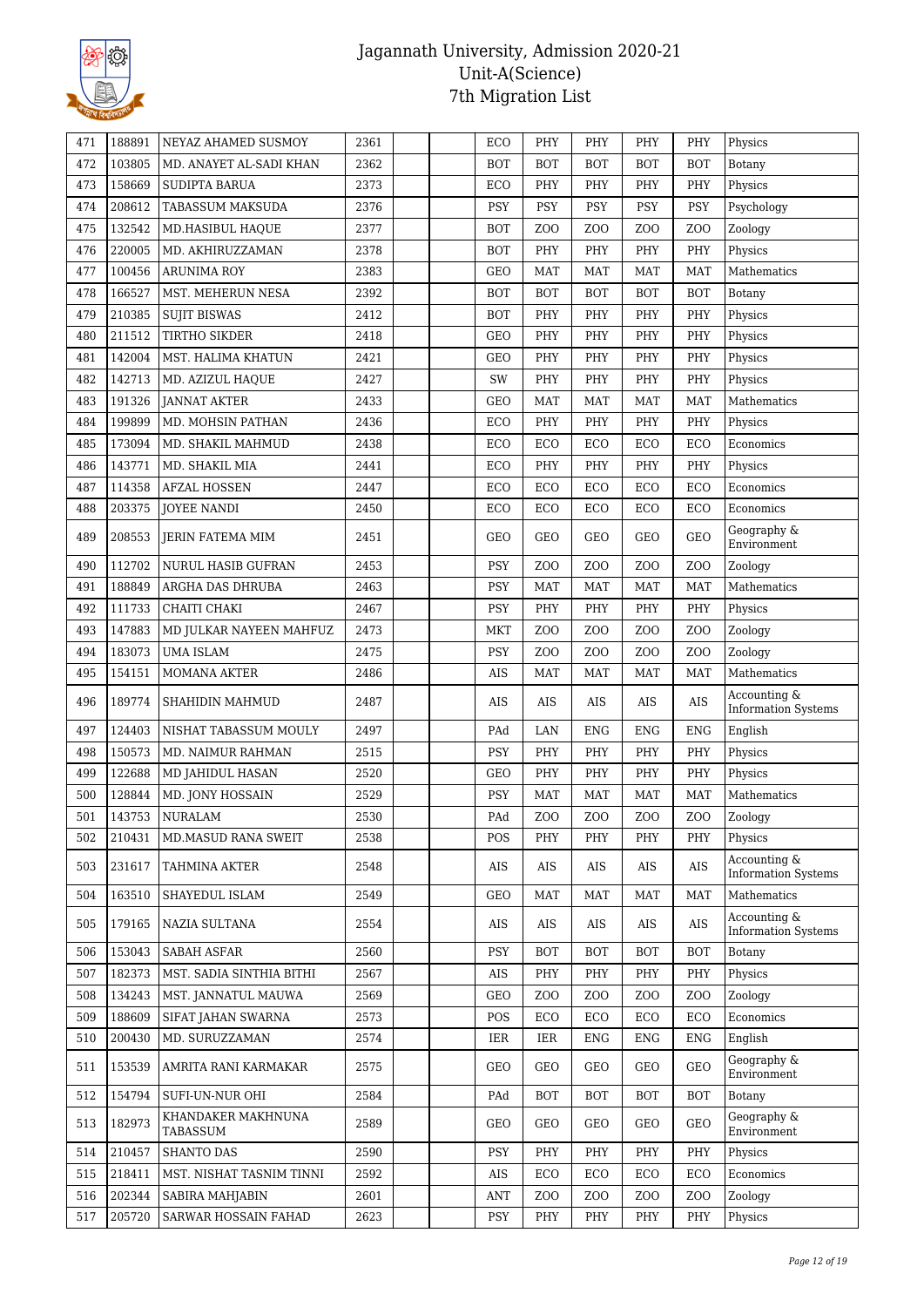

| 519<br>200394<br>2637<br>PHY<br>PHY<br>MD. LIYACOT ALI KALAMDAR<br>POS<br>PHY<br>PHY<br>Physics<br>520<br>196053<br>MD . SAKIB AREFIN<br>2641<br>PHI<br><b>BOT</b><br><b>BOT</b><br><b>BOT</b><br><b>BOT</b><br>Botany<br>Institute of Education<br>192264<br>2646<br>IER<br>IER<br>IER<br>521<br>MD. RIFAT MADHU<br>MKT<br>IER.<br>and Research(IER)<br>223189<br>MD. RAKIB HOSSAIN<br>2649<br>PHY<br>PHY<br>PHY<br>PHY<br>522<br>MKT<br>Physics<br>211209<br><b>MAT</b><br><b>MAT</b><br><b>MAT</b><br><b>MAT</b><br>Mathematics<br>523<br><b>BIJOY KUMAR PAUL</b><br>2651<br><b>SOC</b><br>138577<br>2654<br><b>MGT</b><br><b>MGT</b><br><b>MGT</b><br><b>MGT</b><br>524<br>JADOP CHANDRA RAY<br>MGT<br><b>Management Studies</b><br>148161<br>MD. HASAN<br>525<br>2664<br><b>MGT</b><br><b>MAT</b><br><b>MAT</b><br><b>MAT</b><br><b>MAT</b><br>Mathematics<br>180828<br>2667<br>SHAH ASHRAFUL ALAM<br><b>MAT</b><br><b>MAT</b><br><b>MAT</b><br><b>MAT</b><br>Mathematics<br>526<br>ANT<br>100009<br>2671<br>IS<br>Z <sub>O</sub> O<br>527<br>SHAHAJIBA AKTER BORSHA<br>Z <sub>0</sub><br>Z <sub>0</sub><br>ZOO<br>Zoology<br>102810<br>2682<br>528<br><b>SHAKIL KHAN</b><br>IS<br>PHY<br>PHY<br>PHY<br>PHY<br>Physics<br>183963<br>PHY<br>PHY<br>PHY<br>PHY<br>529<br>FAHMIDA ELMA<br>2695<br><b>SOC</b><br>Physics<br>220261<br>2703<br><b>MGT</b><br><b>MGT</b><br><b>MGT</b><br>530<br><b>RABAYA NURTAJ</b><br><b>IHC</b><br><b>MGT</b><br><b>Management Studies</b><br>189576<br>2704<br><b>PSY</b><br>PSY<br>PSY<br>PSY<br>531<br>MD. NAZIM UDDIN AL AZAD<br>IHC<br>Psychology<br>154451<br>2725<br>PHI<br>ECO<br>ECO<br>532<br>NAHIAN NAKIBA MIM<br><b>ENG</b><br><b>ENG</b><br>English<br>213152<br>2732<br>PHY<br>533<br>MD. ASHIKUR RAHMAN<br>PHY<br>PHY<br>PHY<br>Physics<br>2733<br>534<br>216997<br>ECO<br>ECO<br>ECO<br>ECO<br>English<br><b>ISTEMER JAHAN INNE</b><br>132712<br>535<br>SHISHIR HOSSAIN<br>2734<br>PHY<br>PHY<br>PHY<br>PHY<br>Physics<br>536<br>155939<br>2736<br><b>BOT</b><br><b>BOT</b><br><b>BOT</b><br><b>BOT</b><br><b>SAYMA AMIN</b><br>Botany<br>190866<br>2739<br>537<br>MD. SIMANTO<br><b>MAT</b><br><b>MAT</b><br><b>MAT</b><br><b>MAT</b><br>Mathematics<br>538<br>190844<br><b>RAJESH ROY</b><br>2741<br><b>MAT</b><br><b>MAT</b><br><b>MAT</b><br><b>MAT</b><br>Mathematics<br>Land Management and<br>539<br>105431<br>2743<br>LAN<br>LAN<br>LAN<br>LAN<br>AMIT SARKER SURJO<br>Law<br>207055<br><b>SHAPON RAY</b><br>2749<br>Z <sub>O</sub> O<br>Z <sub>O</sub> O<br>540<br>Z <sub>O</sub> O<br>Z <sub>O</sub> O<br>Zoology<br>112359<br>541<br><b>SURAYA NUSRAT</b><br>2754<br>Z <sub>0</sub><br>Z <sub>0</sub><br>Z <sub>0</sub><br>ZOO<br>Zoology<br>177490<br>MD. SHOHEL RANA<br>2755<br>Z <sub>0</sub><br>Z <sub>0</sub><br>Z <sub>0</sub><br>ZOO<br>Zoology<br>542<br>Land Management and<br>543<br>109124<br>MD. ABU NASEL<br>2756<br>LAN<br>LAN<br>LAN<br>LAN<br>Law<br>132585<br>2760<br><b>STA</b><br>PHY<br>PHY<br><b>RADWON</b><br>PHY<br>544<br>Physics<br>2768<br>Zoology<br>545<br>156086<br>FATEMA AKHTAR SORNALI<br>ZO <sub>O</sub><br>Z <sub>0</sub><br>Z <sub>O</sub> O<br>ZOO<br>174671<br>2770<br>PHY<br>546<br>MD. SADEK ALI<br><b>MAT</b><br>PHY<br>PHY<br>Physics<br>184599<br>2775<br><b>BOT</b><br><b>BOT</b><br><b>BOT</b><br><b>BOT</b><br>547<br><b>JANNATUL FERDOUS MIM</b><br>Botany<br>127098<br>MD SOHELUR RAHMAN<br>2781<br>Z <sub>0</sub><br>ZOO<br>Z <sub>0</sub><br>Z <sub>0</sub><br>Zoology<br>548<br>129848<br>2783<br>ECO<br>Economics<br>549<br><b>EMON MEAH</b><br>ECO<br>ECO<br>ECO<br>114456<br><b>ABDUL WAHID</b><br>2784<br>ECO<br>ECO<br>ECO<br>ECO<br>Economics<br>550<br>RAHUL KHAN<br>198056<br>2787<br><b>MAT</b><br><b>MAT</b><br><b>MAT</b><br><b>MAT</b><br>Mathematics<br>551<br>MD. NAYEMUR RAHMAN<br>129157<br>2794<br>Mathematics<br>552<br>MAT<br>MAT<br>MAT<br>MAT<br>PATWARY<br>2797<br>Zoology<br>102682<br>PROKRITY DHEBNATH<br>Z <sub>O</sub> O<br>Z <sub>O</sub> O<br>Z <sub>0</sub><br>Z <sub>O</sub> O<br>553<br>127236<br>554<br><b>BISHOJIT ROY</b><br>2798<br><b>BOT</b><br>MAT<br>MAT<br><b>MAT</b><br>Mathematics<br>187727<br>M. SAMIAR HOSSAIN<br>2803<br>Z <sub>0</sub><br>PHY<br>PHY<br>PHY<br>Physics<br>555<br>164243<br><b>STA</b><br>MITHILA FARJANA<br>2818<br><b>STA</b><br><b>STA</b><br><b>STA</b><br><b>Statistics</b><br>556<br>153599<br>557<br>RABEYA RAHMAN<br>2823<br>MCJ<br>MCJ<br>MCJ<br>English<br>MCJ | 518 | 184742 | <b>ASHA MONY</b> | 2634 | <b>MGT</b> | <b>MGT</b> | <b>MGT</b> | <b>MGT</b> | <b>MGT</b> | <b>Management Studies</b> |
|---------------------------------------------------------------------------------------------------------------------------------------------------------------------------------------------------------------------------------------------------------------------------------------------------------------------------------------------------------------------------------------------------------------------------------------------------------------------------------------------------------------------------------------------------------------------------------------------------------------------------------------------------------------------------------------------------------------------------------------------------------------------------------------------------------------------------------------------------------------------------------------------------------------------------------------------------------------------------------------------------------------------------------------------------------------------------------------------------------------------------------------------------------------------------------------------------------------------------------------------------------------------------------------------------------------------------------------------------------------------------------------------------------------------------------------------------------------------------------------------------------------------------------------------------------------------------------------------------------------------------------------------------------------------------------------------------------------------------------------------------------------------------------------------------------------------------------------------------------------------------------------------------------------------------------------------------------------------------------------------------------------------------------------------------------------------------------------------------------------------------------------------------------------------------------------------------------------------------------------------------------------------------------------------------------------------------------------------------------------------------------------------------------------------------------------------------------------------------------------------------------------------------------------------------------------------------------------------------------------------------------------------------------------------------------------------------------------------------------------------------------------------------------------------------------------------------------------------------------------------------------------------------------------------------------------------------------------------------------------------------------------------------------------------------------------------------------------------------------------------------------------------------------------------------------------------------------------------------------------------------------------------------------------------------------------------------------------------------------------------------------------------------------------------------------------------------------------------------------------------------------------------------------------------------------------------------------------------------------------------------------------------------------------------------------------------------------------------------------------------------------------------------------------------------------------------------------------------------------------------------------------------------------------------------------------------------------------------------------------------------------------------------------------------------------------------------------------------------------------------------------------------------------------------------------------------------------------------------------------------------------------------------------------------------------------------------------------------------------------------------------------------------------------------------------------------------------|-----|--------|------------------|------|------------|------------|------------|------------|------------|---------------------------|
|                                                                                                                                                                                                                                                                                                                                                                                                                                                                                                                                                                                                                                                                                                                                                                                                                                                                                                                                                                                                                                                                                                                                                                                                                                                                                                                                                                                                                                                                                                                                                                                                                                                                                                                                                                                                                                                                                                                                                                                                                                                                                                                                                                                                                                                                                                                                                                                                                                                                                                                                                                                                                                                                                                                                                                                                                                                                                                                                                                                                                                                                                                                                                                                                                                                                                                                                                                                                                                                                                                                                                                                                                                                                                                                                                                                                                                                                                                                                                                                                                                                                                                                                                                                                                                                                                                                                                                                                                                                         |     |        |                  |      |            |            |            |            |            |                           |
|                                                                                                                                                                                                                                                                                                                                                                                                                                                                                                                                                                                                                                                                                                                                                                                                                                                                                                                                                                                                                                                                                                                                                                                                                                                                                                                                                                                                                                                                                                                                                                                                                                                                                                                                                                                                                                                                                                                                                                                                                                                                                                                                                                                                                                                                                                                                                                                                                                                                                                                                                                                                                                                                                                                                                                                                                                                                                                                                                                                                                                                                                                                                                                                                                                                                                                                                                                                                                                                                                                                                                                                                                                                                                                                                                                                                                                                                                                                                                                                                                                                                                                                                                                                                                                                                                                                                                                                                                                                         |     |        |                  |      |            |            |            |            |            |                           |
|                                                                                                                                                                                                                                                                                                                                                                                                                                                                                                                                                                                                                                                                                                                                                                                                                                                                                                                                                                                                                                                                                                                                                                                                                                                                                                                                                                                                                                                                                                                                                                                                                                                                                                                                                                                                                                                                                                                                                                                                                                                                                                                                                                                                                                                                                                                                                                                                                                                                                                                                                                                                                                                                                                                                                                                                                                                                                                                                                                                                                                                                                                                                                                                                                                                                                                                                                                                                                                                                                                                                                                                                                                                                                                                                                                                                                                                                                                                                                                                                                                                                                                                                                                                                                                                                                                                                                                                                                                                         |     |        |                  |      |            |            |            |            |            |                           |
|                                                                                                                                                                                                                                                                                                                                                                                                                                                                                                                                                                                                                                                                                                                                                                                                                                                                                                                                                                                                                                                                                                                                                                                                                                                                                                                                                                                                                                                                                                                                                                                                                                                                                                                                                                                                                                                                                                                                                                                                                                                                                                                                                                                                                                                                                                                                                                                                                                                                                                                                                                                                                                                                                                                                                                                                                                                                                                                                                                                                                                                                                                                                                                                                                                                                                                                                                                                                                                                                                                                                                                                                                                                                                                                                                                                                                                                                                                                                                                                                                                                                                                                                                                                                                                                                                                                                                                                                                                                         |     |        |                  |      |            |            |            |            |            |                           |
|                                                                                                                                                                                                                                                                                                                                                                                                                                                                                                                                                                                                                                                                                                                                                                                                                                                                                                                                                                                                                                                                                                                                                                                                                                                                                                                                                                                                                                                                                                                                                                                                                                                                                                                                                                                                                                                                                                                                                                                                                                                                                                                                                                                                                                                                                                                                                                                                                                                                                                                                                                                                                                                                                                                                                                                                                                                                                                                                                                                                                                                                                                                                                                                                                                                                                                                                                                                                                                                                                                                                                                                                                                                                                                                                                                                                                                                                                                                                                                                                                                                                                                                                                                                                                                                                                                                                                                                                                                                         |     |        |                  |      |            |            |            |            |            |                           |
|                                                                                                                                                                                                                                                                                                                                                                                                                                                                                                                                                                                                                                                                                                                                                                                                                                                                                                                                                                                                                                                                                                                                                                                                                                                                                                                                                                                                                                                                                                                                                                                                                                                                                                                                                                                                                                                                                                                                                                                                                                                                                                                                                                                                                                                                                                                                                                                                                                                                                                                                                                                                                                                                                                                                                                                                                                                                                                                                                                                                                                                                                                                                                                                                                                                                                                                                                                                                                                                                                                                                                                                                                                                                                                                                                                                                                                                                                                                                                                                                                                                                                                                                                                                                                                                                                                                                                                                                                                                         |     |        |                  |      |            |            |            |            |            |                           |
|                                                                                                                                                                                                                                                                                                                                                                                                                                                                                                                                                                                                                                                                                                                                                                                                                                                                                                                                                                                                                                                                                                                                                                                                                                                                                                                                                                                                                                                                                                                                                                                                                                                                                                                                                                                                                                                                                                                                                                                                                                                                                                                                                                                                                                                                                                                                                                                                                                                                                                                                                                                                                                                                                                                                                                                                                                                                                                                                                                                                                                                                                                                                                                                                                                                                                                                                                                                                                                                                                                                                                                                                                                                                                                                                                                                                                                                                                                                                                                                                                                                                                                                                                                                                                                                                                                                                                                                                                                                         |     |        |                  |      |            |            |            |            |            |                           |
|                                                                                                                                                                                                                                                                                                                                                                                                                                                                                                                                                                                                                                                                                                                                                                                                                                                                                                                                                                                                                                                                                                                                                                                                                                                                                                                                                                                                                                                                                                                                                                                                                                                                                                                                                                                                                                                                                                                                                                                                                                                                                                                                                                                                                                                                                                                                                                                                                                                                                                                                                                                                                                                                                                                                                                                                                                                                                                                                                                                                                                                                                                                                                                                                                                                                                                                                                                                                                                                                                                                                                                                                                                                                                                                                                                                                                                                                                                                                                                                                                                                                                                                                                                                                                                                                                                                                                                                                                                                         |     |        |                  |      |            |            |            |            |            |                           |
|                                                                                                                                                                                                                                                                                                                                                                                                                                                                                                                                                                                                                                                                                                                                                                                                                                                                                                                                                                                                                                                                                                                                                                                                                                                                                                                                                                                                                                                                                                                                                                                                                                                                                                                                                                                                                                                                                                                                                                                                                                                                                                                                                                                                                                                                                                                                                                                                                                                                                                                                                                                                                                                                                                                                                                                                                                                                                                                                                                                                                                                                                                                                                                                                                                                                                                                                                                                                                                                                                                                                                                                                                                                                                                                                                                                                                                                                                                                                                                                                                                                                                                                                                                                                                                                                                                                                                                                                                                                         |     |        |                  |      |            |            |            |            |            |                           |
|                                                                                                                                                                                                                                                                                                                                                                                                                                                                                                                                                                                                                                                                                                                                                                                                                                                                                                                                                                                                                                                                                                                                                                                                                                                                                                                                                                                                                                                                                                                                                                                                                                                                                                                                                                                                                                                                                                                                                                                                                                                                                                                                                                                                                                                                                                                                                                                                                                                                                                                                                                                                                                                                                                                                                                                                                                                                                                                                                                                                                                                                                                                                                                                                                                                                                                                                                                                                                                                                                                                                                                                                                                                                                                                                                                                                                                                                                                                                                                                                                                                                                                                                                                                                                                                                                                                                                                                                                                                         |     |        |                  |      |            |            |            |            |            |                           |
|                                                                                                                                                                                                                                                                                                                                                                                                                                                                                                                                                                                                                                                                                                                                                                                                                                                                                                                                                                                                                                                                                                                                                                                                                                                                                                                                                                                                                                                                                                                                                                                                                                                                                                                                                                                                                                                                                                                                                                                                                                                                                                                                                                                                                                                                                                                                                                                                                                                                                                                                                                                                                                                                                                                                                                                                                                                                                                                                                                                                                                                                                                                                                                                                                                                                                                                                                                                                                                                                                                                                                                                                                                                                                                                                                                                                                                                                                                                                                                                                                                                                                                                                                                                                                                                                                                                                                                                                                                                         |     |        |                  |      |            |            |            |            |            |                           |
|                                                                                                                                                                                                                                                                                                                                                                                                                                                                                                                                                                                                                                                                                                                                                                                                                                                                                                                                                                                                                                                                                                                                                                                                                                                                                                                                                                                                                                                                                                                                                                                                                                                                                                                                                                                                                                                                                                                                                                                                                                                                                                                                                                                                                                                                                                                                                                                                                                                                                                                                                                                                                                                                                                                                                                                                                                                                                                                                                                                                                                                                                                                                                                                                                                                                                                                                                                                                                                                                                                                                                                                                                                                                                                                                                                                                                                                                                                                                                                                                                                                                                                                                                                                                                                                                                                                                                                                                                                                         |     |        |                  |      |            |            |            |            |            |                           |
|                                                                                                                                                                                                                                                                                                                                                                                                                                                                                                                                                                                                                                                                                                                                                                                                                                                                                                                                                                                                                                                                                                                                                                                                                                                                                                                                                                                                                                                                                                                                                                                                                                                                                                                                                                                                                                                                                                                                                                                                                                                                                                                                                                                                                                                                                                                                                                                                                                                                                                                                                                                                                                                                                                                                                                                                                                                                                                                                                                                                                                                                                                                                                                                                                                                                                                                                                                                                                                                                                                                                                                                                                                                                                                                                                                                                                                                                                                                                                                                                                                                                                                                                                                                                                                                                                                                                                                                                                                                         |     |        |                  |      |            |            |            |            |            |                           |
|                                                                                                                                                                                                                                                                                                                                                                                                                                                                                                                                                                                                                                                                                                                                                                                                                                                                                                                                                                                                                                                                                                                                                                                                                                                                                                                                                                                                                                                                                                                                                                                                                                                                                                                                                                                                                                                                                                                                                                                                                                                                                                                                                                                                                                                                                                                                                                                                                                                                                                                                                                                                                                                                                                                                                                                                                                                                                                                                                                                                                                                                                                                                                                                                                                                                                                                                                                                                                                                                                                                                                                                                                                                                                                                                                                                                                                                                                                                                                                                                                                                                                                                                                                                                                                                                                                                                                                                                                                                         |     |        |                  |      |            |            |            |            |            |                           |
|                                                                                                                                                                                                                                                                                                                                                                                                                                                                                                                                                                                                                                                                                                                                                                                                                                                                                                                                                                                                                                                                                                                                                                                                                                                                                                                                                                                                                                                                                                                                                                                                                                                                                                                                                                                                                                                                                                                                                                                                                                                                                                                                                                                                                                                                                                                                                                                                                                                                                                                                                                                                                                                                                                                                                                                                                                                                                                                                                                                                                                                                                                                                                                                                                                                                                                                                                                                                                                                                                                                                                                                                                                                                                                                                                                                                                                                                                                                                                                                                                                                                                                                                                                                                                                                                                                                                                                                                                                                         |     |        |                  |      |            |            |            |            |            |                           |
|                                                                                                                                                                                                                                                                                                                                                                                                                                                                                                                                                                                                                                                                                                                                                                                                                                                                                                                                                                                                                                                                                                                                                                                                                                                                                                                                                                                                                                                                                                                                                                                                                                                                                                                                                                                                                                                                                                                                                                                                                                                                                                                                                                                                                                                                                                                                                                                                                                                                                                                                                                                                                                                                                                                                                                                                                                                                                                                                                                                                                                                                                                                                                                                                                                                                                                                                                                                                                                                                                                                                                                                                                                                                                                                                                                                                                                                                                                                                                                                                                                                                                                                                                                                                                                                                                                                                                                                                                                                         |     |        |                  |      |            |            |            |            |            |                           |
|                                                                                                                                                                                                                                                                                                                                                                                                                                                                                                                                                                                                                                                                                                                                                                                                                                                                                                                                                                                                                                                                                                                                                                                                                                                                                                                                                                                                                                                                                                                                                                                                                                                                                                                                                                                                                                                                                                                                                                                                                                                                                                                                                                                                                                                                                                                                                                                                                                                                                                                                                                                                                                                                                                                                                                                                                                                                                                                                                                                                                                                                                                                                                                                                                                                                                                                                                                                                                                                                                                                                                                                                                                                                                                                                                                                                                                                                                                                                                                                                                                                                                                                                                                                                                                                                                                                                                                                                                                                         |     |        |                  |      |            |            |            |            |            |                           |
|                                                                                                                                                                                                                                                                                                                                                                                                                                                                                                                                                                                                                                                                                                                                                                                                                                                                                                                                                                                                                                                                                                                                                                                                                                                                                                                                                                                                                                                                                                                                                                                                                                                                                                                                                                                                                                                                                                                                                                                                                                                                                                                                                                                                                                                                                                                                                                                                                                                                                                                                                                                                                                                                                                                                                                                                                                                                                                                                                                                                                                                                                                                                                                                                                                                                                                                                                                                                                                                                                                                                                                                                                                                                                                                                                                                                                                                                                                                                                                                                                                                                                                                                                                                                                                                                                                                                                                                                                                                         |     |        |                  |      |            |            |            |            |            |                           |
|                                                                                                                                                                                                                                                                                                                                                                                                                                                                                                                                                                                                                                                                                                                                                                                                                                                                                                                                                                                                                                                                                                                                                                                                                                                                                                                                                                                                                                                                                                                                                                                                                                                                                                                                                                                                                                                                                                                                                                                                                                                                                                                                                                                                                                                                                                                                                                                                                                                                                                                                                                                                                                                                                                                                                                                                                                                                                                                                                                                                                                                                                                                                                                                                                                                                                                                                                                                                                                                                                                                                                                                                                                                                                                                                                                                                                                                                                                                                                                                                                                                                                                                                                                                                                                                                                                                                                                                                                                                         |     |        |                  |      |            |            |            |            |            |                           |
|                                                                                                                                                                                                                                                                                                                                                                                                                                                                                                                                                                                                                                                                                                                                                                                                                                                                                                                                                                                                                                                                                                                                                                                                                                                                                                                                                                                                                                                                                                                                                                                                                                                                                                                                                                                                                                                                                                                                                                                                                                                                                                                                                                                                                                                                                                                                                                                                                                                                                                                                                                                                                                                                                                                                                                                                                                                                                                                                                                                                                                                                                                                                                                                                                                                                                                                                                                                                                                                                                                                                                                                                                                                                                                                                                                                                                                                                                                                                                                                                                                                                                                                                                                                                                                                                                                                                                                                                                                                         |     |        |                  |      |            |            |            |            |            |                           |
|                                                                                                                                                                                                                                                                                                                                                                                                                                                                                                                                                                                                                                                                                                                                                                                                                                                                                                                                                                                                                                                                                                                                                                                                                                                                                                                                                                                                                                                                                                                                                                                                                                                                                                                                                                                                                                                                                                                                                                                                                                                                                                                                                                                                                                                                                                                                                                                                                                                                                                                                                                                                                                                                                                                                                                                                                                                                                                                                                                                                                                                                                                                                                                                                                                                                                                                                                                                                                                                                                                                                                                                                                                                                                                                                                                                                                                                                                                                                                                                                                                                                                                                                                                                                                                                                                                                                                                                                                                                         |     |        |                  |      |            |            |            |            |            |                           |
|                                                                                                                                                                                                                                                                                                                                                                                                                                                                                                                                                                                                                                                                                                                                                                                                                                                                                                                                                                                                                                                                                                                                                                                                                                                                                                                                                                                                                                                                                                                                                                                                                                                                                                                                                                                                                                                                                                                                                                                                                                                                                                                                                                                                                                                                                                                                                                                                                                                                                                                                                                                                                                                                                                                                                                                                                                                                                                                                                                                                                                                                                                                                                                                                                                                                                                                                                                                                                                                                                                                                                                                                                                                                                                                                                                                                                                                                                                                                                                                                                                                                                                                                                                                                                                                                                                                                                                                                                                                         |     |        |                  |      |            |            |            |            |            |                           |
|                                                                                                                                                                                                                                                                                                                                                                                                                                                                                                                                                                                                                                                                                                                                                                                                                                                                                                                                                                                                                                                                                                                                                                                                                                                                                                                                                                                                                                                                                                                                                                                                                                                                                                                                                                                                                                                                                                                                                                                                                                                                                                                                                                                                                                                                                                                                                                                                                                                                                                                                                                                                                                                                                                                                                                                                                                                                                                                                                                                                                                                                                                                                                                                                                                                                                                                                                                                                                                                                                                                                                                                                                                                                                                                                                                                                                                                                                                                                                                                                                                                                                                                                                                                                                                                                                                                                                                                                                                                         |     |        |                  |      |            |            |            |            |            |                           |
|                                                                                                                                                                                                                                                                                                                                                                                                                                                                                                                                                                                                                                                                                                                                                                                                                                                                                                                                                                                                                                                                                                                                                                                                                                                                                                                                                                                                                                                                                                                                                                                                                                                                                                                                                                                                                                                                                                                                                                                                                                                                                                                                                                                                                                                                                                                                                                                                                                                                                                                                                                                                                                                                                                                                                                                                                                                                                                                                                                                                                                                                                                                                                                                                                                                                                                                                                                                                                                                                                                                                                                                                                                                                                                                                                                                                                                                                                                                                                                                                                                                                                                                                                                                                                                                                                                                                                                                                                                                         |     |        |                  |      |            |            |            |            |            |                           |
|                                                                                                                                                                                                                                                                                                                                                                                                                                                                                                                                                                                                                                                                                                                                                                                                                                                                                                                                                                                                                                                                                                                                                                                                                                                                                                                                                                                                                                                                                                                                                                                                                                                                                                                                                                                                                                                                                                                                                                                                                                                                                                                                                                                                                                                                                                                                                                                                                                                                                                                                                                                                                                                                                                                                                                                                                                                                                                                                                                                                                                                                                                                                                                                                                                                                                                                                                                                                                                                                                                                                                                                                                                                                                                                                                                                                                                                                                                                                                                                                                                                                                                                                                                                                                                                                                                                                                                                                                                                         |     |        |                  |      |            |            |            |            |            |                           |
|                                                                                                                                                                                                                                                                                                                                                                                                                                                                                                                                                                                                                                                                                                                                                                                                                                                                                                                                                                                                                                                                                                                                                                                                                                                                                                                                                                                                                                                                                                                                                                                                                                                                                                                                                                                                                                                                                                                                                                                                                                                                                                                                                                                                                                                                                                                                                                                                                                                                                                                                                                                                                                                                                                                                                                                                                                                                                                                                                                                                                                                                                                                                                                                                                                                                                                                                                                                                                                                                                                                                                                                                                                                                                                                                                                                                                                                                                                                                                                                                                                                                                                                                                                                                                                                                                                                                                                                                                                                         |     |        |                  |      |            |            |            |            |            |                           |
|                                                                                                                                                                                                                                                                                                                                                                                                                                                                                                                                                                                                                                                                                                                                                                                                                                                                                                                                                                                                                                                                                                                                                                                                                                                                                                                                                                                                                                                                                                                                                                                                                                                                                                                                                                                                                                                                                                                                                                                                                                                                                                                                                                                                                                                                                                                                                                                                                                                                                                                                                                                                                                                                                                                                                                                                                                                                                                                                                                                                                                                                                                                                                                                                                                                                                                                                                                                                                                                                                                                                                                                                                                                                                                                                                                                                                                                                                                                                                                                                                                                                                                                                                                                                                                                                                                                                                                                                                                                         |     |        |                  |      |            |            |            |            |            |                           |
|                                                                                                                                                                                                                                                                                                                                                                                                                                                                                                                                                                                                                                                                                                                                                                                                                                                                                                                                                                                                                                                                                                                                                                                                                                                                                                                                                                                                                                                                                                                                                                                                                                                                                                                                                                                                                                                                                                                                                                                                                                                                                                                                                                                                                                                                                                                                                                                                                                                                                                                                                                                                                                                                                                                                                                                                                                                                                                                                                                                                                                                                                                                                                                                                                                                                                                                                                                                                                                                                                                                                                                                                                                                                                                                                                                                                                                                                                                                                                                                                                                                                                                                                                                                                                                                                                                                                                                                                                                                         |     |        |                  |      |            |            |            |            |            |                           |
|                                                                                                                                                                                                                                                                                                                                                                                                                                                                                                                                                                                                                                                                                                                                                                                                                                                                                                                                                                                                                                                                                                                                                                                                                                                                                                                                                                                                                                                                                                                                                                                                                                                                                                                                                                                                                                                                                                                                                                                                                                                                                                                                                                                                                                                                                                                                                                                                                                                                                                                                                                                                                                                                                                                                                                                                                                                                                                                                                                                                                                                                                                                                                                                                                                                                                                                                                                                                                                                                                                                                                                                                                                                                                                                                                                                                                                                                                                                                                                                                                                                                                                                                                                                                                                                                                                                                                                                                                                                         |     |        |                  |      |            |            |            |            |            |                           |
|                                                                                                                                                                                                                                                                                                                                                                                                                                                                                                                                                                                                                                                                                                                                                                                                                                                                                                                                                                                                                                                                                                                                                                                                                                                                                                                                                                                                                                                                                                                                                                                                                                                                                                                                                                                                                                                                                                                                                                                                                                                                                                                                                                                                                                                                                                                                                                                                                                                                                                                                                                                                                                                                                                                                                                                                                                                                                                                                                                                                                                                                                                                                                                                                                                                                                                                                                                                                                                                                                                                                                                                                                                                                                                                                                                                                                                                                                                                                                                                                                                                                                                                                                                                                                                                                                                                                                                                                                                                         |     |        |                  |      |            |            |            |            |            |                           |
|                                                                                                                                                                                                                                                                                                                                                                                                                                                                                                                                                                                                                                                                                                                                                                                                                                                                                                                                                                                                                                                                                                                                                                                                                                                                                                                                                                                                                                                                                                                                                                                                                                                                                                                                                                                                                                                                                                                                                                                                                                                                                                                                                                                                                                                                                                                                                                                                                                                                                                                                                                                                                                                                                                                                                                                                                                                                                                                                                                                                                                                                                                                                                                                                                                                                                                                                                                                                                                                                                                                                                                                                                                                                                                                                                                                                                                                                                                                                                                                                                                                                                                                                                                                                                                                                                                                                                                                                                                                         |     |        |                  |      |            |            |            |            |            |                           |
|                                                                                                                                                                                                                                                                                                                                                                                                                                                                                                                                                                                                                                                                                                                                                                                                                                                                                                                                                                                                                                                                                                                                                                                                                                                                                                                                                                                                                                                                                                                                                                                                                                                                                                                                                                                                                                                                                                                                                                                                                                                                                                                                                                                                                                                                                                                                                                                                                                                                                                                                                                                                                                                                                                                                                                                                                                                                                                                                                                                                                                                                                                                                                                                                                                                                                                                                                                                                                                                                                                                                                                                                                                                                                                                                                                                                                                                                                                                                                                                                                                                                                                                                                                                                                                                                                                                                                                                                                                                         |     |        |                  |      |            |            |            |            |            |                           |
|                                                                                                                                                                                                                                                                                                                                                                                                                                                                                                                                                                                                                                                                                                                                                                                                                                                                                                                                                                                                                                                                                                                                                                                                                                                                                                                                                                                                                                                                                                                                                                                                                                                                                                                                                                                                                                                                                                                                                                                                                                                                                                                                                                                                                                                                                                                                                                                                                                                                                                                                                                                                                                                                                                                                                                                                                                                                                                                                                                                                                                                                                                                                                                                                                                                                                                                                                                                                                                                                                                                                                                                                                                                                                                                                                                                                                                                                                                                                                                                                                                                                                                                                                                                                                                                                                                                                                                                                                                                         |     |        |                  |      |            |            |            |            |            |                           |
|                                                                                                                                                                                                                                                                                                                                                                                                                                                                                                                                                                                                                                                                                                                                                                                                                                                                                                                                                                                                                                                                                                                                                                                                                                                                                                                                                                                                                                                                                                                                                                                                                                                                                                                                                                                                                                                                                                                                                                                                                                                                                                                                                                                                                                                                                                                                                                                                                                                                                                                                                                                                                                                                                                                                                                                                                                                                                                                                                                                                                                                                                                                                                                                                                                                                                                                                                                                                                                                                                                                                                                                                                                                                                                                                                                                                                                                                                                                                                                                                                                                                                                                                                                                                                                                                                                                                                                                                                                                         |     |        |                  |      |            |            |            |            |            |                           |
|                                                                                                                                                                                                                                                                                                                                                                                                                                                                                                                                                                                                                                                                                                                                                                                                                                                                                                                                                                                                                                                                                                                                                                                                                                                                                                                                                                                                                                                                                                                                                                                                                                                                                                                                                                                                                                                                                                                                                                                                                                                                                                                                                                                                                                                                                                                                                                                                                                                                                                                                                                                                                                                                                                                                                                                                                                                                                                                                                                                                                                                                                                                                                                                                                                                                                                                                                                                                                                                                                                                                                                                                                                                                                                                                                                                                                                                                                                                                                                                                                                                                                                                                                                                                                                                                                                                                                                                                                                                         |     |        |                  |      |            |            |            |            |            |                           |
|                                                                                                                                                                                                                                                                                                                                                                                                                                                                                                                                                                                                                                                                                                                                                                                                                                                                                                                                                                                                                                                                                                                                                                                                                                                                                                                                                                                                                                                                                                                                                                                                                                                                                                                                                                                                                                                                                                                                                                                                                                                                                                                                                                                                                                                                                                                                                                                                                                                                                                                                                                                                                                                                                                                                                                                                                                                                                                                                                                                                                                                                                                                                                                                                                                                                                                                                                                                                                                                                                                                                                                                                                                                                                                                                                                                                                                                                                                                                                                                                                                                                                                                                                                                                                                                                                                                                                                                                                                                         |     |        |                  |      |            |            |            |            |            |                           |
|                                                                                                                                                                                                                                                                                                                                                                                                                                                                                                                                                                                                                                                                                                                                                                                                                                                                                                                                                                                                                                                                                                                                                                                                                                                                                                                                                                                                                                                                                                                                                                                                                                                                                                                                                                                                                                                                                                                                                                                                                                                                                                                                                                                                                                                                                                                                                                                                                                                                                                                                                                                                                                                                                                                                                                                                                                                                                                                                                                                                                                                                                                                                                                                                                                                                                                                                                                                                                                                                                                                                                                                                                                                                                                                                                                                                                                                                                                                                                                                                                                                                                                                                                                                                                                                                                                                                                                                                                                                         |     |        |                  |      |            |            |            |            |            |                           |
|                                                                                                                                                                                                                                                                                                                                                                                                                                                                                                                                                                                                                                                                                                                                                                                                                                                                                                                                                                                                                                                                                                                                                                                                                                                                                                                                                                                                                                                                                                                                                                                                                                                                                                                                                                                                                                                                                                                                                                                                                                                                                                                                                                                                                                                                                                                                                                                                                                                                                                                                                                                                                                                                                                                                                                                                                                                                                                                                                                                                                                                                                                                                                                                                                                                                                                                                                                                                                                                                                                                                                                                                                                                                                                                                                                                                                                                                                                                                                                                                                                                                                                                                                                                                                                                                                                                                                                                                                                                         |     |        |                  |      |            |            |            |            |            |                           |
|                                                                                                                                                                                                                                                                                                                                                                                                                                                                                                                                                                                                                                                                                                                                                                                                                                                                                                                                                                                                                                                                                                                                                                                                                                                                                                                                                                                                                                                                                                                                                                                                                                                                                                                                                                                                                                                                                                                                                                                                                                                                                                                                                                                                                                                                                                                                                                                                                                                                                                                                                                                                                                                                                                                                                                                                                                                                                                                                                                                                                                                                                                                                                                                                                                                                                                                                                                                                                                                                                                                                                                                                                                                                                                                                                                                                                                                                                                                                                                                                                                                                                                                                                                                                                                                                                                                                                                                                                                                         |     |        |                  |      |            |            |            |            |            |                           |
| 182950<br>2829<br>RAMISA ALAM<br>Z <sub>0</sub><br>PHY<br>PHY<br>PHY<br>Physics<br>558                                                                                                                                                                                                                                                                                                                                                                                                                                                                                                                                                                                                                                                                                                                                                                                                                                                                                                                                                                                                                                                                                                                                                                                                                                                                                                                                                                                                                                                                                                                                                                                                                                                                                                                                                                                                                                                                                                                                                                                                                                                                                                                                                                                                                                                                                                                                                                                                                                                                                                                                                                                                                                                                                                                                                                                                                                                                                                                                                                                                                                                                                                                                                                                                                                                                                                                                                                                                                                                                                                                                                                                                                                                                                                                                                                                                                                                                                                                                                                                                                                                                                                                                                                                                                                                                                                                                                                  |     |        |                  |      |            |            |            |            |            |                           |
| 183033<br>2832<br>KAYDA BINTE MOUHUA<br>Z <sub>O</sub> O<br>Z <sub>O</sub> O<br>Z <sub>0</sub><br>ZOO<br>Zoology<br>559                                                                                                                                                                                                                                                                                                                                                                                                                                                                                                                                                                                                                                                                                                                                                                                                                                                                                                                                                                                                                                                                                                                                                                                                                                                                                                                                                                                                                                                                                                                                                                                                                                                                                                                                                                                                                                                                                                                                                                                                                                                                                                                                                                                                                                                                                                                                                                                                                                                                                                                                                                                                                                                                                                                                                                                                                                                                                                                                                                                                                                                                                                                                                                                                                                                                                                                                                                                                                                                                                                                                                                                                                                                                                                                                                                                                                                                                                                                                                                                                                                                                                                                                                                                                                                                                                                                                 |     |        |                  |      |            |            |            |            |            |                           |
| 101768<br>2837<br>560<br>FARJANA RAHMAN HABIBA<br><b>BOT</b><br><b>BOT</b><br><b>BOT</b><br><b>BOT</b><br>Botany                                                                                                                                                                                                                                                                                                                                                                                                                                                                                                                                                                                                                                                                                                                                                                                                                                                                                                                                                                                                                                                                                                                                                                                                                                                                                                                                                                                                                                                                                                                                                                                                                                                                                                                                                                                                                                                                                                                                                                                                                                                                                                                                                                                                                                                                                                                                                                                                                                                                                                                                                                                                                                                                                                                                                                                                                                                                                                                                                                                                                                                                                                                                                                                                                                                                                                                                                                                                                                                                                                                                                                                                                                                                                                                                                                                                                                                                                                                                                                                                                                                                                                                                                                                                                                                                                                                                        |     |        |                  |      |            |            |            |            |            |                           |
| 208598<br><b>JANNATUL MAOWA</b><br>2838<br><b>PSY</b><br><b>PSY</b><br>PSY<br><b>PSY</b><br>Psychology<br>561                                                                                                                                                                                                                                                                                                                                                                                                                                                                                                                                                                                                                                                                                                                                                                                                                                                                                                                                                                                                                                                                                                                                                                                                                                                                                                                                                                                                                                                                                                                                                                                                                                                                                                                                                                                                                                                                                                                                                                                                                                                                                                                                                                                                                                                                                                                                                                                                                                                                                                                                                                                                                                                                                                                                                                                                                                                                                                                                                                                                                                                                                                                                                                                                                                                                                                                                                                                                                                                                                                                                                                                                                                                                                                                                                                                                                                                                                                                                                                                                                                                                                                                                                                                                                                                                                                                                           |     |        |                  |      |            |            |            |            |            |                           |
| 562<br>154440<br><b>TASMIA TAHSIN</b><br>2844<br>PSY<br><b>PSY</b><br>PSY<br><b>PSY</b><br>Psychology                                                                                                                                                                                                                                                                                                                                                                                                                                                                                                                                                                                                                                                                                                                                                                                                                                                                                                                                                                                                                                                                                                                                                                                                                                                                                                                                                                                                                                                                                                                                                                                                                                                                                                                                                                                                                                                                                                                                                                                                                                                                                                                                                                                                                                                                                                                                                                                                                                                                                                                                                                                                                                                                                                                                                                                                                                                                                                                                                                                                                                                                                                                                                                                                                                                                                                                                                                                                                                                                                                                                                                                                                                                                                                                                                                                                                                                                                                                                                                                                                                                                                                                                                                                                                                                                                                                                                   |     |        |                  |      |            |            |            |            |            |                           |
| 208930<br>ECO<br>563<br>FARIYA SULTANA<br>2847<br>ECO<br>ECO<br>ECO<br>Economics                                                                                                                                                                                                                                                                                                                                                                                                                                                                                                                                                                                                                                                                                                                                                                                                                                                                                                                                                                                                                                                                                                                                                                                                                                                                                                                                                                                                                                                                                                                                                                                                                                                                                                                                                                                                                                                                                                                                                                                                                                                                                                                                                                                                                                                                                                                                                                                                                                                                                                                                                                                                                                                                                                                                                                                                                                                                                                                                                                                                                                                                                                                                                                                                                                                                                                                                                                                                                                                                                                                                                                                                                                                                                                                                                                                                                                                                                                                                                                                                                                                                                                                                                                                                                                                                                                                                                                        |     |        |                  |      |            |            |            |            |            |                           |
| 102949<br><b>SHAFIN AMAN</b><br>2858<br>ECO<br>ECO<br>Economics<br>564<br>ECO<br>ECO                                                                                                                                                                                                                                                                                                                                                                                                                                                                                                                                                                                                                                                                                                                                                                                                                                                                                                                                                                                                                                                                                                                                                                                                                                                                                                                                                                                                                                                                                                                                                                                                                                                                                                                                                                                                                                                                                                                                                                                                                                                                                                                                                                                                                                                                                                                                                                                                                                                                                                                                                                                                                                                                                                                                                                                                                                                                                                                                                                                                                                                                                                                                                                                                                                                                                                                                                                                                                                                                                                                                                                                                                                                                                                                                                                                                                                                                                                                                                                                                                                                                                                                                                                                                                                                                                                                                                                    |     |        |                  |      |            |            |            |            |            |                           |
| 202877<br>TANZIMUL IHSAN ZAHID<br>2862<br><b>BOT</b><br>Z <sub>0</sub><br>565<br>Z <sub>0</sub><br>ZOO<br>Zoology                                                                                                                                                                                                                                                                                                                                                                                                                                                                                                                                                                                                                                                                                                                                                                                                                                                                                                                                                                                                                                                                                                                                                                                                                                                                                                                                                                                                                                                                                                                                                                                                                                                                                                                                                                                                                                                                                                                                                                                                                                                                                                                                                                                                                                                                                                                                                                                                                                                                                                                                                                                                                                                                                                                                                                                                                                                                                                                                                                                                                                                                                                                                                                                                                                                                                                                                                                                                                                                                                                                                                                                                                                                                                                                                                                                                                                                                                                                                                                                                                                                                                                                                                                                                                                                                                                                                       |     |        |                  |      |            |            |            |            |            |                           |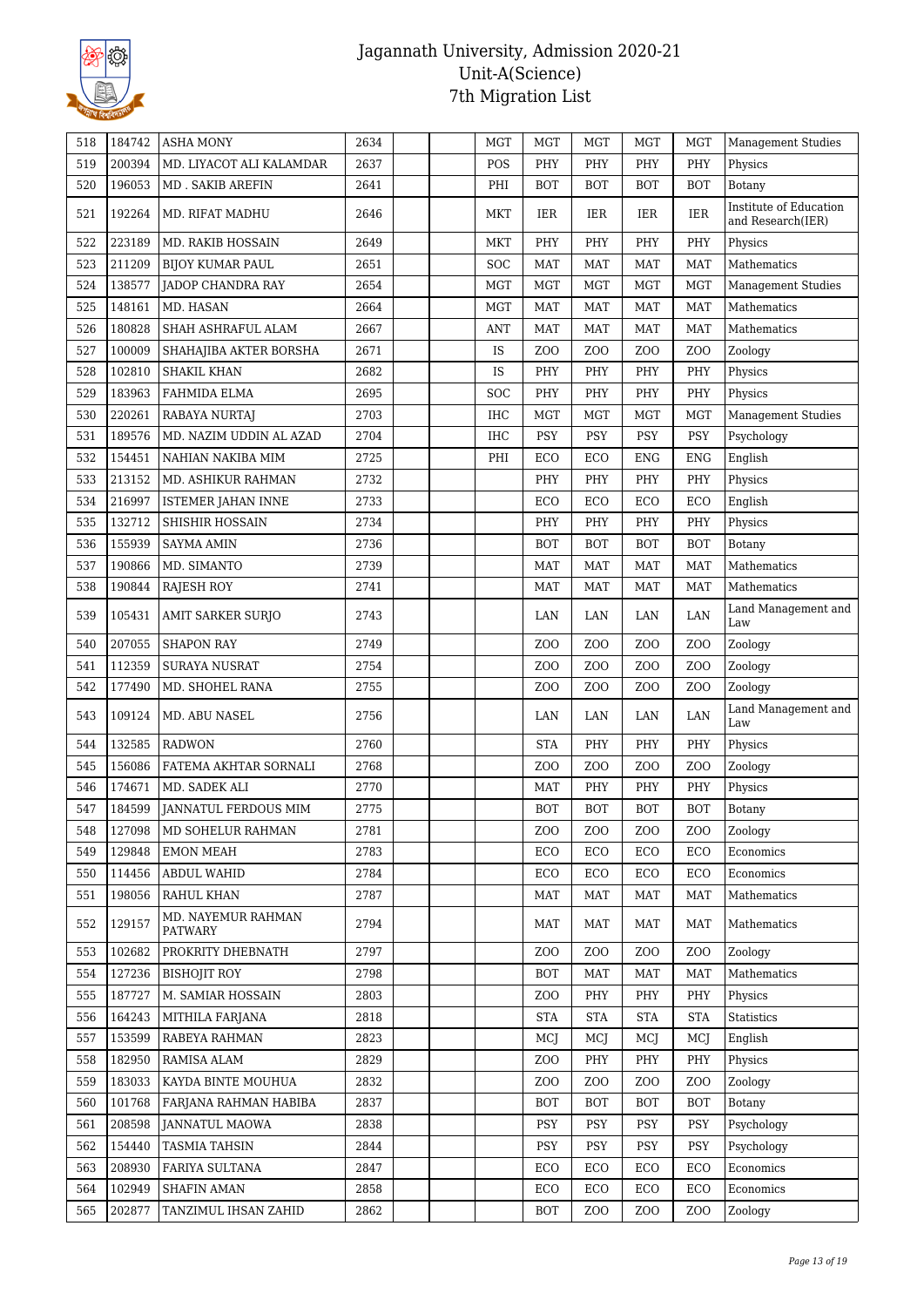

| 566 | 107492 | MD. NAHID HASAN                       | 2865 |  | <b>GEO</b> | PHY              | PHY              | PHY              | Physics                                     |
|-----|--------|---------------------------------------|------|--|------------|------------------|------------------|------------------|---------------------------------------------|
| 567 | 154973 | AITIKA SULTANA NIRA                   | 2866 |  | ECO        | ECO              | ECO              | ECO              | Economics                                   |
| 568 | 190970 | MD. ANNON BIN RAHMAN                  | 2868 |  | ECO        | ECO              | ECO              | ECO              | Economics                                   |
| 569 | 210340 | UTSHOB SARKER                         | 2869 |  | <b>BOT</b> | ZOO              | ZO <sub>O</sub>  | Z <sub>O</sub> O | Zoology                                     |
| 570 | 110641 | MD. SAIEDUR RAHMAN SAIED              | 2870 |  | <b>STA</b> | <b>STA</b>       | <b>STA</b>       | <b>STA</b>       | <b>Statistics</b>                           |
| 571 | 155537 | SUMAIYA MUMTAHANA<br><b>CHOWDHURY</b> | 2878 |  | <b>BOT</b> | ZOO              | ZO <sub>O</sub>  | Z <sub>O</sub> O | Zoology                                     |
| 572 | 168735 | MD. JISAN SARKAR                      | 2886 |  | <b>BOT</b> | Z <sub>O</sub> O | ZO <sub>O</sub>  | Z <sub>O</sub> O | Zoology                                     |
| 573 | 187719 | <b>CHADNI AKTER</b>                   | 2889 |  | <b>BOT</b> | <b>BOT</b>       | BOT              | <b>BOT</b>       | Botany                                      |
| 574 | 163272 | MD. EFAZ IBNA MAMUN                   | 2891 |  | <b>PSY</b> | PHY              | PHY              | PHY              | Physics                                     |
| 575 | 110213 | MD. AL AMIN                           | 2892 |  | <b>BOT</b> | Z <sub>O</sub> O | ZO <sub>O</sub>  | Z <sub>O</sub> O | Zoology                                     |
| 576 | 160082 | <b>OSMAN GONI</b>                     | 2893 |  | <b>BOT</b> | <b>BOT</b>       | <b>BOT</b>       | <b>BOT</b>       | Botany                                      |
| 577 | 196011 | <b>SABIKUN NAHER</b>                  | 2898 |  | <b>STA</b> | PHY              | PHY              | PHY              | Physics                                     |
| 578 | 127265 | DEBDAS ADHAKARY                       | 2900 |  | <b>STA</b> | <b>STA</b>       | <b>STA</b>       | <b>STA</b>       | <b>Statistics</b>                           |
| 579 | 110010 | MD. MARUF FAHMID                      | 2902 |  | <b>STA</b> | <b>STA</b>       | <b>STA</b>       | <b>STA</b>       | <b>Statistics</b>                           |
| 580 | 176621 | MD. JULFIKAR RAHMAN                   | 2905 |  | <b>STA</b> | PHY              | PHY              | PHY              | Physics                                     |
| 581 | 165373 | <b>ISRAT JAHAN EMA</b>                | 2906 |  | <b>BOT</b> | Z <sub>O</sub> O | Z <sub>0</sub>   | Z <sub>O</sub> O | Zoology                                     |
| 582 | 157751 | KHONDOKER M.SIAM                      | 2916 |  | <b>STA</b> | PHY              | PHY              | PHY              | Physics                                     |
| 583 | 153775 | EFRAT JAHAN                           | 2928 |  | IER        | IER              | IER              | IER              | Institute of Education<br>and Research(IER) |
| 584 | 182855 | ISRAT JAHAN MIM                       | 2929 |  | <b>PSY</b> | <b>PSY</b>       | <b>PSY</b>       | PSY              | Psychology                                  |
| 585 | 131948 | MAHMUD HASAN ASIF                     | 2938 |  | GEO        | GEO              | GEO              | <b>GEO</b>       | Geography &<br>Environment                  |
| 586 | 119190 | <b>JARIN THASNIM AHMED</b>            | 2955 |  | <b>STA</b> | <b>STA</b>       | <b>STA</b>       | <b>STA</b>       | <b>Statistics</b>                           |
| 587 | 177824 | AFROZA AKTER ALFI                     | 2957 |  | <b>STA</b> | <b>MAT</b>       | <b>MAT</b>       | <b>MAT</b>       | Mathematics                                 |
| 588 | 156603 | <b>MAHIMA MONTAHINA</b>               | 2959 |  | <b>STA</b> | ZOO              | ZO <sub>O</sub>  | Z <sub>O</sub> O | Zoology                                     |
| 589 | 154765 | NUSRAT JAHAN HAFSHA                   | 2960 |  | <b>FIN</b> | <b>FIN</b>       | <b>FIN</b>       | FIN              | Finance                                     |
| 590 | 225205 | MD.RAYHAN                             | 2964 |  | PSY        | <b>MAT</b>       | <b>MAT</b>       | <b>MAT</b>       | Mathematics                                 |
| 591 | 231512 | MST. ANITA KHATUN                     | 2975 |  | ECO        | ECO              | ECO              | ECO              | Economics                                   |
| 592 | 225436 | <b>MD.SHAKIL FAKIR</b>                | 2978 |  | MCJ        | PHY              | PHY              | PHY              | Physics                                     |
| 593 | 100950 | <b>SHAHANA AKTER</b>                  | 2982 |  | ECO        | <b>BOT</b>       | <b>BOT</b>       | <b>BOT</b>       | Botany                                      |
| 594 | 176394 | MD MAHMUDUL HASAN                     | 2989 |  | ECO        | PHY              | PHY              | PHY              | Physics                                     |
| 595 |        | 184681   AFROJA KHANAM SONIA          | 2992 |  | GEO        | <b>GEO</b>       | <b>GEO</b>       | GEO              | Geography &<br>Environment                  |
| 596 | 135961 | MST. ROMANA AKTER                     | 2997 |  | ECO        | ECO              | ECO              | ECO              | Economics                                   |
| 597 | 102284 | NUSRAT JAHAN BRISTY                   | 2998 |  | MCJ        | MCJ              | PHY              | PHY              | Physics                                     |
| 598 | 230839 | MONIR AHMED                           | 2999 |  | ECO        | <b>MAT</b>       | PHY              | PHY              | Physics                                     |
| 599 | 147214 | AL-AMIN SHEIKH                        | 3002 |  | PSY        | Z <sub>O</sub> O | Z <sub>O</sub> O | Z <sub>O</sub> O | Zoology                                     |
| 600 | 147076 | LAM ISLAM PIAS                        | 3009 |  | <b>PSY</b> | <b>STA</b>       | <b>STA</b>       | <b>STA</b>       | Statistics                                  |
| 601 | 209383 | FARHANA TASNIM                        | 3014 |  | PAd        | <b>BOT</b>       | <b>BOT</b>       | <b>BOT</b>       | Botany                                      |
| 602 | 202821 | SEFAT SARKER MOBIN                    | 3020 |  | POS        | LAN              | LAN              | LAN              | Land Management and<br>Law                  |
| 603 | 185486 | <b>JANNATUL FARDOUS MIM</b>           | 3021 |  | GEO        | MAT              | PHY              | PHY              | Physics                                     |
| 604 | 147930 | MD. RAKIB HOSSAIN                     | 3024 |  | PAd        | <b>STA</b>       | <b>STA</b>       | <b>STA</b>       | <b>Statistics</b>                           |
| 605 | 157324 | MD. MASHHOOR UR RAHMAN                | 3032 |  | GEO        | <b>STA</b>       | <b>STA</b>       | <b>STA</b>       | <b>Statistics</b>                           |
| 606 | 160724 | TAHMIDUR RAHMAN KHAN                  | 3044 |  | MKT        | <b>STA</b>       | PHY              | PHY              | Physics                                     |
| 607 | 130522 | <b>ISRAT JAHAN EMA</b>                | 3045 |  | PAd        | Z <sub>O</sub> O | ZOO              | Z <sub>O</sub> O | Zoology                                     |
| 608 | 109544 | MD. RAFAYEL SHIUM                     | 3051 |  | POS        | <b>MAT</b>       | MAT              | MAT              | Mathematics                                 |
| 609 | 111705 | FAREYA AFROZ                          | 3054 |  | POS        | <b>STA</b>       | <b>STA</b>       | <b>STA</b>       | Statistics                                  |
| 610 | 154169 | TABASSUM NABILA NITEE                 | 3071 |  | PAd        | Z <sub>O</sub> O | ZOO              | Z <sub>O</sub> O | Zoology                                     |
| 611 | 105119 | MAKMUDUL HASAN RABBI                  | 3075 |  | PAd        | MAT              | MAT              | <b>MAT</b>       | Mathematics                                 |
| 612 | 222122 | MD. MUSTAFIJUR RAHMAN                 | 3081 |  | AIS        | AIS              | AIS              | AIS              | Accounting &<br><b>Information Systems</b>  |
|     |        |                                       |      |  |            |                  |                  |                  |                                             |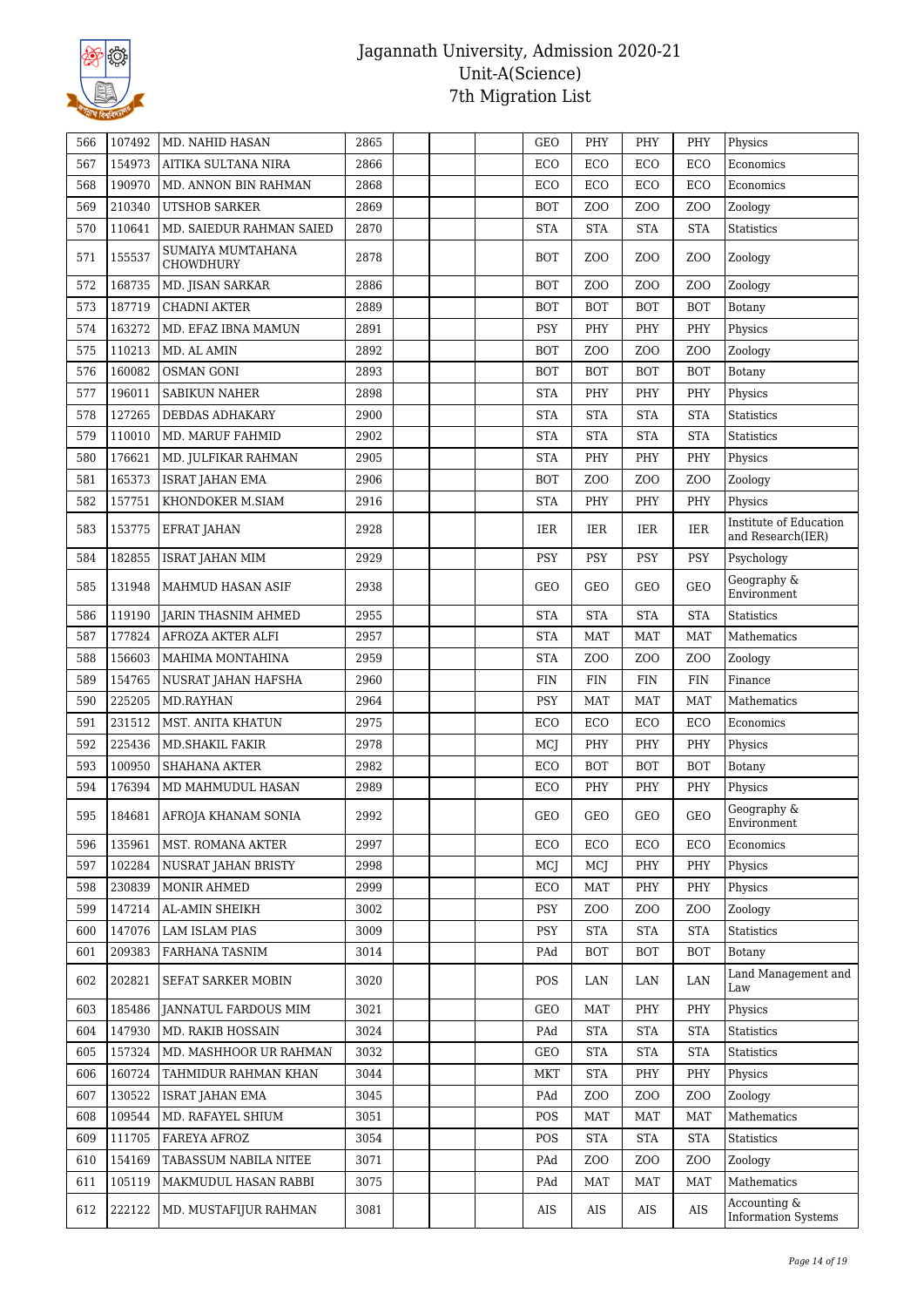

| Geography &<br><b>GEO</b><br>614<br>183605<br>KHUSHNOOR ALAM<br>3088<br>GEO<br><b>GEO</b><br>GEO<br>Environment<br>Accounting &<br><b>AIS</b><br>615<br>137268<br><b>MARUF HOSSAIN</b><br>3092<br><b>AIS</b><br>AIS<br><b>AIS</b><br><b>Information Systems</b><br>191194<br>3104<br>PAd<br>Public Administration<br>616<br>MD. RASHIDUR RAHMAN<br>PAd<br>PAd<br>PAd<br>617<br>149075<br>3110<br>Z <sub>O</sub> O<br>Zoology<br>MST. SURAYA<br>IER<br>Z <sub>O</sub> O<br>Z <sub>O</sub> O<br>618<br>114312<br>3116<br><b>PSY</b><br>MD. SHAMIM SHEIKH<br>Z <sub>O</sub> O<br>Z <sub>O</sub> O<br>Z <sub>O</sub> O<br>Zoology<br>Accounting &<br>619<br>208015<br>3118<br><b>AIS</b><br>MD. ROUSHANUL FERDOUS<br>AIS<br>AIS<br><b>AIS</b><br><b>Information Systems</b><br>211239<br>3122<br>620<br><b>PSY</b><br>ZO <sub>O</sub><br>Z <sub>O</sub> O<br>Z <sub>O</sub> O<br>Zoology<br><b>MD. MAHIN ARIFIN</b><br><b>RASHED SIKDER</b><br><b>PSY</b><br><b>PSY</b><br>PSY<br>621<br>192550<br>3123<br><b>PSY</b><br>Psychology<br>185226<br>622<br>FAHMIDA AKTER RIA<br>3129<br>PSY<br>ZO <sub>O</sub><br>PHY<br>PHY<br>Physics<br>185545<br>623<br>3132<br><b>PSY</b><br>Z <sub>O</sub> O<br>Z <sub>O</sub> O<br>Z <sub>O</sub> O<br>Zoology<br>AMENA AKTER ANIKA<br>189634<br>PSY<br>624<br>ZINNIA AKTHER<br>3144<br>Z <sub>0</sub><br>Z <sub>O</sub> O<br>ZOO<br>Zoology<br>MD. MOSFIKUR RAHMAN<br>625<br>225858<br>3148<br><b>MGT</b><br><b>STA</b><br><b>STA</b><br><b>STA</b><br><b>Statistics</b><br><b>SHIAM</b><br>626<br>156101<br>KAVIA BINTE MIZAN<br>3157<br><b>ANT</b><br>Z <sub>O</sub> O<br>Z <sub>O</sub> O<br>Z <sub>O</sub> O<br>Zoology<br>627<br>153288<br>MIMTAHIA TASNIM NUPUR<br>3159<br>Z <sub>O</sub> O<br>Z <sub>O</sub> O<br>Z <sub>O</sub> O<br><b>BAN</b><br>Zoology<br>157758<br>3160<br>POS<br>POS<br>POS<br><b>Political Science</b><br>628<br>MAHMUDUL HASSAN MIDUL<br>POS<br>167837<br>629<br>MD. MURADUL ISLAM MURAD<br>3163<br>HIS<br>Z <sub>0</sub><br>Z <sub>O</sub> O<br>ZOO<br>Zoology<br>630<br>151006<br>MOSTAFA SHAKIL<br>3167<br>POS<br><b>BOT</b><br><b>BOT</b><br><b>BOT</b><br>Botany<br>182846<br>631<br><b>FATEMA HOSSAIN</b><br>3174<br><b>HIS</b><br><b>MAT</b><br><b>MAT</b><br><b>MAT</b><br>Mathematics<br>100749<br>POS<br>POS<br>POS<br>POS<br>632<br>KAZI TASNIM NAHAR<br>3180<br><b>Political Science</b><br>633<br>100258<br>3184<br><b>STA</b><br><b>STA</b><br><b>STA</b><br><b>Statistics</b><br>METHEYA FARJANA<br>AIS<br>634<br>224930<br>3187<br><b>MGT</b><br><b>MGT</b><br><b>MGT</b><br><b>MGT</b><br><b>FARDIN HAQUE</b><br><b>Management Studies</b><br>635<br>189532<br>SEYAMUR RAHMAN SHISHIR<br>3189<br>POS<br>POS<br>POS<br>POS<br><b>Political Science</b><br>139843<br>636<br>MD. MAMUN MIA<br>3203<br><b>BOT</b><br><b>ANT</b><br><b>BOT</b><br><b>BOT</b><br>Botany<br>154758<br>637<br>3207<br><b>IHC</b><br><b>BOT</b><br><b>BOT</b><br><b>BOT</b><br>TASMIM JAHAN RIMVY<br>Botany<br>638<br>150756<br>3215<br><b>ANT</b><br>Z <sub>O</sub> O<br>Z <sub>O</sub> O<br>Z <sub>O</sub> O<br><b>NUR SHAHADATE SAMIN</b><br>Zoology<br>639<br>184908<br>NAYEEM-UN NISA<br>3231<br><b>IHC</b><br><b>STA</b><br><b>STA</b><br><b>STA</b><br><b>Statistics</b><br>640<br>114313<br>3243<br>SOC<br>MD. RABBI HOSSAIN<br><b>MAT</b><br><b>MAT</b><br><b>MAT</b><br>Mathematics<br>641<br>190790<br>3245<br>SW<br>ZO <sub>O</sub><br>ZO <sub>O</sub><br>Z <sub>O</sub> O<br>Zoology<br>MD. ASIF ALAM<br>642<br>131633<br><b>BOT</b><br><b>BOT</b><br>NASRIN JAHAN<br>3246<br><b>IML</b><br><b>BOT</b><br>Botany<br>Geography &<br>3254<br>SW<br>GEO<br>GEO<br>643<br>122460<br>SUMIYA MOSTAFA<br>GEO<br>Environment<br>100199<br>644<br>UMME RUMAN RIYA<br>3276<br><b>STA</b><br><b>STA</b><br><b>STA</b><br>Statistics<br>101305<br>645<br><b>ISRAT JAHAN JISA</b><br>3280<br>MAT<br>MAT<br><b>MAT</b><br>Mathematics<br>153230<br>3282<br><b>JANNATUL NAEEM</b><br>Z <sub>0</sub><br>Z <sub>0</sub><br>ZOO<br>Zoology<br>646<br>185677<br>647<br>TOSFA ISLAM PROME<br>3306<br><b>STA</b><br><b>STA</b><br><b>STA</b><br>Statistics<br>189430<br>648<br>MD. IQRAMUL HOQUE<br>3312<br><b>STA</b><br>PHY<br>PHY<br>Physics<br>177712<br>JAMIA-E-ABRAR<br>3315<br><b>PSY</b><br>PSY<br><b>PSY</b><br>Psychology<br>649<br>109519<br>3316<br>650<br><b>MAHADI HASAN</b><br><b>BOT</b><br><b>MAT</b><br>MAT<br>Mathematics<br>DIPANNITA ROY DISHA<br>3320<br>133570<br><b>BOT</b><br>Z <sub>0</sub><br>Z <sub>O</sub> O<br>Zoology<br>651<br>3327<br>195586<br>ECO<br>ECO<br>ECO<br>Economics<br>652<br>MD. AMDADUL HAQUE TUHIN<br>183583<br><b>DISHA SEN</b><br>3329<br><b>STA</b><br>PHY<br>PHY<br>Physics<br>653<br>225080<br>3333<br>ECO<br>ECO<br>ECO<br>654<br>MD. SAKIB RAIHAN SHOHAGH<br>Economics<br>192340<br>3337<br>POS<br><b>IBRAHIM RABBY</b><br>POS<br>POS<br>Political Science<br>655<br>221020<br><b>ASAD SARDER</b><br>3338<br><b>STA</b><br><b>STA</b><br><b>STA</b><br>656<br>Statistics<br>123199<br>MD. MOMINUL HAQUE<br>3350<br><b>STA</b><br><b>STA</b><br><b>STA</b><br>Statistics<br>657<br>184641<br>3352<br>658<br><b>MARIUM MAHBUB</b><br><b>BOT</b><br>Z <sub>0</sub><br>ZOO<br>Zoology<br>184696<br>3355<br><b>BOT</b><br><b>BOT</b><br>659<br>JENIA RAYHAN JUHI<br>BOT<br>Botany<br>213721<br>MD. AL-AMIN<br>3357<br><b>BOT</b><br>Z <sub>0</sub><br>Z <sub>O</sub> O<br>Zoology<br>660 | 613 | 100384 | MST. ISMATARA YESMIN | 3083 | POS | POS | POS | POS | <b>Political Science</b> |
|--------------------------------------------------------------------------------------------------------------------------------------------------------------------------------------------------------------------------------------------------------------------------------------------------------------------------------------------------------------------------------------------------------------------------------------------------------------------------------------------------------------------------------------------------------------------------------------------------------------------------------------------------------------------------------------------------------------------------------------------------------------------------------------------------------------------------------------------------------------------------------------------------------------------------------------------------------------------------------------------------------------------------------------------------------------------------------------------------------------------------------------------------------------------------------------------------------------------------------------------------------------------------------------------------------------------------------------------------------------------------------------------------------------------------------------------------------------------------------------------------------------------------------------------------------------------------------------------------------------------------------------------------------------------------------------------------------------------------------------------------------------------------------------------------------------------------------------------------------------------------------------------------------------------------------------------------------------------------------------------------------------------------------------------------------------------------------------------------------------------------------------------------------------------------------------------------------------------------------------------------------------------------------------------------------------------------------------------------------------------------------------------------------------------------------------------------------------------------------------------------------------------------------------------------------------------------------------------------------------------------------------------------------------------------------------------------------------------------------------------------------------------------------------------------------------------------------------------------------------------------------------------------------------------------------------------------------------------------------------------------------------------------------------------------------------------------------------------------------------------------------------------------------------------------------------------------------------------------------------------------------------------------------------------------------------------------------------------------------------------------------------------------------------------------------------------------------------------------------------------------------------------------------------------------------------------------------------------------------------------------------------------------------------------------------------------------------------------------------------------------------------------------------------------------------------------------------------------------------------------------------------------------------------------------------------------------------------------------------------------------------------------------------------------------------------------------------------------------------------------------------------------------------------------------------------------------------------------------------------------------------------------------------------------------------------------------------------------------------------------------------------------------------------------------------------------------------------------------------------------------------------------------------------------------------------------------------------------------------------------------------------------------------------------------------------------------------------------------------------------------------------------------------------------------------------------------------------------------------------------------------------------------------------------------------------------------------------------------------------------------------------------------------------------------------------------------------------------------------------------------------------------------------------------------------------------------------------------------------------------------------------------------------------------------------------------------------------------------------------------------------------------|-----|--------|----------------------|------|-----|-----|-----|-----|--------------------------|
|                                                                                                                                                                                                                                                                                                                                                                                                                                                                                                                                                                                                                                                                                                                                                                                                                                                                                                                                                                                                                                                                                                                                                                                                                                                                                                                                                                                                                                                                                                                                                                                                                                                                                                                                                                                                                                                                                                                                                                                                                                                                                                                                                                                                                                                                                                                                                                                                                                                                                                                                                                                                                                                                                                                                                                                                                                                                                                                                                                                                                                                                                                                                                                                                                                                                                                                                                                                                                                                                                                                                                                                                                                                                                                                                                                                                                                                                                                                                                                                                                                                                                                                                                                                                                                                                                                                                                                                                                                                                                                                                                                                                                                                                                                                                                                                                                                                                                                                                                                                                                                                                                                                                                                                                                                                                                                                                                                                            |     |        |                      |      |     |     |     |     |                          |
|                                                                                                                                                                                                                                                                                                                                                                                                                                                                                                                                                                                                                                                                                                                                                                                                                                                                                                                                                                                                                                                                                                                                                                                                                                                                                                                                                                                                                                                                                                                                                                                                                                                                                                                                                                                                                                                                                                                                                                                                                                                                                                                                                                                                                                                                                                                                                                                                                                                                                                                                                                                                                                                                                                                                                                                                                                                                                                                                                                                                                                                                                                                                                                                                                                                                                                                                                                                                                                                                                                                                                                                                                                                                                                                                                                                                                                                                                                                                                                                                                                                                                                                                                                                                                                                                                                                                                                                                                                                                                                                                                                                                                                                                                                                                                                                                                                                                                                                                                                                                                                                                                                                                                                                                                                                                                                                                                                                            |     |        |                      |      |     |     |     |     |                          |
|                                                                                                                                                                                                                                                                                                                                                                                                                                                                                                                                                                                                                                                                                                                                                                                                                                                                                                                                                                                                                                                                                                                                                                                                                                                                                                                                                                                                                                                                                                                                                                                                                                                                                                                                                                                                                                                                                                                                                                                                                                                                                                                                                                                                                                                                                                                                                                                                                                                                                                                                                                                                                                                                                                                                                                                                                                                                                                                                                                                                                                                                                                                                                                                                                                                                                                                                                                                                                                                                                                                                                                                                                                                                                                                                                                                                                                                                                                                                                                                                                                                                                                                                                                                                                                                                                                                                                                                                                                                                                                                                                                                                                                                                                                                                                                                                                                                                                                                                                                                                                                                                                                                                                                                                                                                                                                                                                                                            |     |        |                      |      |     |     |     |     |                          |
|                                                                                                                                                                                                                                                                                                                                                                                                                                                                                                                                                                                                                                                                                                                                                                                                                                                                                                                                                                                                                                                                                                                                                                                                                                                                                                                                                                                                                                                                                                                                                                                                                                                                                                                                                                                                                                                                                                                                                                                                                                                                                                                                                                                                                                                                                                                                                                                                                                                                                                                                                                                                                                                                                                                                                                                                                                                                                                                                                                                                                                                                                                                                                                                                                                                                                                                                                                                                                                                                                                                                                                                                                                                                                                                                                                                                                                                                                                                                                                                                                                                                                                                                                                                                                                                                                                                                                                                                                                                                                                                                                                                                                                                                                                                                                                                                                                                                                                                                                                                                                                                                                                                                                                                                                                                                                                                                                                                            |     |        |                      |      |     |     |     |     |                          |
|                                                                                                                                                                                                                                                                                                                                                                                                                                                                                                                                                                                                                                                                                                                                                                                                                                                                                                                                                                                                                                                                                                                                                                                                                                                                                                                                                                                                                                                                                                                                                                                                                                                                                                                                                                                                                                                                                                                                                                                                                                                                                                                                                                                                                                                                                                                                                                                                                                                                                                                                                                                                                                                                                                                                                                                                                                                                                                                                                                                                                                                                                                                                                                                                                                                                                                                                                                                                                                                                                                                                                                                                                                                                                                                                                                                                                                                                                                                                                                                                                                                                                                                                                                                                                                                                                                                                                                                                                                                                                                                                                                                                                                                                                                                                                                                                                                                                                                                                                                                                                                                                                                                                                                                                                                                                                                                                                                                            |     |        |                      |      |     |     |     |     |                          |
|                                                                                                                                                                                                                                                                                                                                                                                                                                                                                                                                                                                                                                                                                                                                                                                                                                                                                                                                                                                                                                                                                                                                                                                                                                                                                                                                                                                                                                                                                                                                                                                                                                                                                                                                                                                                                                                                                                                                                                                                                                                                                                                                                                                                                                                                                                                                                                                                                                                                                                                                                                                                                                                                                                                                                                                                                                                                                                                                                                                                                                                                                                                                                                                                                                                                                                                                                                                                                                                                                                                                                                                                                                                                                                                                                                                                                                                                                                                                                                                                                                                                                                                                                                                                                                                                                                                                                                                                                                                                                                                                                                                                                                                                                                                                                                                                                                                                                                                                                                                                                                                                                                                                                                                                                                                                                                                                                                                            |     |        |                      |      |     |     |     |     |                          |
|                                                                                                                                                                                                                                                                                                                                                                                                                                                                                                                                                                                                                                                                                                                                                                                                                                                                                                                                                                                                                                                                                                                                                                                                                                                                                                                                                                                                                                                                                                                                                                                                                                                                                                                                                                                                                                                                                                                                                                                                                                                                                                                                                                                                                                                                                                                                                                                                                                                                                                                                                                                                                                                                                                                                                                                                                                                                                                                                                                                                                                                                                                                                                                                                                                                                                                                                                                                                                                                                                                                                                                                                                                                                                                                                                                                                                                                                                                                                                                                                                                                                                                                                                                                                                                                                                                                                                                                                                                                                                                                                                                                                                                                                                                                                                                                                                                                                                                                                                                                                                                                                                                                                                                                                                                                                                                                                                                                            |     |        |                      |      |     |     |     |     |                          |
|                                                                                                                                                                                                                                                                                                                                                                                                                                                                                                                                                                                                                                                                                                                                                                                                                                                                                                                                                                                                                                                                                                                                                                                                                                                                                                                                                                                                                                                                                                                                                                                                                                                                                                                                                                                                                                                                                                                                                                                                                                                                                                                                                                                                                                                                                                                                                                                                                                                                                                                                                                                                                                                                                                                                                                                                                                                                                                                                                                                                                                                                                                                                                                                                                                                                                                                                                                                                                                                                                                                                                                                                                                                                                                                                                                                                                                                                                                                                                                                                                                                                                                                                                                                                                                                                                                                                                                                                                                                                                                                                                                                                                                                                                                                                                                                                                                                                                                                                                                                                                                                                                                                                                                                                                                                                                                                                                                                            |     |        |                      |      |     |     |     |     |                          |
|                                                                                                                                                                                                                                                                                                                                                                                                                                                                                                                                                                                                                                                                                                                                                                                                                                                                                                                                                                                                                                                                                                                                                                                                                                                                                                                                                                                                                                                                                                                                                                                                                                                                                                                                                                                                                                                                                                                                                                                                                                                                                                                                                                                                                                                                                                                                                                                                                                                                                                                                                                                                                                                                                                                                                                                                                                                                                                                                                                                                                                                                                                                                                                                                                                                                                                                                                                                                                                                                                                                                                                                                                                                                                                                                                                                                                                                                                                                                                                                                                                                                                                                                                                                                                                                                                                                                                                                                                                                                                                                                                                                                                                                                                                                                                                                                                                                                                                                                                                                                                                                                                                                                                                                                                                                                                                                                                                                            |     |        |                      |      |     |     |     |     |                          |
|                                                                                                                                                                                                                                                                                                                                                                                                                                                                                                                                                                                                                                                                                                                                                                                                                                                                                                                                                                                                                                                                                                                                                                                                                                                                                                                                                                                                                                                                                                                                                                                                                                                                                                                                                                                                                                                                                                                                                                                                                                                                                                                                                                                                                                                                                                                                                                                                                                                                                                                                                                                                                                                                                                                                                                                                                                                                                                                                                                                                                                                                                                                                                                                                                                                                                                                                                                                                                                                                                                                                                                                                                                                                                                                                                                                                                                                                                                                                                                                                                                                                                                                                                                                                                                                                                                                                                                                                                                                                                                                                                                                                                                                                                                                                                                                                                                                                                                                                                                                                                                                                                                                                                                                                                                                                                                                                                                                            |     |        |                      |      |     |     |     |     |                          |
|                                                                                                                                                                                                                                                                                                                                                                                                                                                                                                                                                                                                                                                                                                                                                                                                                                                                                                                                                                                                                                                                                                                                                                                                                                                                                                                                                                                                                                                                                                                                                                                                                                                                                                                                                                                                                                                                                                                                                                                                                                                                                                                                                                                                                                                                                                                                                                                                                                                                                                                                                                                                                                                                                                                                                                                                                                                                                                                                                                                                                                                                                                                                                                                                                                                                                                                                                                                                                                                                                                                                                                                                                                                                                                                                                                                                                                                                                                                                                                                                                                                                                                                                                                                                                                                                                                                                                                                                                                                                                                                                                                                                                                                                                                                                                                                                                                                                                                                                                                                                                                                                                                                                                                                                                                                                                                                                                                                            |     |        |                      |      |     |     |     |     |                          |
|                                                                                                                                                                                                                                                                                                                                                                                                                                                                                                                                                                                                                                                                                                                                                                                                                                                                                                                                                                                                                                                                                                                                                                                                                                                                                                                                                                                                                                                                                                                                                                                                                                                                                                                                                                                                                                                                                                                                                                                                                                                                                                                                                                                                                                                                                                                                                                                                                                                                                                                                                                                                                                                                                                                                                                                                                                                                                                                                                                                                                                                                                                                                                                                                                                                                                                                                                                                                                                                                                                                                                                                                                                                                                                                                                                                                                                                                                                                                                                                                                                                                                                                                                                                                                                                                                                                                                                                                                                                                                                                                                                                                                                                                                                                                                                                                                                                                                                                                                                                                                                                                                                                                                                                                                                                                                                                                                                                            |     |        |                      |      |     |     |     |     |                          |
|                                                                                                                                                                                                                                                                                                                                                                                                                                                                                                                                                                                                                                                                                                                                                                                                                                                                                                                                                                                                                                                                                                                                                                                                                                                                                                                                                                                                                                                                                                                                                                                                                                                                                                                                                                                                                                                                                                                                                                                                                                                                                                                                                                                                                                                                                                                                                                                                                                                                                                                                                                                                                                                                                                                                                                                                                                                                                                                                                                                                                                                                                                                                                                                                                                                                                                                                                                                                                                                                                                                                                                                                                                                                                                                                                                                                                                                                                                                                                                                                                                                                                                                                                                                                                                                                                                                                                                                                                                                                                                                                                                                                                                                                                                                                                                                                                                                                                                                                                                                                                                                                                                                                                                                                                                                                                                                                                                                            |     |        |                      |      |     |     |     |     |                          |
|                                                                                                                                                                                                                                                                                                                                                                                                                                                                                                                                                                                                                                                                                                                                                                                                                                                                                                                                                                                                                                                                                                                                                                                                                                                                                                                                                                                                                                                                                                                                                                                                                                                                                                                                                                                                                                                                                                                                                                                                                                                                                                                                                                                                                                                                                                                                                                                                                                                                                                                                                                                                                                                                                                                                                                                                                                                                                                                                                                                                                                                                                                                                                                                                                                                                                                                                                                                                                                                                                                                                                                                                                                                                                                                                                                                                                                                                                                                                                                                                                                                                                                                                                                                                                                                                                                                                                                                                                                                                                                                                                                                                                                                                                                                                                                                                                                                                                                                                                                                                                                                                                                                                                                                                                                                                                                                                                                                            |     |        |                      |      |     |     |     |     |                          |
|                                                                                                                                                                                                                                                                                                                                                                                                                                                                                                                                                                                                                                                                                                                                                                                                                                                                                                                                                                                                                                                                                                                                                                                                                                                                                                                                                                                                                                                                                                                                                                                                                                                                                                                                                                                                                                                                                                                                                                                                                                                                                                                                                                                                                                                                                                                                                                                                                                                                                                                                                                                                                                                                                                                                                                                                                                                                                                                                                                                                                                                                                                                                                                                                                                                                                                                                                                                                                                                                                                                                                                                                                                                                                                                                                                                                                                                                                                                                                                                                                                                                                                                                                                                                                                                                                                                                                                                                                                                                                                                                                                                                                                                                                                                                                                                                                                                                                                                                                                                                                                                                                                                                                                                                                                                                                                                                                                                            |     |        |                      |      |     |     |     |     |                          |
|                                                                                                                                                                                                                                                                                                                                                                                                                                                                                                                                                                                                                                                                                                                                                                                                                                                                                                                                                                                                                                                                                                                                                                                                                                                                                                                                                                                                                                                                                                                                                                                                                                                                                                                                                                                                                                                                                                                                                                                                                                                                                                                                                                                                                                                                                                                                                                                                                                                                                                                                                                                                                                                                                                                                                                                                                                                                                                                                                                                                                                                                                                                                                                                                                                                                                                                                                                                                                                                                                                                                                                                                                                                                                                                                                                                                                                                                                                                                                                                                                                                                                                                                                                                                                                                                                                                                                                                                                                                                                                                                                                                                                                                                                                                                                                                                                                                                                                                                                                                                                                                                                                                                                                                                                                                                                                                                                                                            |     |        |                      |      |     |     |     |     |                          |
|                                                                                                                                                                                                                                                                                                                                                                                                                                                                                                                                                                                                                                                                                                                                                                                                                                                                                                                                                                                                                                                                                                                                                                                                                                                                                                                                                                                                                                                                                                                                                                                                                                                                                                                                                                                                                                                                                                                                                                                                                                                                                                                                                                                                                                                                                                                                                                                                                                                                                                                                                                                                                                                                                                                                                                                                                                                                                                                                                                                                                                                                                                                                                                                                                                                                                                                                                                                                                                                                                                                                                                                                                                                                                                                                                                                                                                                                                                                                                                                                                                                                                                                                                                                                                                                                                                                                                                                                                                                                                                                                                                                                                                                                                                                                                                                                                                                                                                                                                                                                                                                                                                                                                                                                                                                                                                                                                                                            |     |        |                      |      |     |     |     |     |                          |
|                                                                                                                                                                                                                                                                                                                                                                                                                                                                                                                                                                                                                                                                                                                                                                                                                                                                                                                                                                                                                                                                                                                                                                                                                                                                                                                                                                                                                                                                                                                                                                                                                                                                                                                                                                                                                                                                                                                                                                                                                                                                                                                                                                                                                                                                                                                                                                                                                                                                                                                                                                                                                                                                                                                                                                                                                                                                                                                                                                                                                                                                                                                                                                                                                                                                                                                                                                                                                                                                                                                                                                                                                                                                                                                                                                                                                                                                                                                                                                                                                                                                                                                                                                                                                                                                                                                                                                                                                                                                                                                                                                                                                                                                                                                                                                                                                                                                                                                                                                                                                                                                                                                                                                                                                                                                                                                                                                                            |     |        |                      |      |     |     |     |     |                          |
|                                                                                                                                                                                                                                                                                                                                                                                                                                                                                                                                                                                                                                                                                                                                                                                                                                                                                                                                                                                                                                                                                                                                                                                                                                                                                                                                                                                                                                                                                                                                                                                                                                                                                                                                                                                                                                                                                                                                                                                                                                                                                                                                                                                                                                                                                                                                                                                                                                                                                                                                                                                                                                                                                                                                                                                                                                                                                                                                                                                                                                                                                                                                                                                                                                                                                                                                                                                                                                                                                                                                                                                                                                                                                                                                                                                                                                                                                                                                                                                                                                                                                                                                                                                                                                                                                                                                                                                                                                                                                                                                                                                                                                                                                                                                                                                                                                                                                                                                                                                                                                                                                                                                                                                                                                                                                                                                                                                            |     |        |                      |      |     |     |     |     |                          |
|                                                                                                                                                                                                                                                                                                                                                                                                                                                                                                                                                                                                                                                                                                                                                                                                                                                                                                                                                                                                                                                                                                                                                                                                                                                                                                                                                                                                                                                                                                                                                                                                                                                                                                                                                                                                                                                                                                                                                                                                                                                                                                                                                                                                                                                                                                                                                                                                                                                                                                                                                                                                                                                                                                                                                                                                                                                                                                                                                                                                                                                                                                                                                                                                                                                                                                                                                                                                                                                                                                                                                                                                                                                                                                                                                                                                                                                                                                                                                                                                                                                                                                                                                                                                                                                                                                                                                                                                                                                                                                                                                                                                                                                                                                                                                                                                                                                                                                                                                                                                                                                                                                                                                                                                                                                                                                                                                                                            |     |        |                      |      |     |     |     |     |                          |
|                                                                                                                                                                                                                                                                                                                                                                                                                                                                                                                                                                                                                                                                                                                                                                                                                                                                                                                                                                                                                                                                                                                                                                                                                                                                                                                                                                                                                                                                                                                                                                                                                                                                                                                                                                                                                                                                                                                                                                                                                                                                                                                                                                                                                                                                                                                                                                                                                                                                                                                                                                                                                                                                                                                                                                                                                                                                                                                                                                                                                                                                                                                                                                                                                                                                                                                                                                                                                                                                                                                                                                                                                                                                                                                                                                                                                                                                                                                                                                                                                                                                                                                                                                                                                                                                                                                                                                                                                                                                                                                                                                                                                                                                                                                                                                                                                                                                                                                                                                                                                                                                                                                                                                                                                                                                                                                                                                                            |     |        |                      |      |     |     |     |     |                          |
|                                                                                                                                                                                                                                                                                                                                                                                                                                                                                                                                                                                                                                                                                                                                                                                                                                                                                                                                                                                                                                                                                                                                                                                                                                                                                                                                                                                                                                                                                                                                                                                                                                                                                                                                                                                                                                                                                                                                                                                                                                                                                                                                                                                                                                                                                                                                                                                                                                                                                                                                                                                                                                                                                                                                                                                                                                                                                                                                                                                                                                                                                                                                                                                                                                                                                                                                                                                                                                                                                                                                                                                                                                                                                                                                                                                                                                                                                                                                                                                                                                                                                                                                                                                                                                                                                                                                                                                                                                                                                                                                                                                                                                                                                                                                                                                                                                                                                                                                                                                                                                                                                                                                                                                                                                                                                                                                                                                            |     |        |                      |      |     |     |     |     |                          |
|                                                                                                                                                                                                                                                                                                                                                                                                                                                                                                                                                                                                                                                                                                                                                                                                                                                                                                                                                                                                                                                                                                                                                                                                                                                                                                                                                                                                                                                                                                                                                                                                                                                                                                                                                                                                                                                                                                                                                                                                                                                                                                                                                                                                                                                                                                                                                                                                                                                                                                                                                                                                                                                                                                                                                                                                                                                                                                                                                                                                                                                                                                                                                                                                                                                                                                                                                                                                                                                                                                                                                                                                                                                                                                                                                                                                                                                                                                                                                                                                                                                                                                                                                                                                                                                                                                                                                                                                                                                                                                                                                                                                                                                                                                                                                                                                                                                                                                                                                                                                                                                                                                                                                                                                                                                                                                                                                                                            |     |        |                      |      |     |     |     |     |                          |
|                                                                                                                                                                                                                                                                                                                                                                                                                                                                                                                                                                                                                                                                                                                                                                                                                                                                                                                                                                                                                                                                                                                                                                                                                                                                                                                                                                                                                                                                                                                                                                                                                                                                                                                                                                                                                                                                                                                                                                                                                                                                                                                                                                                                                                                                                                                                                                                                                                                                                                                                                                                                                                                                                                                                                                                                                                                                                                                                                                                                                                                                                                                                                                                                                                                                                                                                                                                                                                                                                                                                                                                                                                                                                                                                                                                                                                                                                                                                                                                                                                                                                                                                                                                                                                                                                                                                                                                                                                                                                                                                                                                                                                                                                                                                                                                                                                                                                                                                                                                                                                                                                                                                                                                                                                                                                                                                                                                            |     |        |                      |      |     |     |     |     |                          |
|                                                                                                                                                                                                                                                                                                                                                                                                                                                                                                                                                                                                                                                                                                                                                                                                                                                                                                                                                                                                                                                                                                                                                                                                                                                                                                                                                                                                                                                                                                                                                                                                                                                                                                                                                                                                                                                                                                                                                                                                                                                                                                                                                                                                                                                                                                                                                                                                                                                                                                                                                                                                                                                                                                                                                                                                                                                                                                                                                                                                                                                                                                                                                                                                                                                                                                                                                                                                                                                                                                                                                                                                                                                                                                                                                                                                                                                                                                                                                                                                                                                                                                                                                                                                                                                                                                                                                                                                                                                                                                                                                                                                                                                                                                                                                                                                                                                                                                                                                                                                                                                                                                                                                                                                                                                                                                                                                                                            |     |        |                      |      |     |     |     |     |                          |
|                                                                                                                                                                                                                                                                                                                                                                                                                                                                                                                                                                                                                                                                                                                                                                                                                                                                                                                                                                                                                                                                                                                                                                                                                                                                                                                                                                                                                                                                                                                                                                                                                                                                                                                                                                                                                                                                                                                                                                                                                                                                                                                                                                                                                                                                                                                                                                                                                                                                                                                                                                                                                                                                                                                                                                                                                                                                                                                                                                                                                                                                                                                                                                                                                                                                                                                                                                                                                                                                                                                                                                                                                                                                                                                                                                                                                                                                                                                                                                                                                                                                                                                                                                                                                                                                                                                                                                                                                                                                                                                                                                                                                                                                                                                                                                                                                                                                                                                                                                                                                                                                                                                                                                                                                                                                                                                                                                                            |     |        |                      |      |     |     |     |     |                          |
|                                                                                                                                                                                                                                                                                                                                                                                                                                                                                                                                                                                                                                                                                                                                                                                                                                                                                                                                                                                                                                                                                                                                                                                                                                                                                                                                                                                                                                                                                                                                                                                                                                                                                                                                                                                                                                                                                                                                                                                                                                                                                                                                                                                                                                                                                                                                                                                                                                                                                                                                                                                                                                                                                                                                                                                                                                                                                                                                                                                                                                                                                                                                                                                                                                                                                                                                                                                                                                                                                                                                                                                                                                                                                                                                                                                                                                                                                                                                                                                                                                                                                                                                                                                                                                                                                                                                                                                                                                                                                                                                                                                                                                                                                                                                                                                                                                                                                                                                                                                                                                                                                                                                                                                                                                                                                                                                                                                            |     |        |                      |      |     |     |     |     |                          |
|                                                                                                                                                                                                                                                                                                                                                                                                                                                                                                                                                                                                                                                                                                                                                                                                                                                                                                                                                                                                                                                                                                                                                                                                                                                                                                                                                                                                                                                                                                                                                                                                                                                                                                                                                                                                                                                                                                                                                                                                                                                                                                                                                                                                                                                                                                                                                                                                                                                                                                                                                                                                                                                                                                                                                                                                                                                                                                                                                                                                                                                                                                                                                                                                                                                                                                                                                                                                                                                                                                                                                                                                                                                                                                                                                                                                                                                                                                                                                                                                                                                                                                                                                                                                                                                                                                                                                                                                                                                                                                                                                                                                                                                                                                                                                                                                                                                                                                                                                                                                                                                                                                                                                                                                                                                                                                                                                                                            |     |        |                      |      |     |     |     |     |                          |
|                                                                                                                                                                                                                                                                                                                                                                                                                                                                                                                                                                                                                                                                                                                                                                                                                                                                                                                                                                                                                                                                                                                                                                                                                                                                                                                                                                                                                                                                                                                                                                                                                                                                                                                                                                                                                                                                                                                                                                                                                                                                                                                                                                                                                                                                                                                                                                                                                                                                                                                                                                                                                                                                                                                                                                                                                                                                                                                                                                                                                                                                                                                                                                                                                                                                                                                                                                                                                                                                                                                                                                                                                                                                                                                                                                                                                                                                                                                                                                                                                                                                                                                                                                                                                                                                                                                                                                                                                                                                                                                                                                                                                                                                                                                                                                                                                                                                                                                                                                                                                                                                                                                                                                                                                                                                                                                                                                                            |     |        |                      |      |     |     |     |     |                          |
|                                                                                                                                                                                                                                                                                                                                                                                                                                                                                                                                                                                                                                                                                                                                                                                                                                                                                                                                                                                                                                                                                                                                                                                                                                                                                                                                                                                                                                                                                                                                                                                                                                                                                                                                                                                                                                                                                                                                                                                                                                                                                                                                                                                                                                                                                                                                                                                                                                                                                                                                                                                                                                                                                                                                                                                                                                                                                                                                                                                                                                                                                                                                                                                                                                                                                                                                                                                                                                                                                                                                                                                                                                                                                                                                                                                                                                                                                                                                                                                                                                                                                                                                                                                                                                                                                                                                                                                                                                                                                                                                                                                                                                                                                                                                                                                                                                                                                                                                                                                                                                                                                                                                                                                                                                                                                                                                                                                            |     |        |                      |      |     |     |     |     |                          |
|                                                                                                                                                                                                                                                                                                                                                                                                                                                                                                                                                                                                                                                                                                                                                                                                                                                                                                                                                                                                                                                                                                                                                                                                                                                                                                                                                                                                                                                                                                                                                                                                                                                                                                                                                                                                                                                                                                                                                                                                                                                                                                                                                                                                                                                                                                                                                                                                                                                                                                                                                                                                                                                                                                                                                                                                                                                                                                                                                                                                                                                                                                                                                                                                                                                                                                                                                                                                                                                                                                                                                                                                                                                                                                                                                                                                                                                                                                                                                                                                                                                                                                                                                                                                                                                                                                                                                                                                                                                                                                                                                                                                                                                                                                                                                                                                                                                                                                                                                                                                                                                                                                                                                                                                                                                                                                                                                                                            |     |        |                      |      |     |     |     |     |                          |
|                                                                                                                                                                                                                                                                                                                                                                                                                                                                                                                                                                                                                                                                                                                                                                                                                                                                                                                                                                                                                                                                                                                                                                                                                                                                                                                                                                                                                                                                                                                                                                                                                                                                                                                                                                                                                                                                                                                                                                                                                                                                                                                                                                                                                                                                                                                                                                                                                                                                                                                                                                                                                                                                                                                                                                                                                                                                                                                                                                                                                                                                                                                                                                                                                                                                                                                                                                                                                                                                                                                                                                                                                                                                                                                                                                                                                                                                                                                                                                                                                                                                                                                                                                                                                                                                                                                                                                                                                                                                                                                                                                                                                                                                                                                                                                                                                                                                                                                                                                                                                                                                                                                                                                                                                                                                                                                                                                                            |     |        |                      |      |     |     |     |     |                          |
|                                                                                                                                                                                                                                                                                                                                                                                                                                                                                                                                                                                                                                                                                                                                                                                                                                                                                                                                                                                                                                                                                                                                                                                                                                                                                                                                                                                                                                                                                                                                                                                                                                                                                                                                                                                                                                                                                                                                                                                                                                                                                                                                                                                                                                                                                                                                                                                                                                                                                                                                                                                                                                                                                                                                                                                                                                                                                                                                                                                                                                                                                                                                                                                                                                                                                                                                                                                                                                                                                                                                                                                                                                                                                                                                                                                                                                                                                                                                                                                                                                                                                                                                                                                                                                                                                                                                                                                                                                                                                                                                                                                                                                                                                                                                                                                                                                                                                                                                                                                                                                                                                                                                                                                                                                                                                                                                                                                            |     |        |                      |      |     |     |     |     |                          |
|                                                                                                                                                                                                                                                                                                                                                                                                                                                                                                                                                                                                                                                                                                                                                                                                                                                                                                                                                                                                                                                                                                                                                                                                                                                                                                                                                                                                                                                                                                                                                                                                                                                                                                                                                                                                                                                                                                                                                                                                                                                                                                                                                                                                                                                                                                                                                                                                                                                                                                                                                                                                                                                                                                                                                                                                                                                                                                                                                                                                                                                                                                                                                                                                                                                                                                                                                                                                                                                                                                                                                                                                                                                                                                                                                                                                                                                                                                                                                                                                                                                                                                                                                                                                                                                                                                                                                                                                                                                                                                                                                                                                                                                                                                                                                                                                                                                                                                                                                                                                                                                                                                                                                                                                                                                                                                                                                                                            |     |        |                      |      |     |     |     |     |                          |
|                                                                                                                                                                                                                                                                                                                                                                                                                                                                                                                                                                                                                                                                                                                                                                                                                                                                                                                                                                                                                                                                                                                                                                                                                                                                                                                                                                                                                                                                                                                                                                                                                                                                                                                                                                                                                                                                                                                                                                                                                                                                                                                                                                                                                                                                                                                                                                                                                                                                                                                                                                                                                                                                                                                                                                                                                                                                                                                                                                                                                                                                                                                                                                                                                                                                                                                                                                                                                                                                                                                                                                                                                                                                                                                                                                                                                                                                                                                                                                                                                                                                                                                                                                                                                                                                                                                                                                                                                                                                                                                                                                                                                                                                                                                                                                                                                                                                                                                                                                                                                                                                                                                                                                                                                                                                                                                                                                                            |     |        |                      |      |     |     |     |     |                          |
|                                                                                                                                                                                                                                                                                                                                                                                                                                                                                                                                                                                                                                                                                                                                                                                                                                                                                                                                                                                                                                                                                                                                                                                                                                                                                                                                                                                                                                                                                                                                                                                                                                                                                                                                                                                                                                                                                                                                                                                                                                                                                                                                                                                                                                                                                                                                                                                                                                                                                                                                                                                                                                                                                                                                                                                                                                                                                                                                                                                                                                                                                                                                                                                                                                                                                                                                                                                                                                                                                                                                                                                                                                                                                                                                                                                                                                                                                                                                                                                                                                                                                                                                                                                                                                                                                                                                                                                                                                                                                                                                                                                                                                                                                                                                                                                                                                                                                                                                                                                                                                                                                                                                                                                                                                                                                                                                                                                            |     |        |                      |      |     |     |     |     |                          |
|                                                                                                                                                                                                                                                                                                                                                                                                                                                                                                                                                                                                                                                                                                                                                                                                                                                                                                                                                                                                                                                                                                                                                                                                                                                                                                                                                                                                                                                                                                                                                                                                                                                                                                                                                                                                                                                                                                                                                                                                                                                                                                                                                                                                                                                                                                                                                                                                                                                                                                                                                                                                                                                                                                                                                                                                                                                                                                                                                                                                                                                                                                                                                                                                                                                                                                                                                                                                                                                                                                                                                                                                                                                                                                                                                                                                                                                                                                                                                                                                                                                                                                                                                                                                                                                                                                                                                                                                                                                                                                                                                                                                                                                                                                                                                                                                                                                                                                                                                                                                                                                                                                                                                                                                                                                                                                                                                                                            |     |        |                      |      |     |     |     |     |                          |
|                                                                                                                                                                                                                                                                                                                                                                                                                                                                                                                                                                                                                                                                                                                                                                                                                                                                                                                                                                                                                                                                                                                                                                                                                                                                                                                                                                                                                                                                                                                                                                                                                                                                                                                                                                                                                                                                                                                                                                                                                                                                                                                                                                                                                                                                                                                                                                                                                                                                                                                                                                                                                                                                                                                                                                                                                                                                                                                                                                                                                                                                                                                                                                                                                                                                                                                                                                                                                                                                                                                                                                                                                                                                                                                                                                                                                                                                                                                                                                                                                                                                                                                                                                                                                                                                                                                                                                                                                                                                                                                                                                                                                                                                                                                                                                                                                                                                                                                                                                                                                                                                                                                                                                                                                                                                                                                                                                                            |     |        |                      |      |     |     |     |     |                          |
|                                                                                                                                                                                                                                                                                                                                                                                                                                                                                                                                                                                                                                                                                                                                                                                                                                                                                                                                                                                                                                                                                                                                                                                                                                                                                                                                                                                                                                                                                                                                                                                                                                                                                                                                                                                                                                                                                                                                                                                                                                                                                                                                                                                                                                                                                                                                                                                                                                                                                                                                                                                                                                                                                                                                                                                                                                                                                                                                                                                                                                                                                                                                                                                                                                                                                                                                                                                                                                                                                                                                                                                                                                                                                                                                                                                                                                                                                                                                                                                                                                                                                                                                                                                                                                                                                                                                                                                                                                                                                                                                                                                                                                                                                                                                                                                                                                                                                                                                                                                                                                                                                                                                                                                                                                                                                                                                                                                            |     |        |                      |      |     |     |     |     |                          |
|                                                                                                                                                                                                                                                                                                                                                                                                                                                                                                                                                                                                                                                                                                                                                                                                                                                                                                                                                                                                                                                                                                                                                                                                                                                                                                                                                                                                                                                                                                                                                                                                                                                                                                                                                                                                                                                                                                                                                                                                                                                                                                                                                                                                                                                                                                                                                                                                                                                                                                                                                                                                                                                                                                                                                                                                                                                                                                                                                                                                                                                                                                                                                                                                                                                                                                                                                                                                                                                                                                                                                                                                                                                                                                                                                                                                                                                                                                                                                                                                                                                                                                                                                                                                                                                                                                                                                                                                                                                                                                                                                                                                                                                                                                                                                                                                                                                                                                                                                                                                                                                                                                                                                                                                                                                                                                                                                                                            |     |        |                      |      |     |     |     |     |                          |
|                                                                                                                                                                                                                                                                                                                                                                                                                                                                                                                                                                                                                                                                                                                                                                                                                                                                                                                                                                                                                                                                                                                                                                                                                                                                                                                                                                                                                                                                                                                                                                                                                                                                                                                                                                                                                                                                                                                                                                                                                                                                                                                                                                                                                                                                                                                                                                                                                                                                                                                                                                                                                                                                                                                                                                                                                                                                                                                                                                                                                                                                                                                                                                                                                                                                                                                                                                                                                                                                                                                                                                                                                                                                                                                                                                                                                                                                                                                                                                                                                                                                                                                                                                                                                                                                                                                                                                                                                                                                                                                                                                                                                                                                                                                                                                                                                                                                                                                                                                                                                                                                                                                                                                                                                                                                                                                                                                                            |     |        |                      |      |     |     |     |     |                          |
|                                                                                                                                                                                                                                                                                                                                                                                                                                                                                                                                                                                                                                                                                                                                                                                                                                                                                                                                                                                                                                                                                                                                                                                                                                                                                                                                                                                                                                                                                                                                                                                                                                                                                                                                                                                                                                                                                                                                                                                                                                                                                                                                                                                                                                                                                                                                                                                                                                                                                                                                                                                                                                                                                                                                                                                                                                                                                                                                                                                                                                                                                                                                                                                                                                                                                                                                                                                                                                                                                                                                                                                                                                                                                                                                                                                                                                                                                                                                                                                                                                                                                                                                                                                                                                                                                                                                                                                                                                                                                                                                                                                                                                                                                                                                                                                                                                                                                                                                                                                                                                                                                                                                                                                                                                                                                                                                                                                            |     |        |                      |      |     |     |     |     |                          |
|                                                                                                                                                                                                                                                                                                                                                                                                                                                                                                                                                                                                                                                                                                                                                                                                                                                                                                                                                                                                                                                                                                                                                                                                                                                                                                                                                                                                                                                                                                                                                                                                                                                                                                                                                                                                                                                                                                                                                                                                                                                                                                                                                                                                                                                                                                                                                                                                                                                                                                                                                                                                                                                                                                                                                                                                                                                                                                                                                                                                                                                                                                                                                                                                                                                                                                                                                                                                                                                                                                                                                                                                                                                                                                                                                                                                                                                                                                                                                                                                                                                                                                                                                                                                                                                                                                                                                                                                                                                                                                                                                                                                                                                                                                                                                                                                                                                                                                                                                                                                                                                                                                                                                                                                                                                                                                                                                                                            |     |        |                      |      |     |     |     |     |                          |
|                                                                                                                                                                                                                                                                                                                                                                                                                                                                                                                                                                                                                                                                                                                                                                                                                                                                                                                                                                                                                                                                                                                                                                                                                                                                                                                                                                                                                                                                                                                                                                                                                                                                                                                                                                                                                                                                                                                                                                                                                                                                                                                                                                                                                                                                                                                                                                                                                                                                                                                                                                                                                                                                                                                                                                                                                                                                                                                                                                                                                                                                                                                                                                                                                                                                                                                                                                                                                                                                                                                                                                                                                                                                                                                                                                                                                                                                                                                                                                                                                                                                                                                                                                                                                                                                                                                                                                                                                                                                                                                                                                                                                                                                                                                                                                                                                                                                                                                                                                                                                                                                                                                                                                                                                                                                                                                                                                                            |     |        |                      |      |     |     |     |     |                          |
|                                                                                                                                                                                                                                                                                                                                                                                                                                                                                                                                                                                                                                                                                                                                                                                                                                                                                                                                                                                                                                                                                                                                                                                                                                                                                                                                                                                                                                                                                                                                                                                                                                                                                                                                                                                                                                                                                                                                                                                                                                                                                                                                                                                                                                                                                                                                                                                                                                                                                                                                                                                                                                                                                                                                                                                                                                                                                                                                                                                                                                                                                                                                                                                                                                                                                                                                                                                                                                                                                                                                                                                                                                                                                                                                                                                                                                                                                                                                                                                                                                                                                                                                                                                                                                                                                                                                                                                                                                                                                                                                                                                                                                                                                                                                                                                                                                                                                                                                                                                                                                                                                                                                                                                                                                                                                                                                                                                            |     |        |                      |      |     |     |     |     |                          |
|                                                                                                                                                                                                                                                                                                                                                                                                                                                                                                                                                                                                                                                                                                                                                                                                                                                                                                                                                                                                                                                                                                                                                                                                                                                                                                                                                                                                                                                                                                                                                                                                                                                                                                                                                                                                                                                                                                                                                                                                                                                                                                                                                                                                                                                                                                                                                                                                                                                                                                                                                                                                                                                                                                                                                                                                                                                                                                                                                                                                                                                                                                                                                                                                                                                                                                                                                                                                                                                                                                                                                                                                                                                                                                                                                                                                                                                                                                                                                                                                                                                                                                                                                                                                                                                                                                                                                                                                                                                                                                                                                                                                                                                                                                                                                                                                                                                                                                                                                                                                                                                                                                                                                                                                                                                                                                                                                                                            |     |        |                      |      |     |     |     |     |                          |
|                                                                                                                                                                                                                                                                                                                                                                                                                                                                                                                                                                                                                                                                                                                                                                                                                                                                                                                                                                                                                                                                                                                                                                                                                                                                                                                                                                                                                                                                                                                                                                                                                                                                                                                                                                                                                                                                                                                                                                                                                                                                                                                                                                                                                                                                                                                                                                                                                                                                                                                                                                                                                                                                                                                                                                                                                                                                                                                                                                                                                                                                                                                                                                                                                                                                                                                                                                                                                                                                                                                                                                                                                                                                                                                                                                                                                                                                                                                                                                                                                                                                                                                                                                                                                                                                                                                                                                                                                                                                                                                                                                                                                                                                                                                                                                                                                                                                                                                                                                                                                                                                                                                                                                                                                                                                                                                                                                                            |     |        |                      |      |     |     |     |     |                          |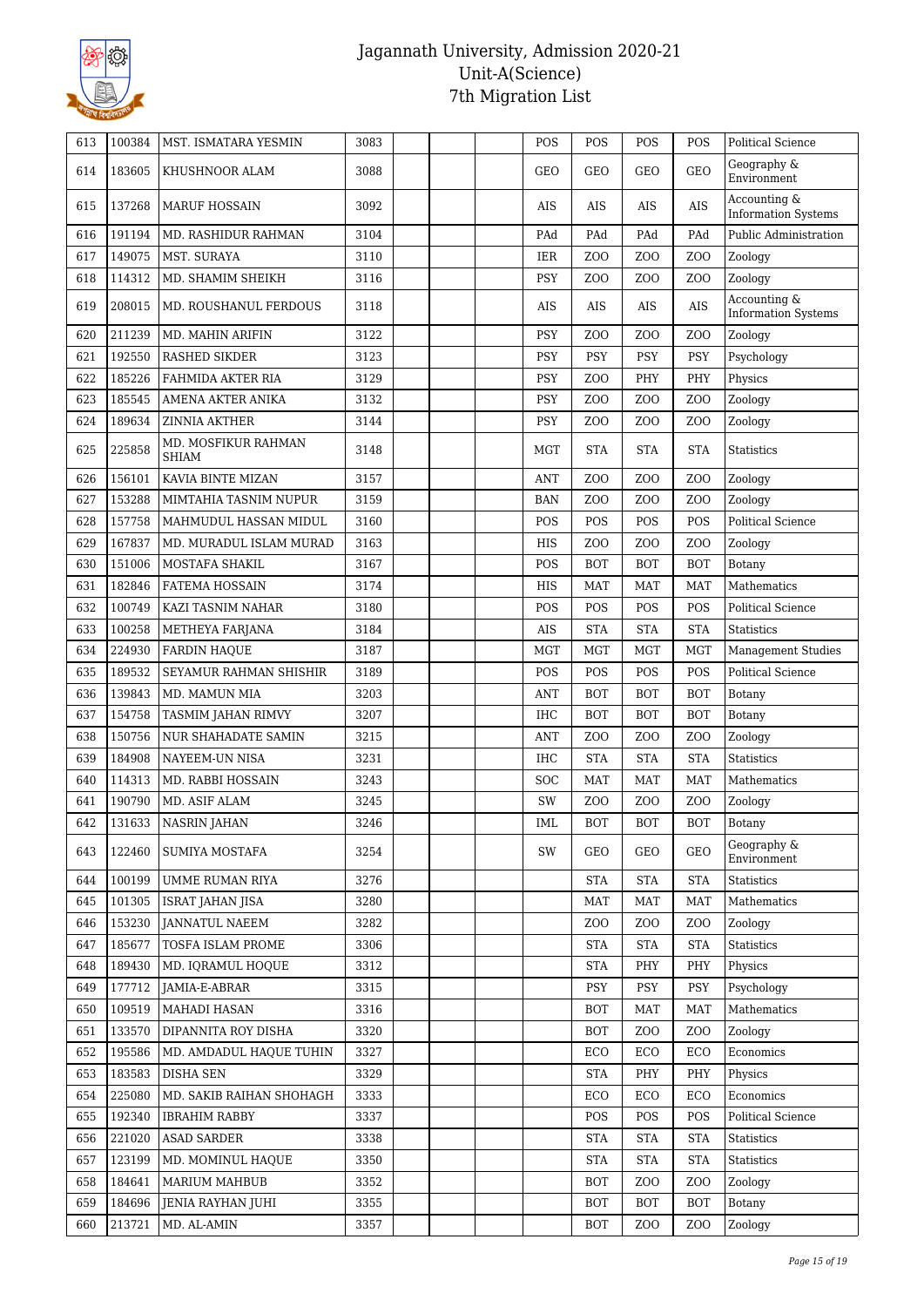

| 200213<br>MD. NAZMUS SAKIB<br>3366<br>Public Administration<br>662<br>PAd<br>PAd<br>PAd<br>184850<br>MOST. ANIKA SULTANA<br>3369<br><b>BOT</b><br>Z <sub>O</sub> O<br>Z <sub>0</sub><br>Zoology<br>663<br>664<br>186494<br>HUMAYRA AKTER AFTIN<br>3373<br>PAd<br>PAd<br>PAd<br>Public Administration<br>665<br>138943<br>MD. RABBIR ZAHAN LIKHON<br>3376<br>PHY<br>PHY<br><b>STA</b><br>Physics<br>196725<br>666<br>MST. LAILA AKTER<br>3387<br>PSY<br>PHY<br>PHY<br>Physics<br>667<br>118578<br>MOSTAFIZUR RAHMAN<br>3391<br><b>BOT</b><br>Z <sub>O</sub> O<br>Z <sub>0</sub><br>Zoology<br>194517<br>RINKU DEBNATH<br>3395<br>Zoology<br>668<br><b>BOT</b><br>Z <sub>0</sub><br>ZOO<br>122394<br>3400<br>669<br>AMINA AFROZ ROBIYA<br>ECO<br><b>MAT</b><br><b>MAT</b><br>Physics<br>Land Management and<br>118865<br>670<br>SPARSHA DATTA SITHI<br>3418<br>LAN<br>PAd<br>LAN<br>Law<br>231208<br>3422<br><b>PSY</b><br>671<br>MST. ESRAT JAHAN JHIMI<br><b>PSY</b><br><b>PSY</b><br>Psychology<br>MD. SANOWAR HOSSEN<br>672<br>142416<br>3424<br><b>GEO</b><br>Z <sub>0</sub><br>Z <sub>O</sub> O<br>Zoology<br>SHAWON KHONDOKER<br>Institute of Education<br>3430<br><b>IER</b><br>673<br>182684<br>IER<br>IER<br>TANJINA KABEJ<br>and Research(IER)<br>220042<br>PURNIMA SEN NISHI<br>3431<br><b>STA</b><br><b>STA</b><br><b>STA</b><br>674<br><b>Statistics</b><br>PSY<br>675<br>154469<br><b>ASMIMA ZAMAN TONNY</b><br>3465<br>Z <sub>O</sub> O<br>Z <sub>O</sub> O<br>Zoology<br>676<br>154411<br>SABRIN SHAFIQ SABA<br><b>GEO</b><br><b>GEO</b><br>3471<br>GEO<br>Physics<br>677<br>155120<br><b>TANJINA AKTER</b><br>3480<br>Z <sub>O</sub> O<br>Z <sub>O</sub> O<br>Zoology<br>PAd<br>199088<br>WAHID SAMI SOJIB<br>3487<br>678<br><b>BAN</b><br><b>BOT</b><br><b>BOT</b><br>Physics<br>MD. HAFIZULLAH ISLAM<br>103254<br>679<br>3490<br><b>IS</b><br>Z <sub>0</sub><br>Z <sub>O</sub> O<br>Zoology<br><b>AKANDA</b><br>184397<br>680<br>KANIJ FATEMA KONA<br>3492<br><b>PSY</b><br><b>PSY</b><br><b>PSY</b><br>Psychology<br>Accounting &<br><b>AIS</b><br>681<br>111108<br>MD. REDWAN AHMED<br>3493<br>AIS<br><b>AIS</b><br><b>Information Systems</b><br>161667<br>3494<br><b>STA</b><br><b>STA</b><br><b>Statistics</b><br>682<br>SHEIK MD. AL ARIFIN<br>PHI<br>683<br>156081<br>3497<br>POS<br>JUTHI SIDDIQUE<br>Z <sub>O</sub> O<br>Z <sub>0</sub><br>Zoology<br>171403<br>ASHRAFUL EFAT BHUIYAN<br><b>STA</b><br>684<br>3505<br>MCJ<br><b>STA</b><br><b>Statistics</b><br>220325<br>685<br>LIMIA AKTER LIYA<br>3518<br>PSY<br><b>BOT</b><br><b>BOT</b><br>Botany<br>112379<br>3521<br>Z <sub>O</sub> O<br>686<br>MST. MEHERIN PARVIN<br>GEO<br>Z <sub>0</sub><br>Zoology<br>117565<br>687<br>MD. ABIDUR RAHMAN<br>3529<br>GEO<br>Z <sub>0</sub><br>Z <sub>0</sub><br>Zoology<br>Accounting &<br><b>AIS</b><br>688<br>222418<br><b>BIKASH GHOSH</b><br>3537<br>AIS<br>AIS<br><b>Information Systems</b><br>124706<br>SK. RAD ONE UL KARIM OME<br>3568<br><b>BOT</b><br><b>BOT</b><br>689<br>GEO<br>Botany<br>122441<br>3569<br><b>STA</b><br><b>STA</b><br><b>Statistics</b><br>690<br>MEHEDI HASAN UZZAL<br>POS<br>Geography &<br>691<br>153805<br><b>KAMRUN NESSA</b><br>3572<br>GEO<br>GEO<br>GEO<br>Environment<br>185374<br>3599<br>692<br><b>ISRAT JAHAN IMU</b><br>PSY<br><b>STA</b><br><b>STA</b><br>Physics<br>155392<br>3612<br>Mathematics<br>693<br>MST. ATHIKA ULFATH ODHI<br>PSY<br><b>MAT</b><br><b>MAT</b><br>191612<br>MIR TONMOY<br>3616<br><b>PSY</b><br>Z <sub>0</sub><br>Z <sub>O</sub> O<br>Zoology<br>694<br>149762<br>3631<br>Mathematics<br>695<br>SAIFUL ISLAM<br>PSY<br><b>MAT</b><br><b>MAT</b><br>3647<br>696<br>185569<br><b>UMME HABIBA</b><br><b>ANT</b><br><b>BOT</b><br><b>BOT</b><br>Botany<br>104372<br><b>RESHAD MIA</b><br>3652<br>HIS<br>Z <sub>0</sub><br>Z <sub>O</sub> O<br>Zoology<br>697<br>128999<br>698<br>MD. RAYHAN<br>3653<br><b>MGT</b><br><b>MAT</b><br>Mathematics<br>MAT<br>200102<br>3658<br>Mathematics<br>699<br>ALIF HASAN PRODHAN<br>ANT<br>MAT<br><b>MAT</b><br>208407<br>3660<br>700<br>MD. SULTAN MAHAMUD<br>IS<br><b>MAT</b><br><b>MAT</b><br>Mathematics<br>176574<br>3662<br>ECO<br>Economics<br>701<br>MOMTAJUR RAHMAN<br>ECO<br>ANT<br>138340<br>702<br>MD. AMINUL ISLAM<br>3668<br><b>SOC</b><br>Z <sub>0</sub><br>Z <sub>0</sub><br>Zoology<br>703<br>130530<br><b>AFNAN BAKSHI</b><br>3700<br>PHI<br><b>STA</b><br><b>STA</b><br>Statistics<br>154046<br>704<br>HUMAYRA TASMIM TANHA<br>3718<br>Z <sub>0</sub><br>Z <sub>O</sub> O<br>Zoology<br>705<br>183202<br>MOST. UMME HANI MERINA<br>3720<br><b>MAT</b><br><b>MAT</b><br>Mathematics<br>3729<br>220289<br>Z <sub>0</sub><br>Z <sub>0</sub><br>Zoology<br>706<br>SHEIKH SHADIA RODOSHI | 661 | 178336 | <b>SUMA AKTER</b> | 3362 |  | <b>STA</b> | <b>STA</b> | <b>STA</b> | <b>Statistics</b> |
|-----------------------------------------------------------------------------------------------------------------------------------------------------------------------------------------------------------------------------------------------------------------------------------------------------------------------------------------------------------------------------------------------------------------------------------------------------------------------------------------------------------------------------------------------------------------------------------------------------------------------------------------------------------------------------------------------------------------------------------------------------------------------------------------------------------------------------------------------------------------------------------------------------------------------------------------------------------------------------------------------------------------------------------------------------------------------------------------------------------------------------------------------------------------------------------------------------------------------------------------------------------------------------------------------------------------------------------------------------------------------------------------------------------------------------------------------------------------------------------------------------------------------------------------------------------------------------------------------------------------------------------------------------------------------------------------------------------------------------------------------------------------------------------------------------------------------------------------------------------------------------------------------------------------------------------------------------------------------------------------------------------------------------------------------------------------------------------------------------------------------------------------------------------------------------------------------------------------------------------------------------------------------------------------------------------------------------------------------------------------------------------------------------------------------------------------------------------------------------------------------------------------------------------------------------------------------------------------------------------------------------------------------------------------------------------------------------------------------------------------------------------------------------------------------------------------------------------------------------------------------------------------------------------------------------------------------------------------------------------------------------------------------------------------------------------------------------------------------------------------------------------------------------------------------------------------------------------------------------------------------------------------------------------------------------------------------------------------------------------------------------------------------------------------------------------------------------------------------------------------------------------------------------------------------------------------------------------------------------------------------------------------------------------------------------------------------------------------------------------------------------------------------------------------------------------------------------------------------------------------------------------------------------------------------------------------------------------------------------------------------------------------------------------------------------------------------------------------------------------------------------------------------------------------------------------------------------------------------------------------------------------------------------------------------------------------------------------------------------------------------------------------------------------------------------------------------------------------------------------------------------------------------------------------------------------------------------------------------------------------------------------------------------------------------------------------------------------------------------------|-----|--------|-------------------|------|--|------------|------------|------------|-------------------|
|                                                                                                                                                                                                                                                                                                                                                                                                                                                                                                                                                                                                                                                                                                                                                                                                                                                                                                                                                                                                                                                                                                                                                                                                                                                                                                                                                                                                                                                                                                                                                                                                                                                                                                                                                                                                                                                                                                                                                                                                                                                                                                                                                                                                                                                                                                                                                                                                                                                                                                                                                                                                                                                                                                                                                                                                                                                                                                                                                                                                                                                                                                                                                                                                                                                                                                                                                                                                                                                                                                                                                                                                                                                                                                                                                                                                                                                                                                                                                                                                                                                                                                                                                                                                                                                                                                                                                                                                                                                                                                                                                                                                                                                                                                                                   |     |        |                   |      |  |            |            |            |                   |
|                                                                                                                                                                                                                                                                                                                                                                                                                                                                                                                                                                                                                                                                                                                                                                                                                                                                                                                                                                                                                                                                                                                                                                                                                                                                                                                                                                                                                                                                                                                                                                                                                                                                                                                                                                                                                                                                                                                                                                                                                                                                                                                                                                                                                                                                                                                                                                                                                                                                                                                                                                                                                                                                                                                                                                                                                                                                                                                                                                                                                                                                                                                                                                                                                                                                                                                                                                                                                                                                                                                                                                                                                                                                                                                                                                                                                                                                                                                                                                                                                                                                                                                                                                                                                                                                                                                                                                                                                                                                                                                                                                                                                                                                                                                                   |     |        |                   |      |  |            |            |            |                   |
|                                                                                                                                                                                                                                                                                                                                                                                                                                                                                                                                                                                                                                                                                                                                                                                                                                                                                                                                                                                                                                                                                                                                                                                                                                                                                                                                                                                                                                                                                                                                                                                                                                                                                                                                                                                                                                                                                                                                                                                                                                                                                                                                                                                                                                                                                                                                                                                                                                                                                                                                                                                                                                                                                                                                                                                                                                                                                                                                                                                                                                                                                                                                                                                                                                                                                                                                                                                                                                                                                                                                                                                                                                                                                                                                                                                                                                                                                                                                                                                                                                                                                                                                                                                                                                                                                                                                                                                                                                                                                                                                                                                                                                                                                                                                   |     |        |                   |      |  |            |            |            |                   |
|                                                                                                                                                                                                                                                                                                                                                                                                                                                                                                                                                                                                                                                                                                                                                                                                                                                                                                                                                                                                                                                                                                                                                                                                                                                                                                                                                                                                                                                                                                                                                                                                                                                                                                                                                                                                                                                                                                                                                                                                                                                                                                                                                                                                                                                                                                                                                                                                                                                                                                                                                                                                                                                                                                                                                                                                                                                                                                                                                                                                                                                                                                                                                                                                                                                                                                                                                                                                                                                                                                                                                                                                                                                                                                                                                                                                                                                                                                                                                                                                                                                                                                                                                                                                                                                                                                                                                                                                                                                                                                                                                                                                                                                                                                                                   |     |        |                   |      |  |            |            |            |                   |
|                                                                                                                                                                                                                                                                                                                                                                                                                                                                                                                                                                                                                                                                                                                                                                                                                                                                                                                                                                                                                                                                                                                                                                                                                                                                                                                                                                                                                                                                                                                                                                                                                                                                                                                                                                                                                                                                                                                                                                                                                                                                                                                                                                                                                                                                                                                                                                                                                                                                                                                                                                                                                                                                                                                                                                                                                                                                                                                                                                                                                                                                                                                                                                                                                                                                                                                                                                                                                                                                                                                                                                                                                                                                                                                                                                                                                                                                                                                                                                                                                                                                                                                                                                                                                                                                                                                                                                                                                                                                                                                                                                                                                                                                                                                                   |     |        |                   |      |  |            |            |            |                   |
|                                                                                                                                                                                                                                                                                                                                                                                                                                                                                                                                                                                                                                                                                                                                                                                                                                                                                                                                                                                                                                                                                                                                                                                                                                                                                                                                                                                                                                                                                                                                                                                                                                                                                                                                                                                                                                                                                                                                                                                                                                                                                                                                                                                                                                                                                                                                                                                                                                                                                                                                                                                                                                                                                                                                                                                                                                                                                                                                                                                                                                                                                                                                                                                                                                                                                                                                                                                                                                                                                                                                                                                                                                                                                                                                                                                                                                                                                                                                                                                                                                                                                                                                                                                                                                                                                                                                                                                                                                                                                                                                                                                                                                                                                                                                   |     |        |                   |      |  |            |            |            |                   |
|                                                                                                                                                                                                                                                                                                                                                                                                                                                                                                                                                                                                                                                                                                                                                                                                                                                                                                                                                                                                                                                                                                                                                                                                                                                                                                                                                                                                                                                                                                                                                                                                                                                                                                                                                                                                                                                                                                                                                                                                                                                                                                                                                                                                                                                                                                                                                                                                                                                                                                                                                                                                                                                                                                                                                                                                                                                                                                                                                                                                                                                                                                                                                                                                                                                                                                                                                                                                                                                                                                                                                                                                                                                                                                                                                                                                                                                                                                                                                                                                                                                                                                                                                                                                                                                                                                                                                                                                                                                                                                                                                                                                                                                                                                                                   |     |        |                   |      |  |            |            |            |                   |
|                                                                                                                                                                                                                                                                                                                                                                                                                                                                                                                                                                                                                                                                                                                                                                                                                                                                                                                                                                                                                                                                                                                                                                                                                                                                                                                                                                                                                                                                                                                                                                                                                                                                                                                                                                                                                                                                                                                                                                                                                                                                                                                                                                                                                                                                                                                                                                                                                                                                                                                                                                                                                                                                                                                                                                                                                                                                                                                                                                                                                                                                                                                                                                                                                                                                                                                                                                                                                                                                                                                                                                                                                                                                                                                                                                                                                                                                                                                                                                                                                                                                                                                                                                                                                                                                                                                                                                                                                                                                                                                                                                                                                                                                                                                                   |     |        |                   |      |  |            |            |            |                   |
|                                                                                                                                                                                                                                                                                                                                                                                                                                                                                                                                                                                                                                                                                                                                                                                                                                                                                                                                                                                                                                                                                                                                                                                                                                                                                                                                                                                                                                                                                                                                                                                                                                                                                                                                                                                                                                                                                                                                                                                                                                                                                                                                                                                                                                                                                                                                                                                                                                                                                                                                                                                                                                                                                                                                                                                                                                                                                                                                                                                                                                                                                                                                                                                                                                                                                                                                                                                                                                                                                                                                                                                                                                                                                                                                                                                                                                                                                                                                                                                                                                                                                                                                                                                                                                                                                                                                                                                                                                                                                                                                                                                                                                                                                                                                   |     |        |                   |      |  |            |            |            |                   |
|                                                                                                                                                                                                                                                                                                                                                                                                                                                                                                                                                                                                                                                                                                                                                                                                                                                                                                                                                                                                                                                                                                                                                                                                                                                                                                                                                                                                                                                                                                                                                                                                                                                                                                                                                                                                                                                                                                                                                                                                                                                                                                                                                                                                                                                                                                                                                                                                                                                                                                                                                                                                                                                                                                                                                                                                                                                                                                                                                                                                                                                                                                                                                                                                                                                                                                                                                                                                                                                                                                                                                                                                                                                                                                                                                                                                                                                                                                                                                                                                                                                                                                                                                                                                                                                                                                                                                                                                                                                                                                                                                                                                                                                                                                                                   |     |        |                   |      |  |            |            |            |                   |
|                                                                                                                                                                                                                                                                                                                                                                                                                                                                                                                                                                                                                                                                                                                                                                                                                                                                                                                                                                                                                                                                                                                                                                                                                                                                                                                                                                                                                                                                                                                                                                                                                                                                                                                                                                                                                                                                                                                                                                                                                                                                                                                                                                                                                                                                                                                                                                                                                                                                                                                                                                                                                                                                                                                                                                                                                                                                                                                                                                                                                                                                                                                                                                                                                                                                                                                                                                                                                                                                                                                                                                                                                                                                                                                                                                                                                                                                                                                                                                                                                                                                                                                                                                                                                                                                                                                                                                                                                                                                                                                                                                                                                                                                                                                                   |     |        |                   |      |  |            |            |            |                   |
|                                                                                                                                                                                                                                                                                                                                                                                                                                                                                                                                                                                                                                                                                                                                                                                                                                                                                                                                                                                                                                                                                                                                                                                                                                                                                                                                                                                                                                                                                                                                                                                                                                                                                                                                                                                                                                                                                                                                                                                                                                                                                                                                                                                                                                                                                                                                                                                                                                                                                                                                                                                                                                                                                                                                                                                                                                                                                                                                                                                                                                                                                                                                                                                                                                                                                                                                                                                                                                                                                                                                                                                                                                                                                                                                                                                                                                                                                                                                                                                                                                                                                                                                                                                                                                                                                                                                                                                                                                                                                                                                                                                                                                                                                                                                   |     |        |                   |      |  |            |            |            |                   |
|                                                                                                                                                                                                                                                                                                                                                                                                                                                                                                                                                                                                                                                                                                                                                                                                                                                                                                                                                                                                                                                                                                                                                                                                                                                                                                                                                                                                                                                                                                                                                                                                                                                                                                                                                                                                                                                                                                                                                                                                                                                                                                                                                                                                                                                                                                                                                                                                                                                                                                                                                                                                                                                                                                                                                                                                                                                                                                                                                                                                                                                                                                                                                                                                                                                                                                                                                                                                                                                                                                                                                                                                                                                                                                                                                                                                                                                                                                                                                                                                                                                                                                                                                                                                                                                                                                                                                                                                                                                                                                                                                                                                                                                                                                                                   |     |        |                   |      |  |            |            |            |                   |
|                                                                                                                                                                                                                                                                                                                                                                                                                                                                                                                                                                                                                                                                                                                                                                                                                                                                                                                                                                                                                                                                                                                                                                                                                                                                                                                                                                                                                                                                                                                                                                                                                                                                                                                                                                                                                                                                                                                                                                                                                                                                                                                                                                                                                                                                                                                                                                                                                                                                                                                                                                                                                                                                                                                                                                                                                                                                                                                                                                                                                                                                                                                                                                                                                                                                                                                                                                                                                                                                                                                                                                                                                                                                                                                                                                                                                                                                                                                                                                                                                                                                                                                                                                                                                                                                                                                                                                                                                                                                                                                                                                                                                                                                                                                                   |     |        |                   |      |  |            |            |            |                   |
|                                                                                                                                                                                                                                                                                                                                                                                                                                                                                                                                                                                                                                                                                                                                                                                                                                                                                                                                                                                                                                                                                                                                                                                                                                                                                                                                                                                                                                                                                                                                                                                                                                                                                                                                                                                                                                                                                                                                                                                                                                                                                                                                                                                                                                                                                                                                                                                                                                                                                                                                                                                                                                                                                                                                                                                                                                                                                                                                                                                                                                                                                                                                                                                                                                                                                                                                                                                                                                                                                                                                                                                                                                                                                                                                                                                                                                                                                                                                                                                                                                                                                                                                                                                                                                                                                                                                                                                                                                                                                                                                                                                                                                                                                                                                   |     |        |                   |      |  |            |            |            |                   |
|                                                                                                                                                                                                                                                                                                                                                                                                                                                                                                                                                                                                                                                                                                                                                                                                                                                                                                                                                                                                                                                                                                                                                                                                                                                                                                                                                                                                                                                                                                                                                                                                                                                                                                                                                                                                                                                                                                                                                                                                                                                                                                                                                                                                                                                                                                                                                                                                                                                                                                                                                                                                                                                                                                                                                                                                                                                                                                                                                                                                                                                                                                                                                                                                                                                                                                                                                                                                                                                                                                                                                                                                                                                                                                                                                                                                                                                                                                                                                                                                                                                                                                                                                                                                                                                                                                                                                                                                                                                                                                                                                                                                                                                                                                                                   |     |        |                   |      |  |            |            |            |                   |
|                                                                                                                                                                                                                                                                                                                                                                                                                                                                                                                                                                                                                                                                                                                                                                                                                                                                                                                                                                                                                                                                                                                                                                                                                                                                                                                                                                                                                                                                                                                                                                                                                                                                                                                                                                                                                                                                                                                                                                                                                                                                                                                                                                                                                                                                                                                                                                                                                                                                                                                                                                                                                                                                                                                                                                                                                                                                                                                                                                                                                                                                                                                                                                                                                                                                                                                                                                                                                                                                                                                                                                                                                                                                                                                                                                                                                                                                                                                                                                                                                                                                                                                                                                                                                                                                                                                                                                                                                                                                                                                                                                                                                                                                                                                                   |     |        |                   |      |  |            |            |            |                   |
|                                                                                                                                                                                                                                                                                                                                                                                                                                                                                                                                                                                                                                                                                                                                                                                                                                                                                                                                                                                                                                                                                                                                                                                                                                                                                                                                                                                                                                                                                                                                                                                                                                                                                                                                                                                                                                                                                                                                                                                                                                                                                                                                                                                                                                                                                                                                                                                                                                                                                                                                                                                                                                                                                                                                                                                                                                                                                                                                                                                                                                                                                                                                                                                                                                                                                                                                                                                                                                                                                                                                                                                                                                                                                                                                                                                                                                                                                                                                                                                                                                                                                                                                                                                                                                                                                                                                                                                                                                                                                                                                                                                                                                                                                                                                   |     |        |                   |      |  |            |            |            |                   |
|                                                                                                                                                                                                                                                                                                                                                                                                                                                                                                                                                                                                                                                                                                                                                                                                                                                                                                                                                                                                                                                                                                                                                                                                                                                                                                                                                                                                                                                                                                                                                                                                                                                                                                                                                                                                                                                                                                                                                                                                                                                                                                                                                                                                                                                                                                                                                                                                                                                                                                                                                                                                                                                                                                                                                                                                                                                                                                                                                                                                                                                                                                                                                                                                                                                                                                                                                                                                                                                                                                                                                                                                                                                                                                                                                                                                                                                                                                                                                                                                                                                                                                                                                                                                                                                                                                                                                                                                                                                                                                                                                                                                                                                                                                                                   |     |        |                   |      |  |            |            |            |                   |
|                                                                                                                                                                                                                                                                                                                                                                                                                                                                                                                                                                                                                                                                                                                                                                                                                                                                                                                                                                                                                                                                                                                                                                                                                                                                                                                                                                                                                                                                                                                                                                                                                                                                                                                                                                                                                                                                                                                                                                                                                                                                                                                                                                                                                                                                                                                                                                                                                                                                                                                                                                                                                                                                                                                                                                                                                                                                                                                                                                                                                                                                                                                                                                                                                                                                                                                                                                                                                                                                                                                                                                                                                                                                                                                                                                                                                                                                                                                                                                                                                                                                                                                                                                                                                                                                                                                                                                                                                                                                                                                                                                                                                                                                                                                                   |     |        |                   |      |  |            |            |            |                   |
|                                                                                                                                                                                                                                                                                                                                                                                                                                                                                                                                                                                                                                                                                                                                                                                                                                                                                                                                                                                                                                                                                                                                                                                                                                                                                                                                                                                                                                                                                                                                                                                                                                                                                                                                                                                                                                                                                                                                                                                                                                                                                                                                                                                                                                                                                                                                                                                                                                                                                                                                                                                                                                                                                                                                                                                                                                                                                                                                                                                                                                                                                                                                                                                                                                                                                                                                                                                                                                                                                                                                                                                                                                                                                                                                                                                                                                                                                                                                                                                                                                                                                                                                                                                                                                                                                                                                                                                                                                                                                                                                                                                                                                                                                                                                   |     |        |                   |      |  |            |            |            |                   |
|                                                                                                                                                                                                                                                                                                                                                                                                                                                                                                                                                                                                                                                                                                                                                                                                                                                                                                                                                                                                                                                                                                                                                                                                                                                                                                                                                                                                                                                                                                                                                                                                                                                                                                                                                                                                                                                                                                                                                                                                                                                                                                                                                                                                                                                                                                                                                                                                                                                                                                                                                                                                                                                                                                                                                                                                                                                                                                                                                                                                                                                                                                                                                                                                                                                                                                                                                                                                                                                                                                                                                                                                                                                                                                                                                                                                                                                                                                                                                                                                                                                                                                                                                                                                                                                                                                                                                                                                                                                                                                                                                                                                                                                                                                                                   |     |        |                   |      |  |            |            |            |                   |
|                                                                                                                                                                                                                                                                                                                                                                                                                                                                                                                                                                                                                                                                                                                                                                                                                                                                                                                                                                                                                                                                                                                                                                                                                                                                                                                                                                                                                                                                                                                                                                                                                                                                                                                                                                                                                                                                                                                                                                                                                                                                                                                                                                                                                                                                                                                                                                                                                                                                                                                                                                                                                                                                                                                                                                                                                                                                                                                                                                                                                                                                                                                                                                                                                                                                                                                                                                                                                                                                                                                                                                                                                                                                                                                                                                                                                                                                                                                                                                                                                                                                                                                                                                                                                                                                                                                                                                                                                                                                                                                                                                                                                                                                                                                                   |     |        |                   |      |  |            |            |            |                   |
|                                                                                                                                                                                                                                                                                                                                                                                                                                                                                                                                                                                                                                                                                                                                                                                                                                                                                                                                                                                                                                                                                                                                                                                                                                                                                                                                                                                                                                                                                                                                                                                                                                                                                                                                                                                                                                                                                                                                                                                                                                                                                                                                                                                                                                                                                                                                                                                                                                                                                                                                                                                                                                                                                                                                                                                                                                                                                                                                                                                                                                                                                                                                                                                                                                                                                                                                                                                                                                                                                                                                                                                                                                                                                                                                                                                                                                                                                                                                                                                                                                                                                                                                                                                                                                                                                                                                                                                                                                                                                                                                                                                                                                                                                                                                   |     |        |                   |      |  |            |            |            |                   |
|                                                                                                                                                                                                                                                                                                                                                                                                                                                                                                                                                                                                                                                                                                                                                                                                                                                                                                                                                                                                                                                                                                                                                                                                                                                                                                                                                                                                                                                                                                                                                                                                                                                                                                                                                                                                                                                                                                                                                                                                                                                                                                                                                                                                                                                                                                                                                                                                                                                                                                                                                                                                                                                                                                                                                                                                                                                                                                                                                                                                                                                                                                                                                                                                                                                                                                                                                                                                                                                                                                                                                                                                                                                                                                                                                                                                                                                                                                                                                                                                                                                                                                                                                                                                                                                                                                                                                                                                                                                                                                                                                                                                                                                                                                                                   |     |        |                   |      |  |            |            |            |                   |
|                                                                                                                                                                                                                                                                                                                                                                                                                                                                                                                                                                                                                                                                                                                                                                                                                                                                                                                                                                                                                                                                                                                                                                                                                                                                                                                                                                                                                                                                                                                                                                                                                                                                                                                                                                                                                                                                                                                                                                                                                                                                                                                                                                                                                                                                                                                                                                                                                                                                                                                                                                                                                                                                                                                                                                                                                                                                                                                                                                                                                                                                                                                                                                                                                                                                                                                                                                                                                                                                                                                                                                                                                                                                                                                                                                                                                                                                                                                                                                                                                                                                                                                                                                                                                                                                                                                                                                                                                                                                                                                                                                                                                                                                                                                                   |     |        |                   |      |  |            |            |            |                   |
|                                                                                                                                                                                                                                                                                                                                                                                                                                                                                                                                                                                                                                                                                                                                                                                                                                                                                                                                                                                                                                                                                                                                                                                                                                                                                                                                                                                                                                                                                                                                                                                                                                                                                                                                                                                                                                                                                                                                                                                                                                                                                                                                                                                                                                                                                                                                                                                                                                                                                                                                                                                                                                                                                                                                                                                                                                                                                                                                                                                                                                                                                                                                                                                                                                                                                                                                                                                                                                                                                                                                                                                                                                                                                                                                                                                                                                                                                                                                                                                                                                                                                                                                                                                                                                                                                                                                                                                                                                                                                                                                                                                                                                                                                                                                   |     |        |                   |      |  |            |            |            |                   |
|                                                                                                                                                                                                                                                                                                                                                                                                                                                                                                                                                                                                                                                                                                                                                                                                                                                                                                                                                                                                                                                                                                                                                                                                                                                                                                                                                                                                                                                                                                                                                                                                                                                                                                                                                                                                                                                                                                                                                                                                                                                                                                                                                                                                                                                                                                                                                                                                                                                                                                                                                                                                                                                                                                                                                                                                                                                                                                                                                                                                                                                                                                                                                                                                                                                                                                                                                                                                                                                                                                                                                                                                                                                                                                                                                                                                                                                                                                                                                                                                                                                                                                                                                                                                                                                                                                                                                                                                                                                                                                                                                                                                                                                                                                                                   |     |        |                   |      |  |            |            |            |                   |
|                                                                                                                                                                                                                                                                                                                                                                                                                                                                                                                                                                                                                                                                                                                                                                                                                                                                                                                                                                                                                                                                                                                                                                                                                                                                                                                                                                                                                                                                                                                                                                                                                                                                                                                                                                                                                                                                                                                                                                                                                                                                                                                                                                                                                                                                                                                                                                                                                                                                                                                                                                                                                                                                                                                                                                                                                                                                                                                                                                                                                                                                                                                                                                                                                                                                                                                                                                                                                                                                                                                                                                                                                                                                                                                                                                                                                                                                                                                                                                                                                                                                                                                                                                                                                                                                                                                                                                                                                                                                                                                                                                                                                                                                                                                                   |     |        |                   |      |  |            |            |            |                   |
|                                                                                                                                                                                                                                                                                                                                                                                                                                                                                                                                                                                                                                                                                                                                                                                                                                                                                                                                                                                                                                                                                                                                                                                                                                                                                                                                                                                                                                                                                                                                                                                                                                                                                                                                                                                                                                                                                                                                                                                                                                                                                                                                                                                                                                                                                                                                                                                                                                                                                                                                                                                                                                                                                                                                                                                                                                                                                                                                                                                                                                                                                                                                                                                                                                                                                                                                                                                                                                                                                                                                                                                                                                                                                                                                                                                                                                                                                                                                                                                                                                                                                                                                                                                                                                                                                                                                                                                                                                                                                                                                                                                                                                                                                                                                   |     |        |                   |      |  |            |            |            |                   |
|                                                                                                                                                                                                                                                                                                                                                                                                                                                                                                                                                                                                                                                                                                                                                                                                                                                                                                                                                                                                                                                                                                                                                                                                                                                                                                                                                                                                                                                                                                                                                                                                                                                                                                                                                                                                                                                                                                                                                                                                                                                                                                                                                                                                                                                                                                                                                                                                                                                                                                                                                                                                                                                                                                                                                                                                                                                                                                                                                                                                                                                                                                                                                                                                                                                                                                                                                                                                                                                                                                                                                                                                                                                                                                                                                                                                                                                                                                                                                                                                                                                                                                                                                                                                                                                                                                                                                                                                                                                                                                                                                                                                                                                                                                                                   |     |        |                   |      |  |            |            |            |                   |
|                                                                                                                                                                                                                                                                                                                                                                                                                                                                                                                                                                                                                                                                                                                                                                                                                                                                                                                                                                                                                                                                                                                                                                                                                                                                                                                                                                                                                                                                                                                                                                                                                                                                                                                                                                                                                                                                                                                                                                                                                                                                                                                                                                                                                                                                                                                                                                                                                                                                                                                                                                                                                                                                                                                                                                                                                                                                                                                                                                                                                                                                                                                                                                                                                                                                                                                                                                                                                                                                                                                                                                                                                                                                                                                                                                                                                                                                                                                                                                                                                                                                                                                                                                                                                                                                                                                                                                                                                                                                                                                                                                                                                                                                                                                                   |     |        |                   |      |  |            |            |            |                   |
|                                                                                                                                                                                                                                                                                                                                                                                                                                                                                                                                                                                                                                                                                                                                                                                                                                                                                                                                                                                                                                                                                                                                                                                                                                                                                                                                                                                                                                                                                                                                                                                                                                                                                                                                                                                                                                                                                                                                                                                                                                                                                                                                                                                                                                                                                                                                                                                                                                                                                                                                                                                                                                                                                                                                                                                                                                                                                                                                                                                                                                                                                                                                                                                                                                                                                                                                                                                                                                                                                                                                                                                                                                                                                                                                                                                                                                                                                                                                                                                                                                                                                                                                                                                                                                                                                                                                                                                                                                                                                                                                                                                                                                                                                                                                   |     |        |                   |      |  |            |            |            |                   |
|                                                                                                                                                                                                                                                                                                                                                                                                                                                                                                                                                                                                                                                                                                                                                                                                                                                                                                                                                                                                                                                                                                                                                                                                                                                                                                                                                                                                                                                                                                                                                                                                                                                                                                                                                                                                                                                                                                                                                                                                                                                                                                                                                                                                                                                                                                                                                                                                                                                                                                                                                                                                                                                                                                                                                                                                                                                                                                                                                                                                                                                                                                                                                                                                                                                                                                                                                                                                                                                                                                                                                                                                                                                                                                                                                                                                                                                                                                                                                                                                                                                                                                                                                                                                                                                                                                                                                                                                                                                                                                                                                                                                                                                                                                                                   |     |        |                   |      |  |            |            |            |                   |
|                                                                                                                                                                                                                                                                                                                                                                                                                                                                                                                                                                                                                                                                                                                                                                                                                                                                                                                                                                                                                                                                                                                                                                                                                                                                                                                                                                                                                                                                                                                                                                                                                                                                                                                                                                                                                                                                                                                                                                                                                                                                                                                                                                                                                                                                                                                                                                                                                                                                                                                                                                                                                                                                                                                                                                                                                                                                                                                                                                                                                                                                                                                                                                                                                                                                                                                                                                                                                                                                                                                                                                                                                                                                                                                                                                                                                                                                                                                                                                                                                                                                                                                                                                                                                                                                                                                                                                                                                                                                                                                                                                                                                                                                                                                                   |     |        |                   |      |  |            |            |            |                   |
|                                                                                                                                                                                                                                                                                                                                                                                                                                                                                                                                                                                                                                                                                                                                                                                                                                                                                                                                                                                                                                                                                                                                                                                                                                                                                                                                                                                                                                                                                                                                                                                                                                                                                                                                                                                                                                                                                                                                                                                                                                                                                                                                                                                                                                                                                                                                                                                                                                                                                                                                                                                                                                                                                                                                                                                                                                                                                                                                                                                                                                                                                                                                                                                                                                                                                                                                                                                                                                                                                                                                                                                                                                                                                                                                                                                                                                                                                                                                                                                                                                                                                                                                                                                                                                                                                                                                                                                                                                                                                                                                                                                                                                                                                                                                   |     |        |                   |      |  |            |            |            |                   |
|                                                                                                                                                                                                                                                                                                                                                                                                                                                                                                                                                                                                                                                                                                                                                                                                                                                                                                                                                                                                                                                                                                                                                                                                                                                                                                                                                                                                                                                                                                                                                                                                                                                                                                                                                                                                                                                                                                                                                                                                                                                                                                                                                                                                                                                                                                                                                                                                                                                                                                                                                                                                                                                                                                                                                                                                                                                                                                                                                                                                                                                                                                                                                                                                                                                                                                                                                                                                                                                                                                                                                                                                                                                                                                                                                                                                                                                                                                                                                                                                                                                                                                                                                                                                                                                                                                                                                                                                                                                                                                                                                                                                                                                                                                                                   |     |        |                   |      |  |            |            |            |                   |
|                                                                                                                                                                                                                                                                                                                                                                                                                                                                                                                                                                                                                                                                                                                                                                                                                                                                                                                                                                                                                                                                                                                                                                                                                                                                                                                                                                                                                                                                                                                                                                                                                                                                                                                                                                                                                                                                                                                                                                                                                                                                                                                                                                                                                                                                                                                                                                                                                                                                                                                                                                                                                                                                                                                                                                                                                                                                                                                                                                                                                                                                                                                                                                                                                                                                                                                                                                                                                                                                                                                                                                                                                                                                                                                                                                                                                                                                                                                                                                                                                                                                                                                                                                                                                                                                                                                                                                                                                                                                                                                                                                                                                                                                                                                                   |     |        |                   |      |  |            |            |            |                   |
|                                                                                                                                                                                                                                                                                                                                                                                                                                                                                                                                                                                                                                                                                                                                                                                                                                                                                                                                                                                                                                                                                                                                                                                                                                                                                                                                                                                                                                                                                                                                                                                                                                                                                                                                                                                                                                                                                                                                                                                                                                                                                                                                                                                                                                                                                                                                                                                                                                                                                                                                                                                                                                                                                                                                                                                                                                                                                                                                                                                                                                                                                                                                                                                                                                                                                                                                                                                                                                                                                                                                                                                                                                                                                                                                                                                                                                                                                                                                                                                                                                                                                                                                                                                                                                                                                                                                                                                                                                                                                                                                                                                                                                                                                                                                   |     |        |                   |      |  |            |            |            |                   |
|                                                                                                                                                                                                                                                                                                                                                                                                                                                                                                                                                                                                                                                                                                                                                                                                                                                                                                                                                                                                                                                                                                                                                                                                                                                                                                                                                                                                                                                                                                                                                                                                                                                                                                                                                                                                                                                                                                                                                                                                                                                                                                                                                                                                                                                                                                                                                                                                                                                                                                                                                                                                                                                                                                                                                                                                                                                                                                                                                                                                                                                                                                                                                                                                                                                                                                                                                                                                                                                                                                                                                                                                                                                                                                                                                                                                                                                                                                                                                                                                                                                                                                                                                                                                                                                                                                                                                                                                                                                                                                                                                                                                                                                                                                                                   |     |        |                   |      |  |            |            |            |                   |
|                                                                                                                                                                                                                                                                                                                                                                                                                                                                                                                                                                                                                                                                                                                                                                                                                                                                                                                                                                                                                                                                                                                                                                                                                                                                                                                                                                                                                                                                                                                                                                                                                                                                                                                                                                                                                                                                                                                                                                                                                                                                                                                                                                                                                                                                                                                                                                                                                                                                                                                                                                                                                                                                                                                                                                                                                                                                                                                                                                                                                                                                                                                                                                                                                                                                                                                                                                                                                                                                                                                                                                                                                                                                                                                                                                                                                                                                                                                                                                                                                                                                                                                                                                                                                                                                                                                                                                                                                                                                                                                                                                                                                                                                                                                                   |     |        |                   |      |  |            |            |            |                   |
|                                                                                                                                                                                                                                                                                                                                                                                                                                                                                                                                                                                                                                                                                                                                                                                                                                                                                                                                                                                                                                                                                                                                                                                                                                                                                                                                                                                                                                                                                                                                                                                                                                                                                                                                                                                                                                                                                                                                                                                                                                                                                                                                                                                                                                                                                                                                                                                                                                                                                                                                                                                                                                                                                                                                                                                                                                                                                                                                                                                                                                                                                                                                                                                                                                                                                                                                                                                                                                                                                                                                                                                                                                                                                                                                                                                                                                                                                                                                                                                                                                                                                                                                                                                                                                                                                                                                                                                                                                                                                                                                                                                                                                                                                                                                   |     |        |                   |      |  |            |            |            |                   |
|                                                                                                                                                                                                                                                                                                                                                                                                                                                                                                                                                                                                                                                                                                                                                                                                                                                                                                                                                                                                                                                                                                                                                                                                                                                                                                                                                                                                                                                                                                                                                                                                                                                                                                                                                                                                                                                                                                                                                                                                                                                                                                                                                                                                                                                                                                                                                                                                                                                                                                                                                                                                                                                                                                                                                                                                                                                                                                                                                                                                                                                                                                                                                                                                                                                                                                                                                                                                                                                                                                                                                                                                                                                                                                                                                                                                                                                                                                                                                                                                                                                                                                                                                                                                                                                                                                                                                                                                                                                                                                                                                                                                                                                                                                                                   |     |        |                   |      |  |            |            |            |                   |
|                                                                                                                                                                                                                                                                                                                                                                                                                                                                                                                                                                                                                                                                                                                                                                                                                                                                                                                                                                                                                                                                                                                                                                                                                                                                                                                                                                                                                                                                                                                                                                                                                                                                                                                                                                                                                                                                                                                                                                                                                                                                                                                                                                                                                                                                                                                                                                                                                                                                                                                                                                                                                                                                                                                                                                                                                                                                                                                                                                                                                                                                                                                                                                                                                                                                                                                                                                                                                                                                                                                                                                                                                                                                                                                                                                                                                                                                                                                                                                                                                                                                                                                                                                                                                                                                                                                                                                                                                                                                                                                                                                                                                                                                                                                                   |     |        |                   |      |  |            |            |            |                   |
|                                                                                                                                                                                                                                                                                                                                                                                                                                                                                                                                                                                                                                                                                                                                                                                                                                                                                                                                                                                                                                                                                                                                                                                                                                                                                                                                                                                                                                                                                                                                                                                                                                                                                                                                                                                                                                                                                                                                                                                                                                                                                                                                                                                                                                                                                                                                                                                                                                                                                                                                                                                                                                                                                                                                                                                                                                                                                                                                                                                                                                                                                                                                                                                                                                                                                                                                                                                                                                                                                                                                                                                                                                                                                                                                                                                                                                                                                                                                                                                                                                                                                                                                                                                                                                                                                                                                                                                                                                                                                                                                                                                                                                                                                                                                   |     |        |                   |      |  |            |            |            |                   |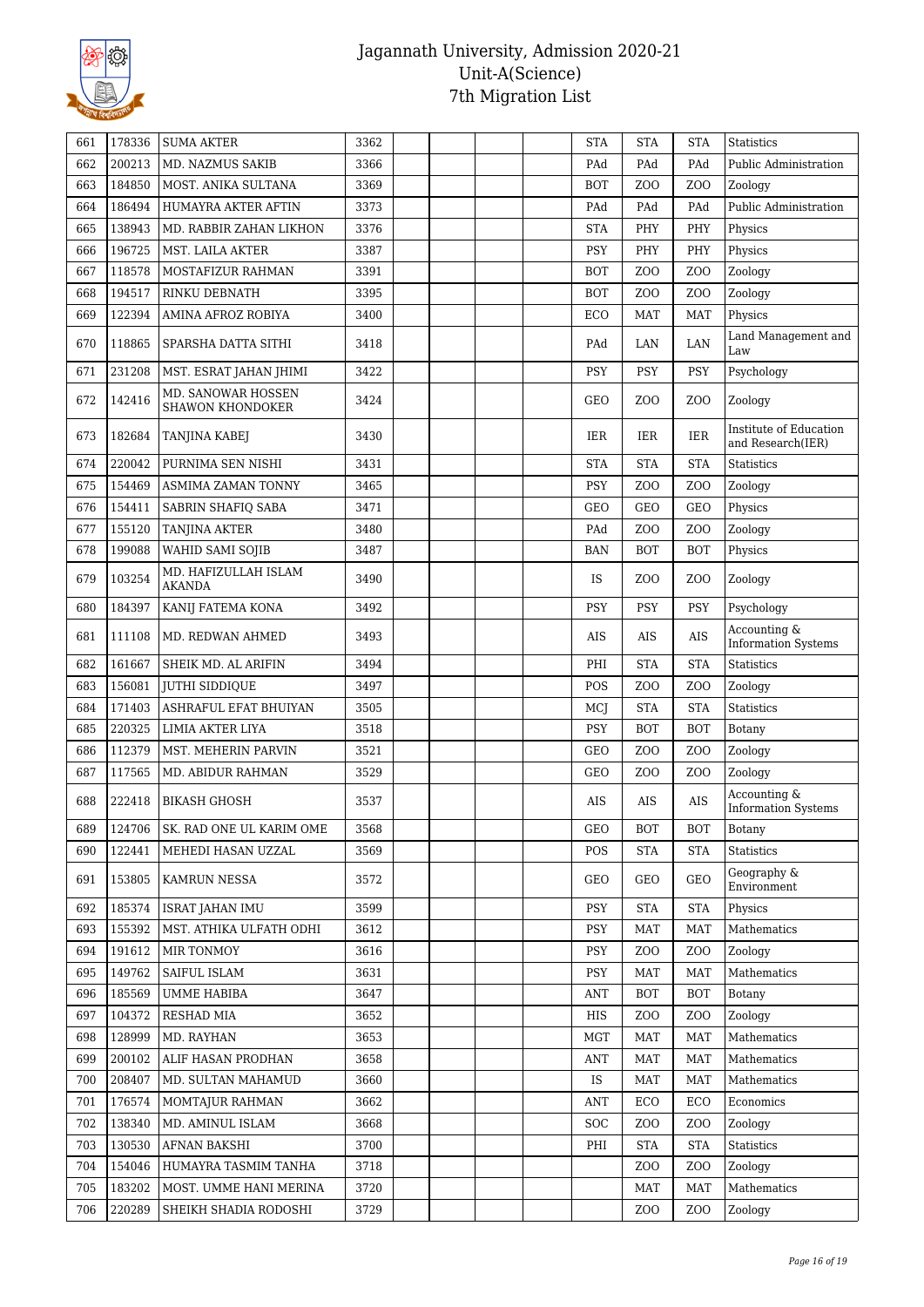

| 707 | 183672 | <b>ZINAT FARJANA DIYA</b>        | 3746 |  | <b>MAT</b> | <b>MAT</b>       | Mathematics                                 |
|-----|--------|----------------------------------|------|--|------------|------------------|---------------------------------------------|
| 708 | 131411 | SURAIYA PARVIN SAYMA             | 3758 |  | ECO        | ECO              | Economics                                   |
| 709 | 108872 | MOHAMMAD SHOHANUR<br>RAHMAN SANI | 3765 |  | LAN        | LAN              | Land Management and<br>Law                  |
| 710 | 185135 | NUSRAT JAHAN MITHILA             | 3773 |  | MCJ        | MCI              | Mass Communication<br>and Journalism        |
| 711 | 192228 | MOHAMMAD FAHAD                   | 3775 |  | <b>STA</b> | <b>MAT</b>       | Mathematics                                 |
| 712 | 192887 | <b>ANTU SAHA</b>                 | 3780 |  | <b>STA</b> | <b>MAT</b>       | Mathematics                                 |
| 713 | 177519 | Humaira Islam                    | 3785 |  | <b>AIS</b> | AIS              | Accounting &<br><b>Information Systems</b>  |
| 714 | 172179 | YEASIR MD. FAHAD                 | 3793 |  | <b>FIN</b> | <b>FIN</b>       | Finance                                     |
| 715 | 221166 | MD. MOSADDEK                     | 3796 |  | <b>STA</b> | <b>STA</b>       | <b>Statistics</b>                           |
| 716 | 104906 | SADIK HASAN RIFAT                | 3800 |  | POS        | POS              | <b>Political Science</b>                    |
| 717 | 156526 | CHHABEKUNNAHAR SHIMU             | 3803 |  | PAd        | PAd              | Public Administration                       |
| 718 | 185779 | <b>FAISA AME</b>                 | 3807 |  | <b>BOT</b> | Z <sub>O</sub> O | Zoology                                     |
| 719 | 221308 | MOHAMMAD SULAYMAN                | 3809 |  | MCJ        | <b>MC</b>        | Mass Communication<br>and Journalism        |
| 720 | 221892 | MD.HRIDOY SHEIKH                 | 3818 |  | <b>STA</b> | <b>STA</b>       | <b>Statistics</b>                           |
| 721 | 135653 | MD. TAUFIQUL ISLAM               | 3825 |  | LAN        | LAN              | Land Management and<br>Law                  |
| 722 | 142310 | MD. SOHEL RANA                   | 3829 |  | ECO        | ECO              | Economics                                   |
| 723 | 100108 | MAYESHA TASNIM MITHILA           | 3840 |  | ECO        | ECO              | Economics                                   |
| 724 | 178057 | SAFIA MAHERZIA                   | 3847 |  | <b>BOT</b> | <b>BOT</b>       | Botany                                      |
| 725 | 198029 | ZUNAYED AHAMED KHAN              | 3848 |  | GEO        | <b>GEO</b>       | Geography &<br>Environment                  |
| 726 | 182920 | <b>TASFIA TASNIM</b>             | 3867 |  | ECO        | ECO              | Economics                                   |
| 727 | 100196 | MONISHA TABASSUM                 | 3868 |  | <b>BOT</b> | <b>BOT</b>       | Botany                                      |
| 728 | 223208 | <b>ANTOR BONIK</b>               | 3876 |  | ECO        | ECO              | Economics                                   |
| 729 | 183071 | <b>SADIA AFRIN</b>               | 3877 |  | <b>FIN</b> | <b>FIN</b>       | Finance                                     |
| 730 | 155449 | MALIHA AKTER OBHI                | 3890 |  | <b>BAN</b> | <b>BOT</b>       | Botany                                      |
| 731 | 183632 | NISHAT TASNIM                    | 3899 |  | GEO        | <b>GEO</b>       | Geography &<br>Environment                  |
| 732 | 101868 | FATEMA TUJ JAHURA                | 3908 |  | SW         | ECO              | Economics                                   |
| 733 | 156225 | <b>SAGORIKA SARKER</b>           | 3918 |  | GEO        | ECO              | Economics                                   |
| 734 | 148915 | MD. BAYZID MOLLA                 | 3921 |  | PSY        | <b>BOT</b>       | Botany                                      |
| 735 | 124546 | RAIYANA AHAMMED                  | 3922 |  | IER        | IER              | Institute of Education<br>and Research(IER) |
| 736 | 188186 | <b>SUMAIYA HANNAN</b>            | 3928 |  | <b>GEO</b> | <b>BOT</b>       | Botany                                      |
| 737 | 217903 | ASFIKA JAHAN ZAME                | 3933 |  | POS        | <b>BOT</b>       | Botany                                      |
| 738 | 184627 | UMMAY SALSABIR SAIMA             | 3934 |  | <b>PSY</b> | <b>PSY</b>       | Psychology                                  |
| 739 | 192676 | <b>ANUP DAS</b>                  | 3952 |  | <b>MKT</b> | <b>MKT</b>       | Marketing                                   |
| 740 | 143314 | MD. PARVEZ TALUKDER              | 3955 |  | POS        | LAN              | Land Management and<br>Law                  |
| 741 | 159966 | FARHAN AZAD                      | 3962 |  | GEO        | <b>GEO</b>       | Geography &<br>Environment                  |
| 742 | 156726 | <b>TANIA AKTHER</b>              | 3963 |  | <b>PSY</b> | <b>BOT</b>       | Botany                                      |
| 743 | 209698 | MST. JANNATUL UMMI TARIN         | 3968 |  | GEO        | <b>BOT</b>       | Botany                                      |
| 744 | 192959 | MD. SAFIQUL ISLAM                | 3975 |  | <b>POS</b> | LAN              | Land Management and<br>Law                  |
| 745 | 181886 | MD. HABIBUR RAHMAN               | 3981 |  | GEO        | <b>STA</b>       | Statistics                                  |
| 746 | 111511 | <b>ABIR DAS JOY</b>              | 3987 |  | <b>BAN</b> | <b>STA</b>       | Statistics                                  |
| 747 | 191814 | MD. MUSHFIQUE JABIR              | 3994 |  | IER        | <b>BOT</b>       | Botany                                      |
| 748 | 202564 | MD. SOHAIF HOSSAIN SOYKAT        | 3999 |  | GEO        | <b>BOT</b>       | Botany                                      |
| 749 | 182562 | <b>SAMANTA ISLAM</b>             | 4016 |  | <b>MGT</b> | MGT              | <b>Management Studies</b>                   |
| 750 | 227716 | NUSRAT JAHAN                     | 4025 |  | <b>PSY</b> | <b>BOT</b>       | Botany                                      |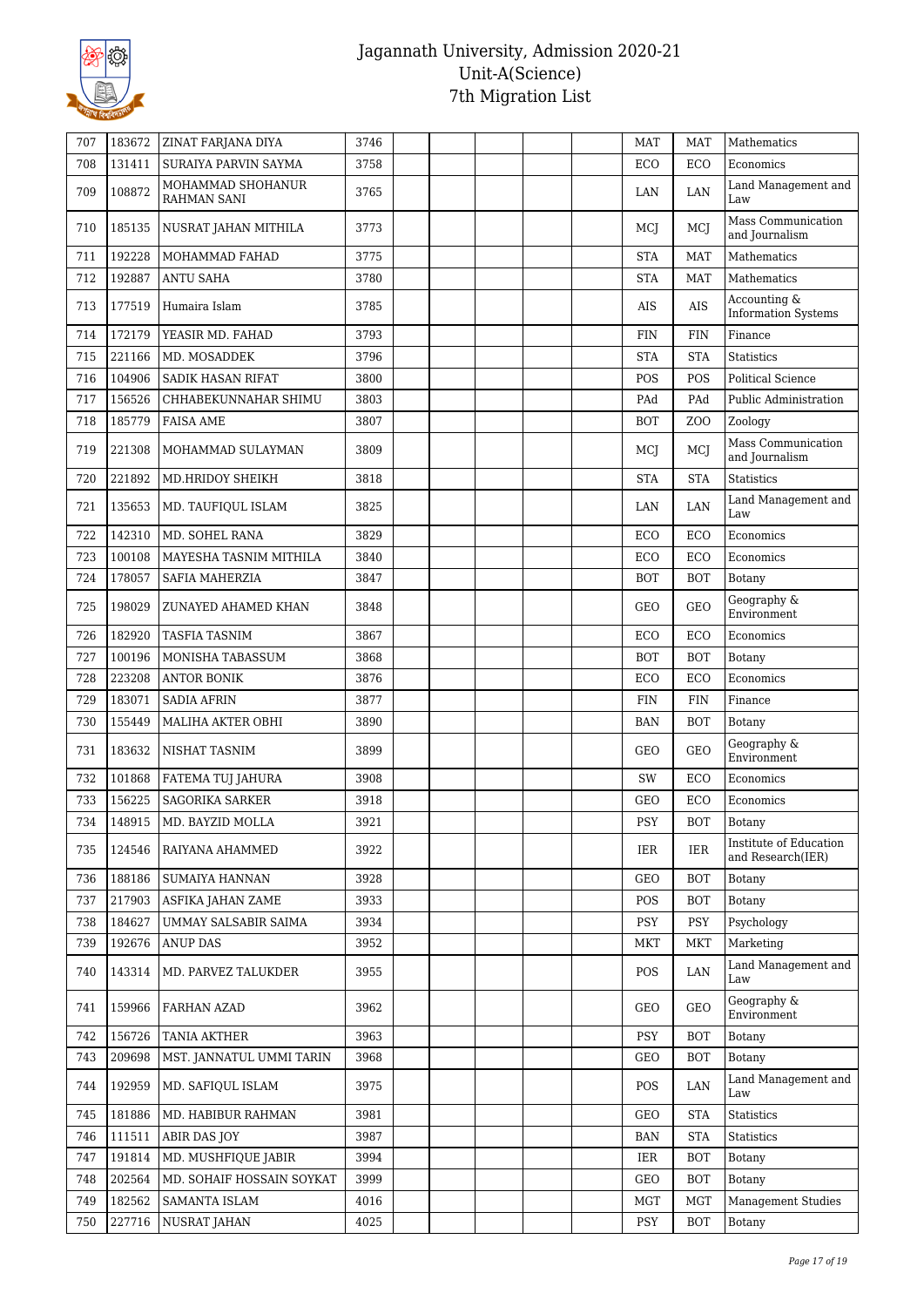

| 751 | 182564 | NUSRAT JAHAN SAKIBA           | 4026 |  |  | MGT        | <b>STA</b> | <b>Statistics</b>                          |
|-----|--------|-------------------------------|------|--|--|------------|------------|--------------------------------------------|
| 752 | 100141 | MST. FARJANA AKTER<br>TANISHA | 4034 |  |  | POS        | ECO        | Economics                                  |
| 753 | 100970 | KAZI AFSANA ASHA              | 4070 |  |  | <b>PSY</b> | <b>MAT</b> | Mathematics                                |
| 754 | 190618 | TOWHIDUR RAHMAN MAHIM         | 4078 |  |  | POS        | <b>MAT</b> | Mathematics                                |
| 755 | 111136 | SHIHAB MAHMUD                 | 4079 |  |  | <b>SOC</b> | <b>BOT</b> | Botany                                     |
| 756 | 191009 | MD. NAYMUL HASAN ADIL         | 4090 |  |  | <b>SOC</b> | <b>BOT</b> | Botany                                     |
| 757 | 195522 | <b>HALIMA AKHTER</b>          | 4118 |  |  | <b>IHC</b> | <b>BOT</b> | Botany                                     |
| 758 | 184718 | <b>ANIMA KAWSAR</b>           | 4127 |  |  | <b>IHC</b> | <b>BOT</b> | Botany                                     |
| 759 | 218148 | MOST. RATNA AKHTER            | 4130 |  |  | <b>IHC</b> | MAT        | Mathematics                                |
| 760 | 105056 | MD. KAISER MIA                | 4132 |  |  | <b>IHC</b> | <b>STA</b> | <b>Statistics</b>                          |
| 761 | 105104 | MD.TANVIN AHMED ORNOB         | 4133 |  |  | IS         | <b>BOT</b> | Botany                                     |
| 762 | 215708 | JEBA FAHMIDA DEENA            | 4150 |  |  |            | PHI        | <b>Statistics</b>                          |
| 763 | 155665 | NAZINA KHANAM RINVE           | 4151 |  |  |            | <b>BOT</b> | Botany                                     |
| 764 | 219643 | MD. NAZMUL HOSSAIN            | 4160 |  |  |            | <b>MAT</b> | Mathematics                                |
| 765 | 177775 | MOSAMMAD HAFSA                | 4177 |  |  |            | FIN        | Finance                                    |
| 766 | 188977 | MD. MAHMUDUR RAHMAN           | 4187 |  |  |            | <b>BOT</b> | Botany                                     |
|     |        |                               |      |  |  |            |            | Geography &                                |
| 767 | 153782 | HUMAIRA ANZUME                | 4197 |  |  |            | <b>GEO</b> | Environment                                |
| 768 | 182803 | KAKOLY AKTHER                 | 4199 |  |  |            | <b>BOT</b> | Botany                                     |
| 769 | 100594 | FARZANA YESMIN ASHA           | 4200 |  |  |            | <b>BOT</b> | Botany                                     |
| 770 | 183168 | PREYANKA PRAMANIK             | 4217 |  |  |            | <b>BOT</b> | Botany                                     |
| 771 | 177740 | <b>SILVIA KHAN</b>            | 4225 |  |  |            | <b>STA</b> | <b>Statistics</b>                          |
| 772 | 225028 | TANVIRUL ISLAM                | 4232 |  |  |            | ECO        | Economics                                  |
| 773 | 210089 | MD SAZZAD HOSSEN PARVEZ       | 4236 |  |  |            | ECO        | Economics                                  |
| 774 | 154916 | AFSANA AKHTER RIANA           | 4255 |  |  |            | <b>STA</b> | <b>Statistics</b>                          |
| 775 | 184290 | <b>TASNIM MAHMUD</b>          | 4258 |  |  |            | PAd        | Mathematics                                |
| 776 | 131160 | SADIA RAHAMAN JUTHY           | 4260 |  |  |            | <b>STA</b> | <b>Statistics</b>                          |
| 777 | 231493 | <b>FARIA ISLAM</b>            | 4262 |  |  |            | <b>STA</b> | <b>Statistics</b>                          |
| 778 | 188399 | AYSHA SIDDIKA PORNA           | 4267 |  |  |            | <b>MKT</b> | Economics                                  |
| 779 | 118756 | SNEHA DEB TULTUL              | 4283 |  |  |            | <b>SOC</b> | Botany                                     |
| 780 | 155844 | <b>SYEDA SADIA HABIB</b>      | 4292 |  |  |            | <b>AIS</b> | Mathematics                                |
| 781 | 186008 | MARIA AKTER TAISHEE           | 4296 |  |  |            | GEO        | Geography &<br>Environment                 |
| 782 | 221477 | MOHIUDDIN MUNSHI              | 4309 |  |  |            | <b>BAN</b> | Mathematics                                |
| 783 | 196871 | MD. JAKARIA                   | 4311 |  |  |            | IER        | Economics                                  |
| 784 | 128846 | SAZZAT RAHMAN SAHIL           | 4314 |  |  |            | <b>PSY</b> | Mathematics                                |
| 785 | 226818 | SAIDUR RAHMAN SHANTO          | 4315 |  |  |            | AIS        | Accounting &<br><b>Information Systems</b> |
| 786 | 138672 | MD. KAJOL ISLAM               | 4316 |  |  |            | <b>GEO</b> | Statistics                                 |
| 787 | 155960 | SABIHA JAHAN MITA             | 4323 |  |  |            | PAd        | Public Administration                      |
| 788 | 114030 | <b>FAZLE RABBI</b>            | 4325 |  |  |            | <b>GEO</b> | <b>Statistics</b>                          |
| 789 | 224462 | IMMAMUL HOSSAIN PIYASH        | 4351 |  |  |            | <b>GEO</b> | Mathematics                                |
| 790 | 113402 | SHAFAT FAISAL KHOKON          | 4370 |  |  |            | GEO        | Mathematics                                |
| 791 | 190594 | ENAM AHMED ZAFAR              | 4398 |  |  |            | <b>MGT</b> | Accounting &<br><b>Information Systems</b> |
| 792 | 184022 | <b>SUBARNA AKTER RUBY</b>     | 4400 |  |  |            | <b>GEO</b> | Botany                                     |
| 793 | 185586 | SADIA TUZ JAHURA              | 4423 |  |  |            | <b>PSY</b> | Mathematics                                |
| 794 | 227727 | MITU AKTER MIM                | 4433 |  |  |            | <b>PSY</b> | Statistics                                 |
| 795 | 225795 | MD.TAMIM IQBAL                | 4437 |  |  |            | <b>PSY</b> | Economics                                  |
| 796 | 156989 | TANIA AKTER TANI              | 4453 |  |  |            | PHI        | Mathematics                                |
| 797 | 199676 | KAMUL CHANDRA DAS             | 4454 |  |  |            | POS        | Botany                                     |
| 798 | 141937 | ASHFAK FOYSOL                 | 4471 |  |  |            | IML        | Mathematics                                |
|     |        |                               |      |  |  |            |            |                                            |